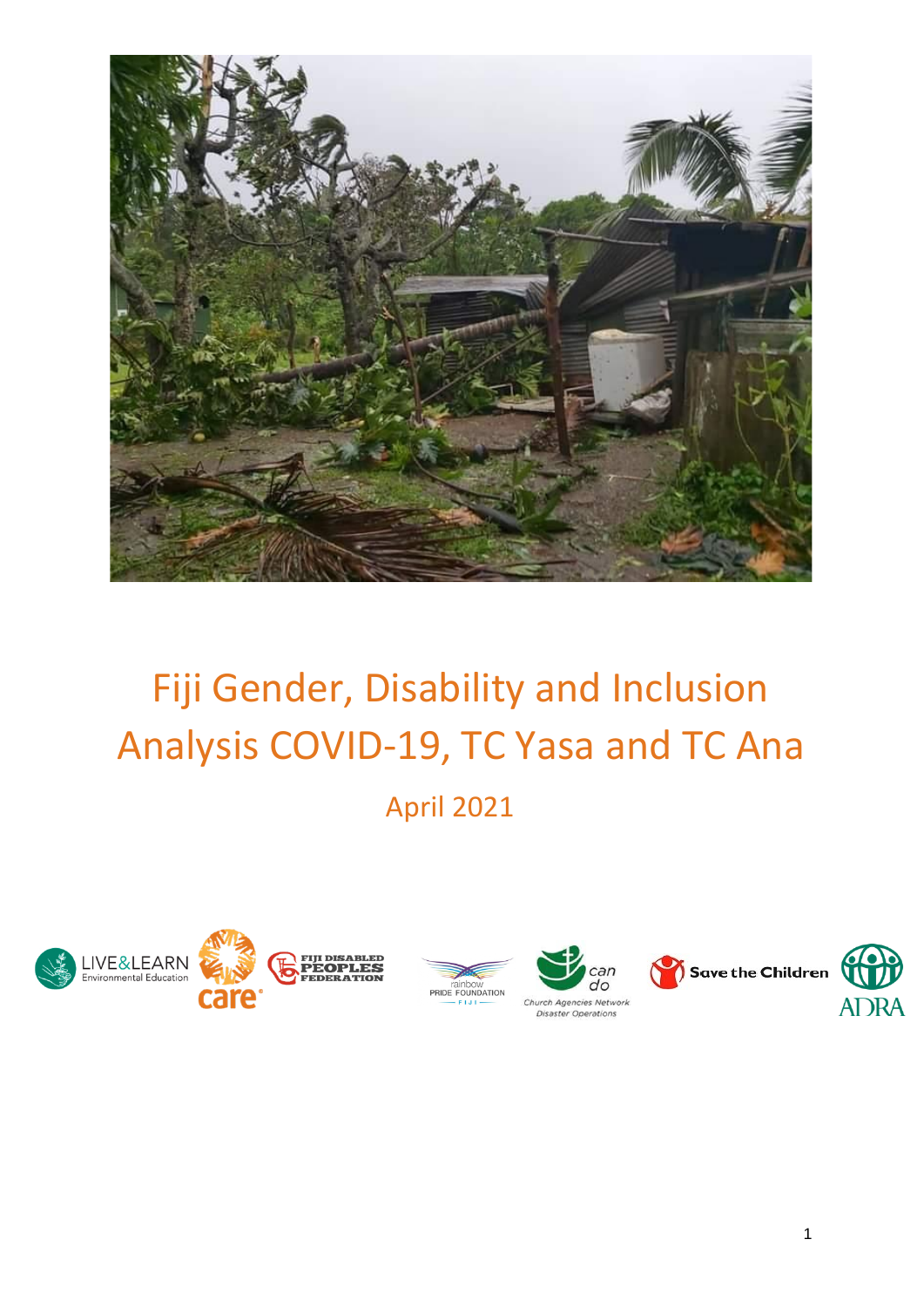Cover page photo: Strong winds and floodwaters brought by Cyclone Ana have damaged critical infrastructure

Image: Live & Learn Environmental Education Fiji





This report was made possible with the financial support of the European Union through ECHO and Government of Australian through the Australian Humanitarian Partnership (AHP) Disaster Ready and TC Yasa response programs.

The European Union and its Member States are the world's leading donor of humanitarian aid. Through its Civil Protection and Humanitarian Aid Operations department (ECHO), the European Union helps millions of victims of conflict and disasters every year. With headquarters in Brussels and a global network of field offices, the EU provides assistance to the most vulnerable people on the basis of humanitarian needs.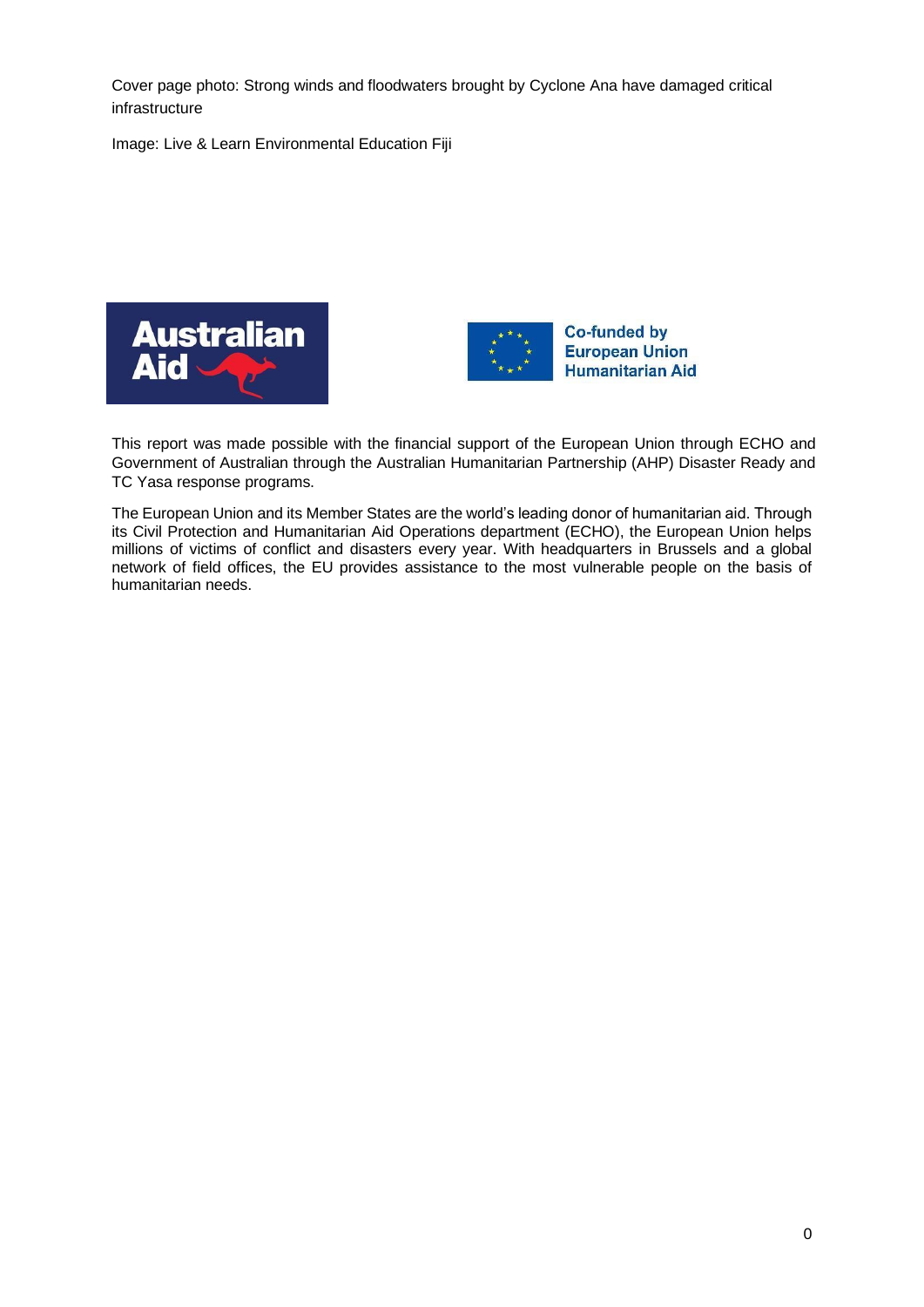# **Contents**

| Abbreviations                                                               | $\overline{2}$ |
|-----------------------------------------------------------------------------|----------------|
| <b>Executive Summary</b>                                                    | 3              |
| Key recommendations                                                         | 4              |
| Introduction                                                                | 5              |
| Background to COVID-19, TC Yasa and TC Ana crises                           | 5              |
| Objectives and Methodology of the Gender, Disability and Inclusion Analysis | 9              |
| Survey respondent demographics                                              | 10             |
| Demographic profile                                                         | 11             |
| Sex and age disaggregated data                                              | 11             |
| Findings and analysis                                                       | 12             |
| Gender roles and responsibilities                                           | 12             |
| Water, Sanitation and Hygiene (WASH)                                        | 14             |
| Food Security and Livelihoods                                               | 15             |
| <b>Shelter</b>                                                              | 18             |
| Safety and Protection                                                       | 20             |
| Coping mechanisms                                                           | 22             |
| Recommendations                                                             | 24             |
| Endnotes                                                                    | 25             |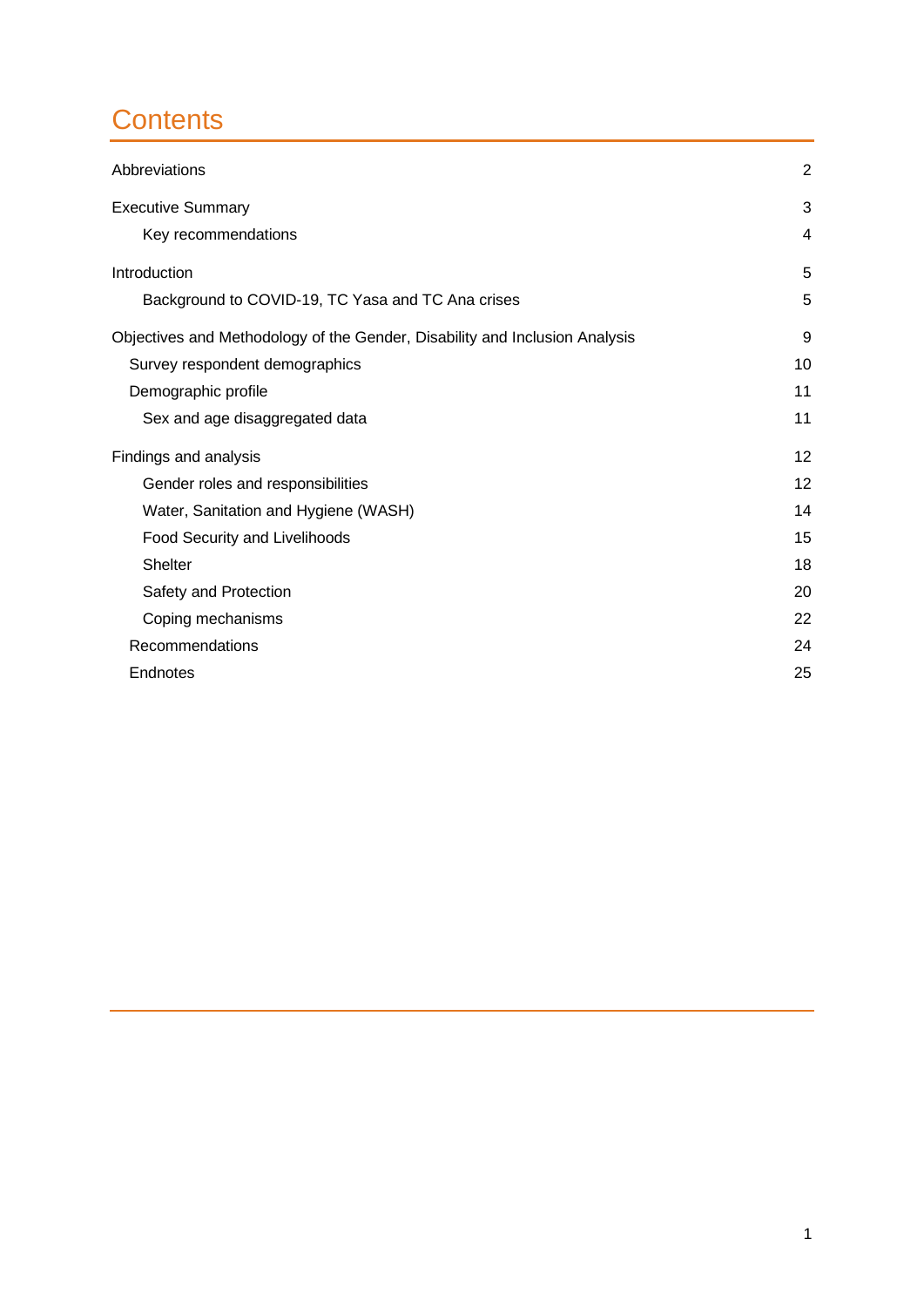# <span id="page-3-0"></span>Abbreviations

| ADRA         | Adventist Development and Relief Agency                                               |
|--------------|---------------------------------------------------------------------------------------|
| AHP          | Australian Humanitarian Partnership                                                   |
| BBS.         | <b>Build Back Safer</b>                                                               |
| <b>CSEC</b>  | Commercial Sexual Exploitation of Children                                            |
| <b>CSA</b>   | <b>Child Sexual Abuse</b>                                                             |
| <b>CRMT</b>  | <b>COVID-19 Risk Mitigation Taskforce</b>                                             |
| <b>DCOSS</b> | <b>District Council of Social Services</b>                                            |
| <b>DDA</b>   | Detailed Damage Assessment                                                            |
| <b>DFAT</b>  | (Australian) Department of Foreign Affairs and Trade                                  |
| DPO.         | <b>Disabled Persons Organisation</b>                                                  |
| EFL.         | Energy Fiji Limited                                                                   |
| <b>FAO</b>   | Food and Agriculture Organisation                                                     |
| <b>FCS</b>   | <b>Food Consumption Score</b>                                                         |
| <b>FDPF</b>  | Fiji Disabled Peoples Federation                                                      |
| <b>FNPF</b>  | Fiji National Provident Fund                                                          |
| <b>FRA</b>   | Fiji Roads Authority                                                                  |
| <b>FWCC</b>  | Fiji Women's Crisis Centre                                                            |
| <b>GBV</b>   | Gender-Based Violence                                                                 |
| <b>HIES</b>  | Household Income and Expenditure Survey                                               |
| IDA.         | <b>Initial Damage Assessment</b>                                                      |
| <b>LLEE</b>  | Live and Learn Environmental Education                                                |
| <b>LTDD</b>  | Leptospirosis, Typhoid, Dengue and Diarrhoea                                          |
| <b>MHMS</b>  | Ministry of Health and Medical Services                                               |
| <b>MOA</b>   | Ministry of Agriculture                                                               |
| <b>MWCPA</b> | Ministry of Women, Children and Poverty Alleviation                                   |
| <b>NCD</b>   | Non-Communicable Disease                                                              |
| <b>PSS</b>   | Psycho-Social Support                                                                 |
| <b>RBF</b>   | Reserve Bank of Fiji                                                                  |
| <b>RPF</b>   | <b>Rainbow Pride Foundation</b>                                                       |
|              | SOGIESC Sexual Orientation, Gender Identity and/or Expression and Sex Characteristics |
| <b>SPREP</b> | Secretariat of the Pacific Regional Environment Programme                             |
| <b>SRHR</b>  | Sexual Reproductive Health and Rights                                                 |
| <b>TC</b>    | <b>Tropical Cyclone</b>                                                               |
| TD           | <b>Tropical Depression</b>                                                            |
| VAWG         | Violence Against Women and Girls                                                      |
| <b>WAF</b>   | Water Authority of Fiji                                                               |
| <b>WHO</b>   | World Health Organisation                                                             |
|              |                                                                                       |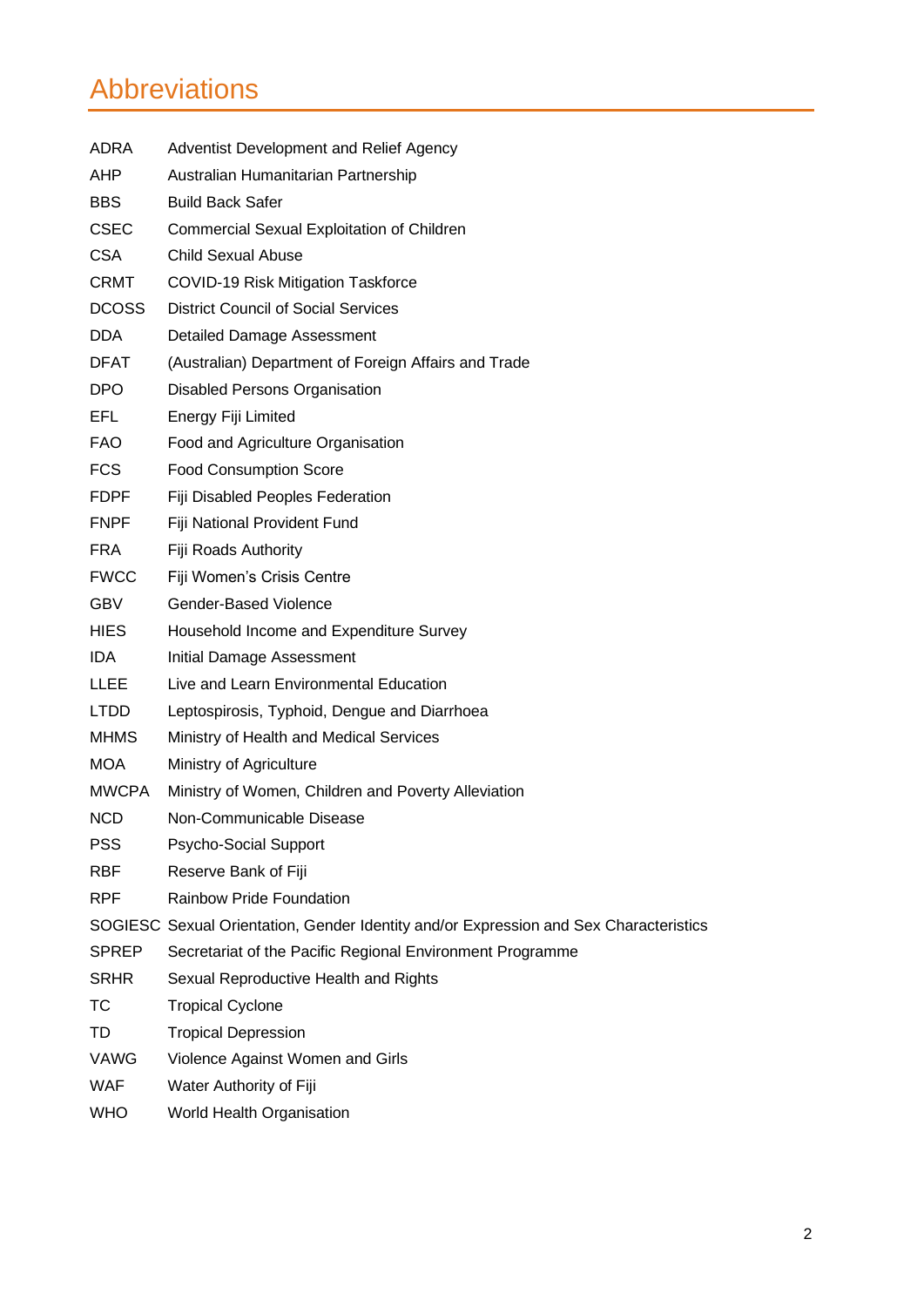# <span id="page-4-0"></span>Executive Summary

Fiji is facing unprecedented challenges as a result of the compounded effects of COVID-19, Tropical Cyclone (TC) Yasa and TC Ana. Prior to the pandemic and natural disasters, 30% of Fiji's population was estimated to be living in poverty, with many more undoubtedly on the margins.

People from all walks of life are doing their best to cope, with support being provided by multiple groups both within Fiji and overseas, but recovery efforts exist in a context of high levels of gender inequality and social exclusion. Women, people living in poverty, elderly populations, people with a disability, persons of diverse Sexual Orientation, Gender Identity and/or Expression and Sex Characteristics (SOGIESC) and any combination of these groups are bearing the brunt of the impacts. These inequities are the root causes of social vulnerability to disasters as they affect people's ability to anticipate, prepare for, survive, cope with, and recover from disasters. All humanitarian and development partners therefore must not simply manage disaster risk better but help address the root causes that drive risk and undermine resilience.

The need to address inequality and exclusion is particularly crucial in light of the long-term impacts of negative coping strategies including the consumption of cheap accessible unhealthy

## **Key findings**

- .Response and recovery efforts exist in a context of high levels of gender inequality and social exclusion. Women, people living in poverty, elderly populations, people with a disability, persons of diverse SOGIESC and any combination of these groups are bearing the brunt of the impacts. These inequities are the root causes of social vulnerability to disasters as they affect people's ability to anticipate, prepare for, survive, cope with, and recover from disasters.
- .The need to address inequality and exclusion is particularly crucial in light of the long-term impacts of negative coping strategies as well as the new normal of extreme weather due to climate change.
- . The unprecedented challenges of the compounded effects of COVID-19, TC Yasa and TC Ana illustrate that there is no gap between humanitarian response and development, and organisations working in both areas need to be supported to take a wider perspective.
- . The compounded effects of the repeated disasters will leave intergenerational consequences of entrenched inequality unless strategic support and investment are also used to continue to build community resilience and leave no one behind as envisioned by Fiji's National Development Plan 2017-2036.

food, withdrawing children from school, or refraining from accessing health services to save money. In addition to increased stress and uncertainty having impacts on gender-based violence, mental health and abuse, results of negative coping mechanisms may also be associated with higher prevalence of malnutrition, non-communicable diseases (NCDs), child labour and poverty. The combined direct and indirect impacts of disasters and their associated consequences impact families and children in many ways, ultimately harming their socio-economic development.

These impacts will last long beyond the interventions of humanitarian actors. Relief initiatives are helping in the short term and Fijians are already demonstrating incredible resilience. However, without more strategic and targeted interventions to address systemic vulnerabilities and proactively build on successful initiatives, the impacts of the pandemic and cyclones will have intergenerational consequences. In addition, with extreme weather becoming the new normal as a result of climate change, the gender, disability and inclusion dimensions of the COVID-19 pandemic and cyclones will continue to affect Fiji's resilience into the future.

The unprecedented challenges illustrate that there is no gap between humanitarian response and development. All stakeholders therefore need to examine the basic principles that underpin the humanitarian sector such as the Sphere standards, one of the most widely referenced humanitarian resources globally, and standards set locally through the Cluster system. Agencies including the Water Authority of Fiji (WAF), Energy Fiji Limited (EFL) and the Fiji Military Forces that are not traditional humanitarian responders, should be supported to meet these standards while organisations involved in humanitarian work need to consider longer-term implications beyond initial relief and recovery operations. There is insufficient consideration of the most vulnerable, and feedback from community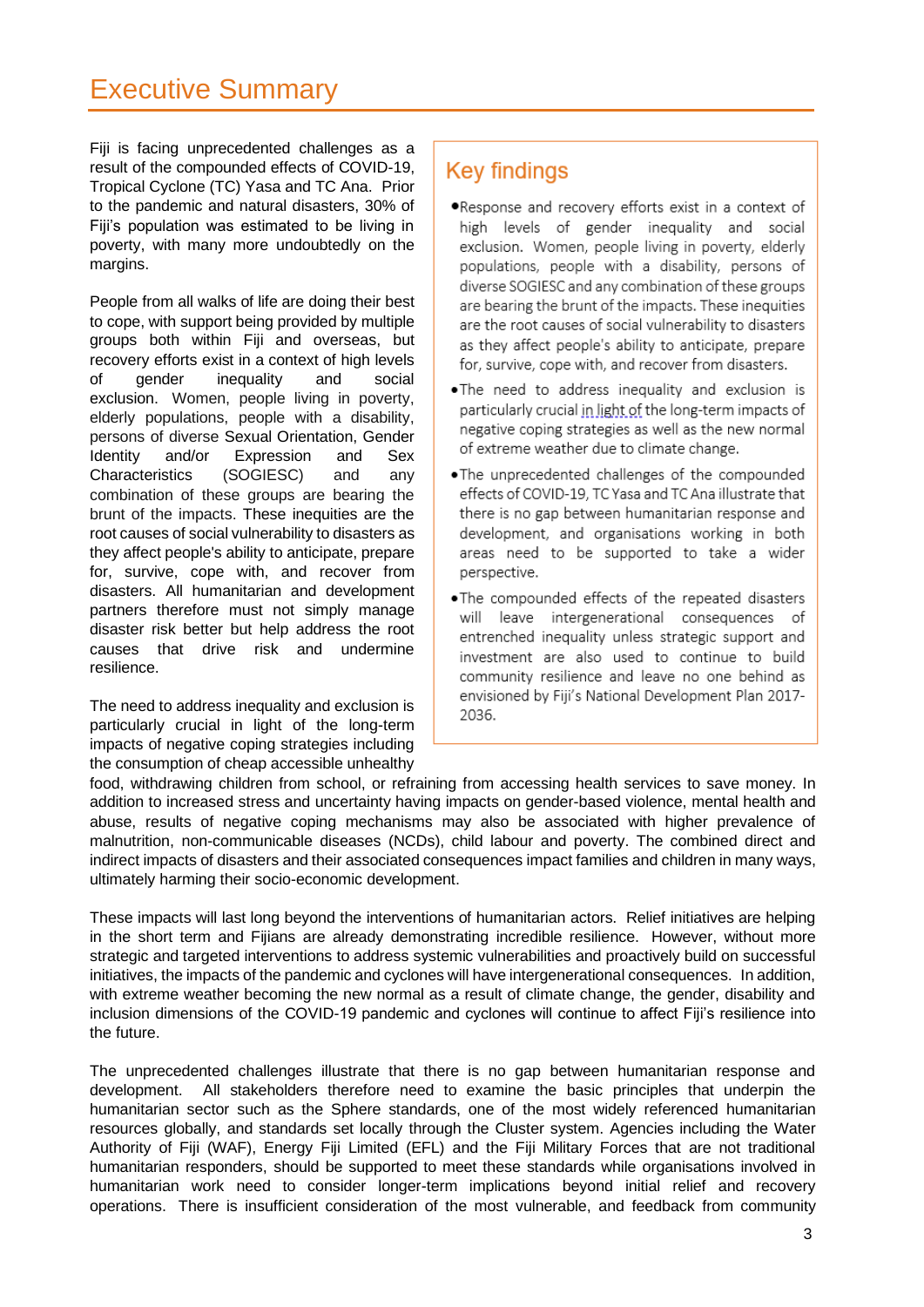members and humanitarian responders has demonstrated is that it is essential for all stakeholders to understand that blanket approaches without targeting the specific needs of marginalised groups - and involving them in the decisions that affect their lives - means that the most vulnerable will continue to be left behind.

The response to COVID-19, TC Yasa and TC Ana and recovery interventions cannot be siloed from the longer-term development agenda including the goals of addressing gender equality, disability and social inclusion.

### <span id="page-5-0"></span>Key recommendations

- 1. Through consultations and partnerships with women, people living in poverty, elderly populations, people with a disability, people of diverse SOGIESC, design interventions that recognise the different ways in which disasters impact different groups in order to target activities to meet the specific needs of marginalised groups and reach the most vulnerable. This includes the collection, analysis and availability of gender, age and disability disaggregated data;
- 2. Consider and review interventions in light of the Sphere standards and standards set locally through the Fiji national cluster system and support the development of a Fiji-specific minimum standard for gender, disability and inclusion in emergencies. Consider expanding partnerships in protection and inclusion to support organisations that are not humanitarian agencies, e.g., WAF, EFL, development organisations to meet these standards;
- 3. Build awareness of responding agencies and local leadership that understanding gender, disability and inclusion issues is central to meeting needs. In particular, leaders need to recognise cases of extreme vulnerability in which specific people cannot cope and the increased burdens of care on women and girls after disasters;
- 4. Through leadership and coordination mechanisms, strengthen the capacity of community disaster committees to integrate gender equality, disability and inclusion in promotion of community selfreliance, development of preparedness and response capabilities and facilitation of community awareness activities.
- 5. Coordinate and collaborate as humanitarian responders and development partners to counter negative coping mechanisms that have long term implications for marginalised groups particularly those living in poverty, e.g., gaps in nutrition which will affect health, child development and so on;
- 6. Advocate for increased investment in durable and accessible shelter for the most vulnerable in order to build resilience to repeated natural disasters;
- 7. Support the establishment of community nurseries and seed banks to strengthen the agricultural safety net for subsistence farming families, many of whom are particularly vulnerable as they are at risk of food insecurity;
- 8. Assist communities to develop durable, accessible and sustainable water solutions that provide long term WASH to reduce burdens on women, people with disability, people of diverse SOGIESC after repeated disasters;
- 9. Collect and share good practices e.g., traditional methods of food preservation, stories of *solesolevaki* to support marginalised groups - to inspire others to follow suit;
- 10. Increase awareness of the *Guide for Case Referrals of GBV survivors during Emergencies* and the *Community Response and Referral Guidelines for Responding to Cases of GBV and Child Welfare Reports during COVID-19*, in particular, the details of counselling services in order to counter the potential for conflict due to increased stress on numerous levels; and
- 11. Recognise and address gender issues involving men as well as women, as the impacts on men can have significant consequences for women, people of diverse SOGIESC and all other family members if they are not addressed, e.g., increased levels of violence.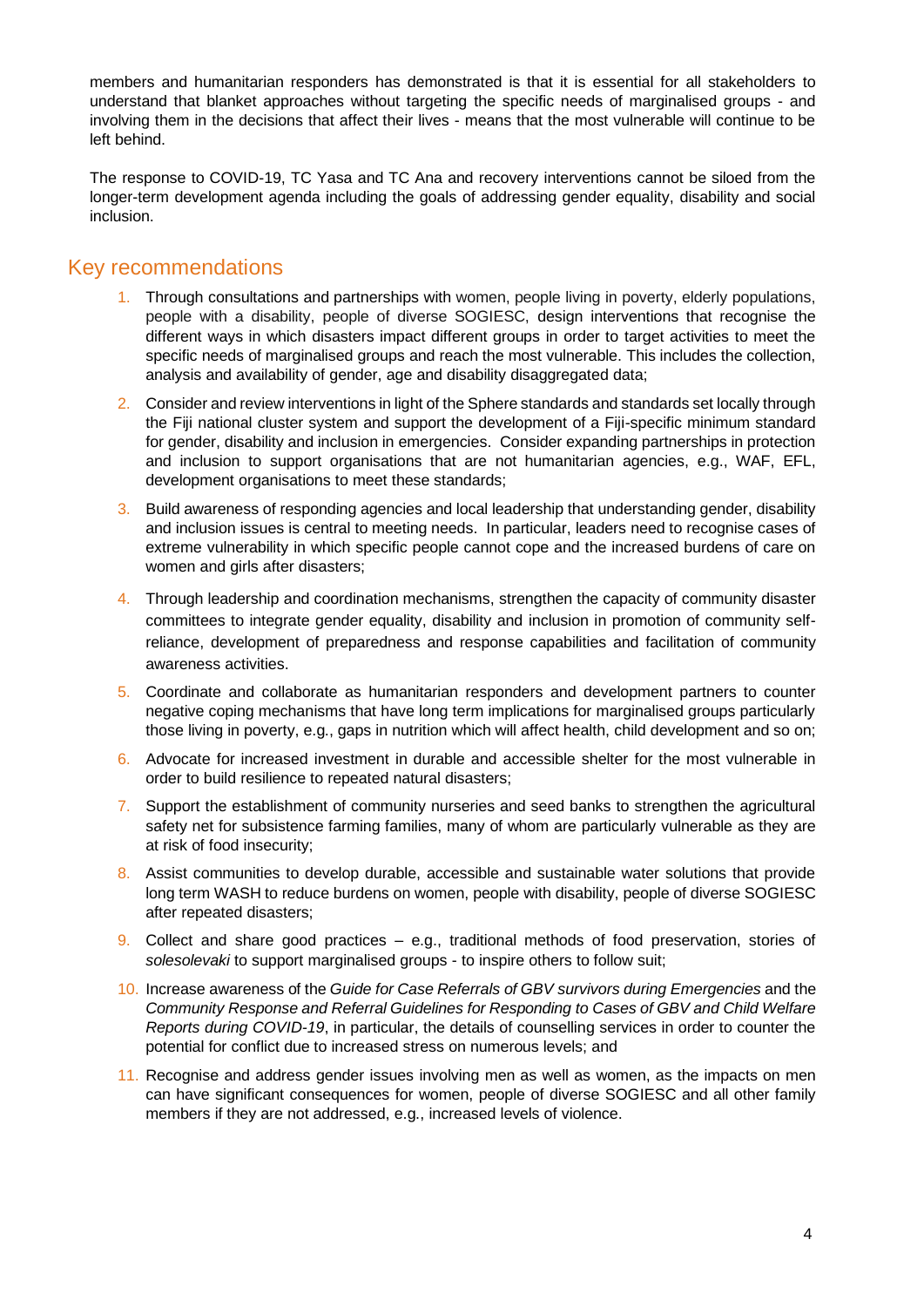### <span id="page-6-1"></span><span id="page-6-0"></span>Background to COVID-19, TC Yasa and TC Ana crises

The 2019-20 Household Income and Expenditure Survey (HIES) estimated that 30% of Fiji's population was living in poverty during the period from February 2019 to February 2020, with 62% of these residing in rural areas.<sup>1</sup> COVID-19 exacerbated this situation, with World Bank economic models estimating that all Pacific economies contracted in 2020, particularly those reliant on tourism. In 2020, Fiji's visitor arrivals declined by 84%,<sup>2</sup> the reduction in GDP was estimated to be close to 20%,<sup>3</sup> and business activity across most sectors was negatively impacted. One-third of the Fijian workforce or around 115,000 people lost jobs or had their hours reduced,<sup>4</sup> with unemployment claims in June 2020 nearly tripling the total for 2019.<sup>5</sup> Due to the extensive loss of income, many households have faced increased hardships and have reduced expenditure on food and non-food items. People in urban areas have been moving back to rural communities $6$  where they can use available land.<sup>7</sup>

The year's unprecedented challenges continued until the very end, with Tropical Cyclone (TC) Yasa making landfall over Vanua Levu in Fiji's Northern Division on 17 December 2020. TC Yasa was not the only major cyclone for the year as TC Harold had hit Viti Levu and the islands to the east as a Category Four cyclone on 8 April 2020. A total of 250 evacuation centres had been opened in all four divisions of Fiji with over 186,000 people affected by TC Harold at a cost of around \$100 million.<sup>8</sup>

TC Yasa was a category five cyclone with winds up to 345 kilometres per hour. It caused the deaths of four people as well as major destruction to agriculture, livelihoods, and infrastructure. The Fiji Government estimated a loss of almost USD 250 million, with 139,000 people in 31,000 households - 16% of Fiji's population - directly affected. A total of 457 evacuation centres were opened in all four divisions of Fiji to shelter over 23,000 people. More than 8,000 homes were destroyed, over 90 schools damaged, and 25 health facilities across three of Fiji's 14 provinces were extensively damaged. Damage to the agricultural sector was estimated at over USD 72.5 million including 94% damage to crops which will create challenges to food security for affected areas.<sup>9</sup> People living on the coast, particularly poor and vulnerable households were worst hit by the cyclone and continue to face immense hardships due to the loss of houses and belongings and limited coping mechanisms due to low-income levels and badly affected livelihoods.

The Government issued a Declaration of a State of Natural Disaster for the entire country on 16 December 2020 for 30 days and on 15 January 2021 it was extended for a further 30 days for the Northern Division.<sup>10</sup> In the midst of this extension, while Fijians were still reeling from the impacts of TC Yasa, Fiji was hit again - by TC Ana on 31 January 2021. The Category Two cyclone brought winds of 140 kilometres per hour, and as a tropical depression before developing into a cyclone it had already brought torrential downpours of rain that caused flooding and other damage.<sup>11</sup> A further 20-day extension of the Declaration of State of Natural Disaster for the North indicated the severity of the situation for Fijians in the Northern Division who had been struck by two disasters in less than two months.<sup>12</sup>

#### *"The destruction of TC Yasa had stretched our meagre resources to the limit and the humanitarian needs on the ground elevated again due to the recent devastation caused by TC Ana," said Minister for Disaster Management Inia Seruiratu.*

TC Ana's major flooding and associated hazards such as landslides caused widespread devastation across all four divisions of Fiji. Multiple rivers burst their banks and many areas were inundated with floodwater, leaving people stranded and requiring help to move to evacuation centres or high ground.<sup>13</sup> It was a harsh reminder that La Niña is underway in the Pacific. The Secretariat of the Pacific Regional Environment Programme (SPREP) had confirmed in October 2020 that countries in the South-West Pacific including Fiji would become more prone to flooding and landslides and tropical cyclones would be more likely to form further west during this time.<sup>14</sup>

The adverse weather conditions are also a reminder of the realities of climate change. Despite the adoption of global agreements to tackle climate change and disasters in 2015, communities and livelihoods continue to be destroyed by stronger and more frequent storms, rising seas, more frequent flooding, storm surges, and longer droughts.<sup>15</sup> Displacement is another consequence, and the government has identified 43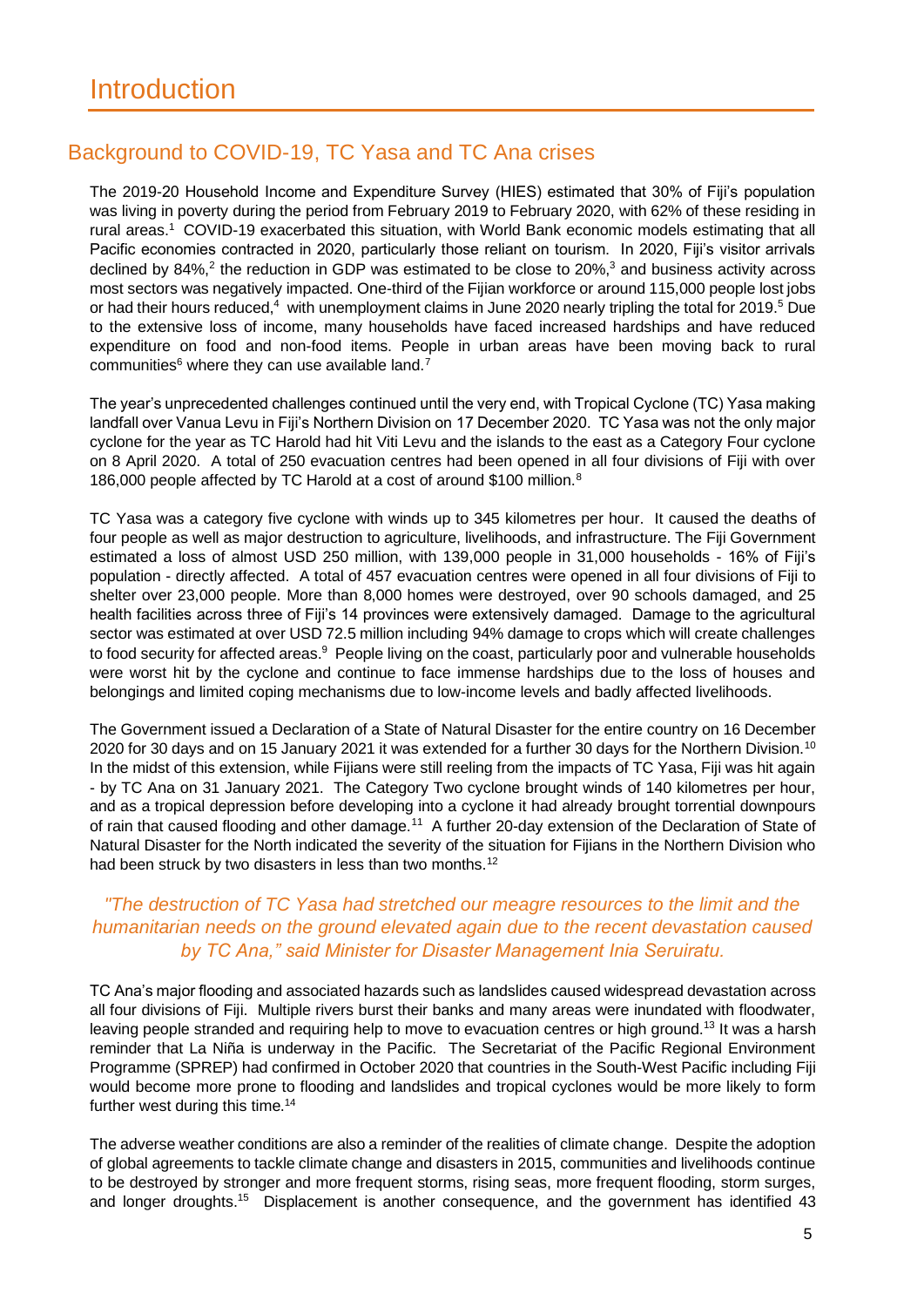communities that need to be relocated to higher ground with six of them having been fully or partially relocated.<sup>16</sup>

As TC Ana slowly left Fiji waters, another cyclone - category one TC Bina - was approaching from the northwest.<sup>17</sup> It was soon downgraded to a tropical depression but the day after TC Ana there were more than 10,000 people staying in 318 evacuation centres around the country as strong winds and flash flooding remained a concern.<sup>18</sup> Although the first term of the school year had only begun on 19 January 2021, schools in the Northern Division were closed the following week on 28 January.<sup>19</sup> All schools nationwide were closed for the first week of February and over 14,000 people were taking shelter in evacuation centres, many of which were schools.<sup>20</sup>

TC Ana left a trail of destruction on multiple islands after heavy flooding and destructive winds brought down trees, power poles and weak structures. According to the Fiji NDMO, the damage to critical infrastructure such as roads and jetties was more severe as a result of TC Ana. A total of 317 items of Fiji Roads Authority (FRA) infrastructure was affected by TC Ana compared to 185 for TC Yasa.<sup>21</sup> The major road networks around Vanua Levu were rendered largely inaccessible, thereby hampering initial relief efforts. Cyclone response activities were also affected by yet another tropical depression - TD09F - on 9 February 2021 which caused the Maritime Safety Authority of Fiji to issue a directive for all maritime transport to the Northern Division and surrounding islands to be suspended due to damaging winds.<sup>22</sup>

The massive flooding and landslides experienced around the country also created safety concerns and accessibility issues for utility companies including the Water Authority of Fiji (WAF) and Energy Fiji Limited (EFL) as it affected their ability to reach affected areas and start repairs. Power and water outages affected much of the country's efforts to clean up and return to normalcy, with some areas on Vanua Levu remaining without electricity and/or running water for weeks. The WAF urged people to boil all drinking water.<sup>23</sup>

The floods also escalated the incidence of Leptospirosis, Typhoid, Dengue fever, and Diarrhoea (LTDD), communicable diseases which are common after cyclones. Despite the Ministry of Health and Medical Services (MHMS) sending teams around the country to educate people on reducing their risks and to promote clean-up campaigns, there was an outbreak of leptospirosis. From 1 January to 6 February 2021 there were 160 cases of leptospirosis, 53 cases of typhoid and 335 cases of dengue fever.<sup>24</sup> These resulted in 10 suspected leptospirosis deaths and two deaths from typhoid.<sup>25</sup> The MHMS emphasised the need to maintain control of these diseases as they prepared for COVID-19 vaccinations.<sup>26</sup> Frontline workers have been the first 6,000 recipients of the 12,000 doses of the AstraZeneca vaccine that arrived on 7 March. This is the first batch of the vaccines received through the COVAX Facility, a global initiative aimed at ensuring access to vaccines by low and middle-income countries. Fiji is the first Pacific island country to receive the vaccines and will receive 108,000 doses under this Facility.<sup>27</sup>

In addition to natural disasters, the impacts of COVID-19 continue to be felt. A further 2,000 hotel workers who have been on leave without pay since April 2020 are expected to be made redundant.<sup>28</sup> As well, the potential for lockdown or other precautionary measures due to outbreaks still exists. For example, the COVID-19 Risk Mitigation Taskforce (CRMT) announced the suspension of all inbound passenger flights to Fiji from 24 to 28 December 2020. This enabled the MHMS to review border quarantine processes after the discovery of a more contagious strain of the novel coronavirus in the United Kingdom,<sup>29</sup> a strain which has reached Australia and New Zealand.<sup>30</sup> However, quarantine measures have been proven to be effective as Fiji has only had 63 cases in total, with seven active cases, 54 recoveries and two deaths as of the beginning of March 2021 $31$  after over 29,000 tests. $32$ 

While people's needs for support have increased exponentially, Fiji has been unable to increase spending to respond to the health or the economic impacts of the COVID-19 pandemic and repeated cyclones. After adjusting for inflation, spending in 2021 will be about the same as it was in 2019. In comparison, developed countries have been able to engage in spending splurges to protect their citizens against the downturn, with Australia increasing its spending by about 39% in 2021.<sup>33</sup> The main reason for this is that government tax revenue has halved.<sup>34</sup> To pay for operating expenditure, the Government plans to borrow more this year.<sup>35</sup> Borrowing will be increased by a factor of almost five, and Fiji is funding the majority of its 2021 expenditure by borrowing 55%.<sup>36</sup>

Community and diaspora support and donor assistance have been critical, and workers with superannuation have been allowed to withdraw some of their funds, raising concerns for their retirement.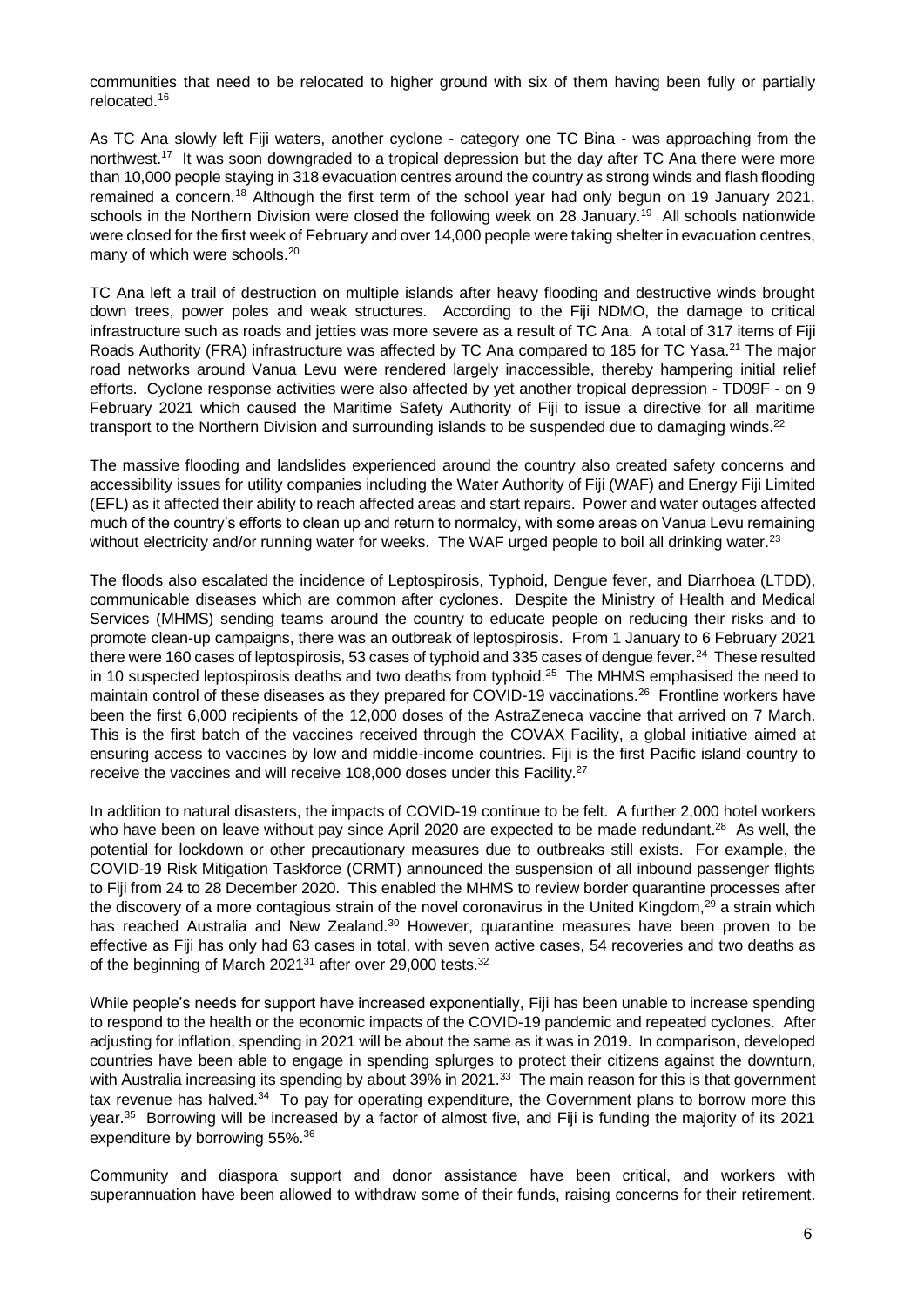Over 5,500 members of the Fiji National Provident Fund (FNPF) have accessed their accounts under the TC Yasa relief assistance and almost \$8 million has been paid out.<sup>37</sup>

COVID-19, TC Yasa and TC Ana have shone a light on and exacerbated Fiji's pre-existing inequalities. Women, alongside people living in poverty, elderly populations, people with a disability and people of diverse SOGIESC have borne the brunt of the impacts.

Acknowledging that gender inequalities exist before disasters and are rooted in negative gender stereotypes and power imbalances, the Government of Fiji has increasingly recognised gender equality as a priority in humanitarian actions for response and recovery. The National Humanitarian Policy was developed to align with social welfare policies, including in relation to gender, disability, vulnerability, child protection, discrimination and poverty alleviation. Other key policies, plans and legislation, include the National Disaster Management Act (1995); National Disaster Risk Reduction Policy; and Fiji's 5-Year and 20-Year National Development Plan. A 2012 study on gender and disaster management found that in many cases women are relatively active in disaster preparedness but rarely consulted for planning and policy making. Various civil society organisations (CSOs) and gender advocacy groups continue to advocate for changes in government policy, legislation and the implementation of stated gender commitments. Gender advocacy groups continue to highlight the need for policies and legislation that substantively address gender, including in relation to food and supplies. This includes the collection and analysis of data disaggregated by sex, age, disability and other factors in order to specifically identify and address gender-specific needs and those of vulnerable groups; and the explicit recognition and support of women and women's CSOs as active agents in preparedness plans, relief, rehabilitation and reconstruction, encouraging action at all levels - national, divisional, district, municipal and community.

Women comprised a third of the tourism workforce, mostly as cleaners, restaurant staff, and receptionists at minimum wage level but also as a quarter of managerial and professional staff. Women were also heavily involved in tourism-related enterprises including floriculture, local food products, jewellery, handicrafts, organic cosmetics, spas and massages.<sup>38</sup>

The 30% of Fiji's population living in poverty prior to the pandemic (62% of whom reside in rural areas) already lacked the resources and support to cope with adversity. The poverty rate is expected to rise to well above 30% as the negative impact of COVID-19 continues through 2021. In addition, due to TC Yasa, TC Ana and repeated flooding, growth in the agriculture sector is forecast to weaken, contributing to an increase in food insecurity and further aggravating poverty.<sup>39</sup> This aligns with the Climate Vulnerability Assessment which estimated that the economic losses due to tropical cyclones and floods force an average of roughly 25,700 people per year into poverty.<sup>40</sup>

Many people living in poverty are not employed in the formal sector. Even before COVID-19, Fiji's labour market was characterised by underemployment, high levels of informality, and gender disparities in employment outcomes. The informal economy was around 66.2% of the overall economy; with more than half of informal workers being women, and 70% of them only having primary education. The informality was most prevalent in agriculture (24%), domestic workers (22%) and wholesale and retail (14%).<sup>41</sup> Women and other marginalised groups generally employed in the tourism sector or the informal economy are most at risk of a reduction or loss of income and many lack access to social protection and safety nets such as superannuation.

The World Report on Disability states that "*In many countries data on the employment of people with disabilities are not systematically available and in low-income and middle-income countries, the availability of data continues to be limited, despite recent improvements. In many of these countries, a significant proportion of people work in the informal economy, and so do not appear in all labour market statistics. Nor are they covered by employment legislation."* <sup>42</sup> As such, the impact of COVID-19 and the cyclones on the livelihoods of people with disability is less reported and visible. A survey conducted by the Fiji Disabled Peoples Federation in 2020 on knowledge, attitude, and the practices pertaining to the COVID-19 amongst people with disabilities stated that "*majority of persons with disabilities have challenges in economic sustainability during the COVID-19 restrictions."<sup>43</sup>* Coupled with ongoing cyclones, the impact on people with disabilities is heightened. At the seventh Pacific Resilience Partnership webinar<sup>44</sup>, the Executive Director of the Spinal Injury Association of Fiji, and President of the Fiji Disabled People's Federation stated that "...*progress in terms of increasing awareness and employment opportunities for persons with*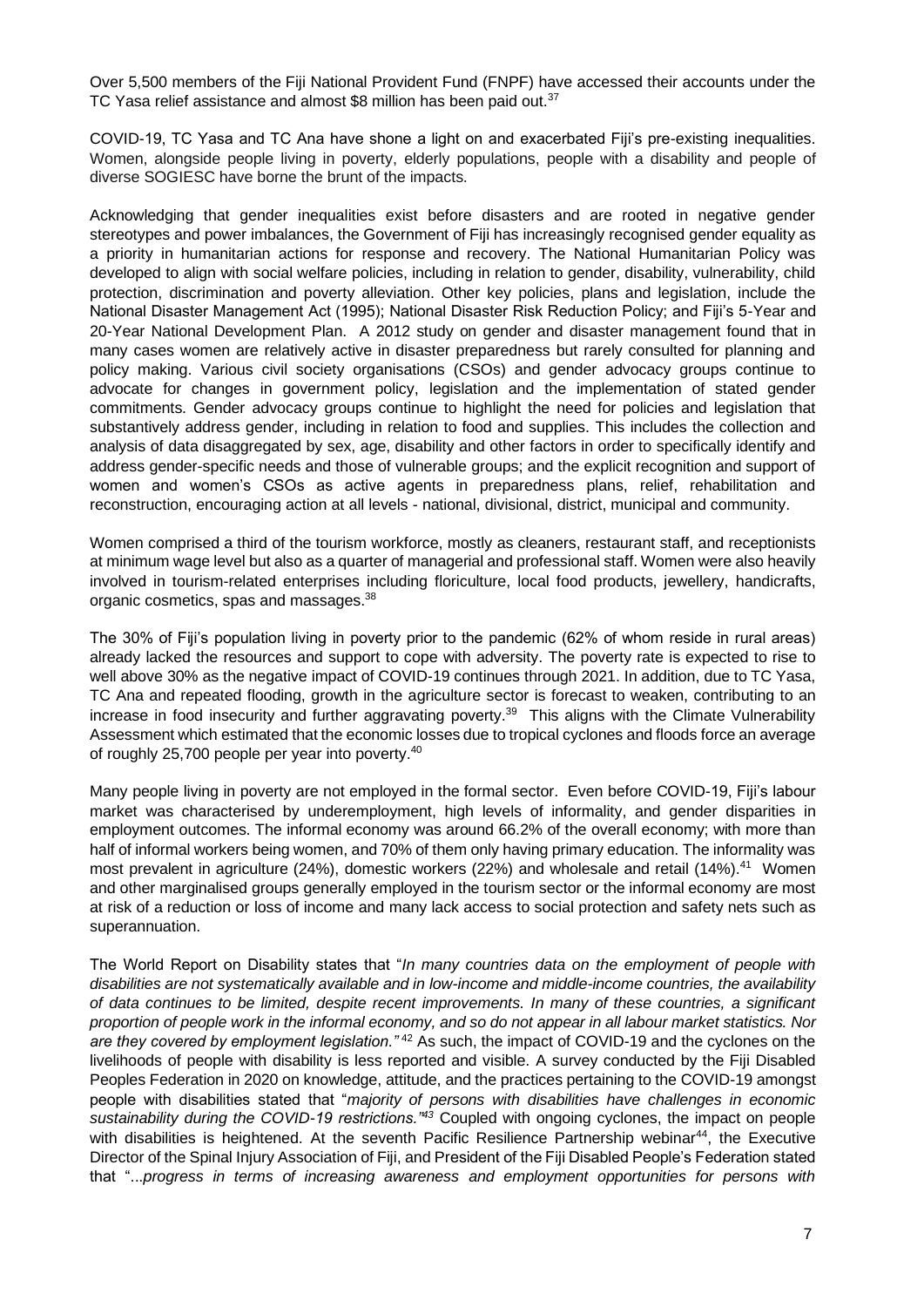#### *disabilities but noted that there was still more work to be done in terms of inclusive disaster preparedness. For instance, some evacuation centers remain inaccessible for persons with disabilities*."

People of diverse SOGIESC face widespread discrimination and violence in many countries leading to adverse economic and human impacts. This discrimination and violence lead to exclusion which has adverse impacts on both the lives of sexual and gender minorities as well as on the communities and economies in which they live and work. Findings from a research project in Fiji highlight that "discrimination and marginalisation in education, workplaces, and families that undermines livelihoods development, increase the impact of stresses and shocks during disasters and reducing capacity for recovery."<sup>45</sup> Increasing evidence indicates that sexual and gender minorities achieve lower education outcomes due to discrimination, bullying and violence; higher unemployment rates; and a lack of access to adequate housing, and health services and financial services. As a result, sexual and gender minorities are likely overrepresented among the poorest 40% of the population.<sup>46</sup>

A United Nations report described the disproportionate impact of the COVID-19 pandemic on the most vulnerable and marginalised groups; the same applies to the impacts of cyclones. Women, children, older people, young people, persons with disabilities, persons of diverse SOGIESC, single and women-headed households, and poor households are among the worst affected and are also those who are least able to cope. Many are struggling to feed their families and keep a roof over their heads at a time when paid employment has become harder to find, food gardens are being devastated by repeated disasters, and support systems have been stretched in unprecedented ways. In addition, as emergency measures such as lockdowns, curfews and school closures restrict autonomy and mobility, women and those with caring and housekeeping responsibilities have been burdened with increased unpaid responsibilities.<sup>47</sup>

There is also an increased incidence of social issues such as land conflicts as well as thefts of high value crops and livestock<sup>48</sup> despite a nation-wide 10pm to 5am curfew that was put in place on 30 March 2020.<sup>49</sup> Although the curfew was revised to 11pm to 4am on 22 June 2020,<sup>50</sup> the Government has advised that it will remain in place for the foreseeable future.<sup>51</sup>

The Fiji Women's Crisis Centre (FWCC) has reported that the frequency and intensity of violence against women has increased since the onset of the pandemic due to the combination of unemployment-related stress and social confinement, compounded by women's lack of access to the formal justice system. The FWCC's toll-free national helpline recorded a 300% increase in domestic violence-related calls one month after curfews and lockdowns were announced, weapons such as knives are now being used in addition to punching and kicking, and there have been cases of women and children forced into sex work.<sup>52</sup>

#### *Experts describe the trend as "a crisis within a crisis" and warn that unless urgent action is taken, the social fabric of the region is at risk.*

According to the FWCC, despite Fiji's progressive domestic violence legislation, including the Domestic Violence Restraining Order and No Drop Policy meaning that authorities will investigate even if a woman withdraws the case or there is a reconciliation, the legislation does not protect women when implementers in the system of courts, police stations and medical services have discriminatory attitudes.<sup>53</sup>

Child protection is also a major need in Fiji. The US Department of State Trafficking in Persons Report 2020 found that children may be forced to sell sex on the street by their families or family friends or forced to have sex to cover their family's rent or other costs. A situational analysis of Commercial Sexual Exploitation of Children (CSEC) and Child Sexual Abuse (CSA) conducted in Fiji over a decade ago, highlighted the urgent need for child protection.<sup>54</sup> Furthermore, the practice of sending children to live with relatives or friends in larger towns and cities can place some children at risk of domestic servitude or forced sex in exchange for food, clothing and shelter.<sup>55</sup>

In response to COVID-19, TC Yasa and TC Ana, people across the country - community groups, friendship groups, religious groups, civil society organisations (CSOs) and the private sector - rose to the challenges. They supported an increase in farming productivity and the strengthening of the communal safety net, and helped communities cope through practices such as land sharing, *solesolevaki* (collective community effort), barter systems, and provision of relief supplies to vulnerable households.<sup>56</sup> While this show of solidarity is not reflected in official statistics, it has been critical to maintaining social cohesion and building resilience. Fijians overseas have also made a vital contribution, as remittances for 2020 rose to its highest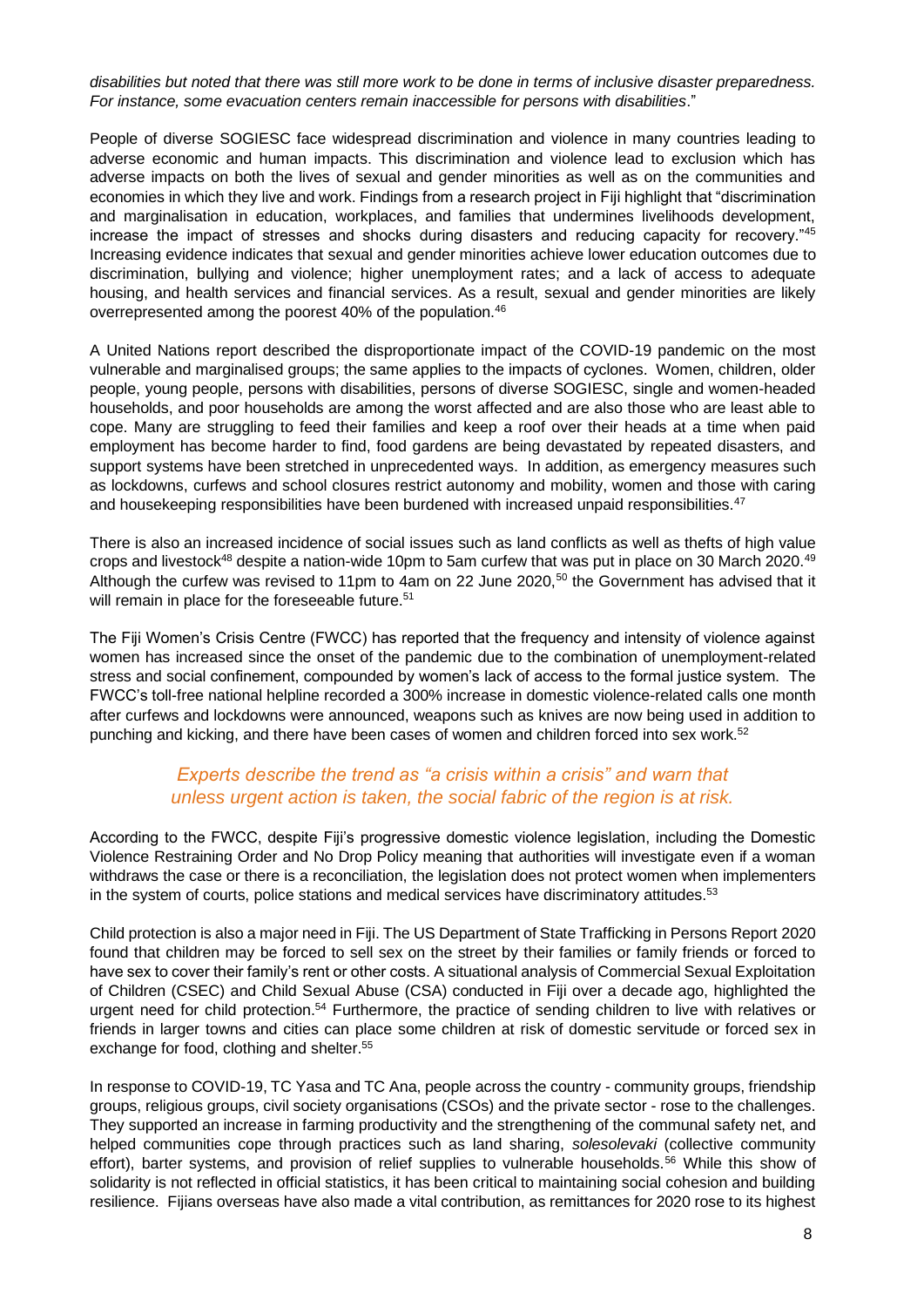level ever. The total of \$652.75 million means that remittances have replaced tourism as Fiji's main income earner last year.<sup>57</sup>

Responses to the pandemic and cyclones have understandably highlighted the need to contain infections and revive the economy. However, the compounded effects of the repeated disasters will leave intergenerational consequences of entrenched inequality unless strategic support and investment are also used to continue to build community resilience and *leave no one behind* as envisioned by Fiji's National Development Plan 2017-2036.

# <span id="page-10-0"></span>Objectives and Methodology of the Gender, Disability and Inclusion Analysis

The Gender, Disability and Inclusion Analysis process builds upon CARE's global Rapid Gender Analysis process and methodology. The CARE RGA uses an abridged version of the CARE Good Practices Framework: Gender Analysis as its analytical framework to identify the different needs of people of all genders, ages, and abilities during a crisis, and explores the impact of a crisis on gender roles and relations both in the public and private spheres.<sup>58</sup> For Fiji, the process, methodology and tools have been adapted to be inclusive of people with disabilities and persons of diverse SOGIESC. Additionally, in Fiji, CARE is working with local Disabled Persons Organisations (DPOs) and organisations that work with persons of diverse SOGIESC to support the adaptation of tools and data collection.

The objectives of the Gender, Disability and Inclusion analysis is to use findings and recommendations to:

- Inform the program activities of response partners to ensure that all activities are inclusive of concerns related to gender, protection, people with disability and people of diverse SOGIESC.
- Be a publicly available document which can be used as an advocacy tool to highlight specific gender and protection issues and the needs of affected populations.

The methods for this assessment included the collection and analysis of both primary and secondary data. Primary data collection (through interviews) was undertaken between January-February 2021 by assessment teams from Live and Learn Environmental Education (LLEE), Rainbow Pride Foundation (RPF), Adventist Development and Relief Agency (ADRA), Fiji Disabled People's Federation (FDPF) and CARE in the Pacific. All CSOs are partners under the DFAT-funded Australian Humanitarian Partnership (AHP) program. The primary data collection focussed on six core areas of inquiry; (1) roles and responsibilities; (2) WASH; (3) Food Security and Livelihoods; (4) Shelter; (5) Safety and Protection (including health) and (6) Coping Mechanisms.

Secondary data collection involved a review of background documentation, including lessons learned from previous cyclones as well as incoming assessment data from Government, RPF, FDPF, NDMO and Cluster situation reports (sitreps) as well as media reports from COVID-19, TC Yasa and TC Ana.

A data analysis workshop with all partners was held on 12 February 2021 to review all primary and secondary data collected, discuss findings, determine key themes and formulate recommendations. Although the primary data was collected prior to TC Ana, secondary data and discussions during the data analysis workshop also took into account the effects of TC Ana which compounded the impacts of TC Yasa. The second half of the workshop included representatives from the Ministry of Women, Children and Poverty Alleviation (MoWCPA), UN Women, International Planned Parenthood Federation (IPPF), Save the Children Fiji (SCF), Medical Services Pacific (MSP), Fiji Red Cross, Fiji Women's Rights Movement (FWRM), Fiji Council of Social Services (FCOSS), Pacific Women Shaping Pacific Development, Fiji Women's Fund, National Council for Persons with Disabilities and Empower Pacific.

**Ethical considerations**: Informed consent was provided by all survey respondents and 'Do no harm' principles were adhered to. Everyone involved in the assessment undertook the *[Fiji Code of Conduct for](https://www.google.com/url?sa=t&rct=j&q=&esrc=s&source=web&cd=&ved=2ahUKEwiM_ZTP3YvwAhVdyjgGHVmGDtgQFjABegQIBBAD&url=https%3A%2F%2Fwww.sheltercluster.org%2Fsites%2Fdefault%2Ffiles%2Fdocs%2F9_code_of_conduct_for_all_workers_in_emergencies.pdf&usg=AOvVaw1SgReglOjHuhmPkHz_mNGu)  [all Workers in Emergencies](https://www.google.com/url?sa=t&rct=j&q=&esrc=s&source=web&cd=&ved=2ahUKEwiM_ZTP3YvwAhVdyjgGHVmGDtgQFjABegQIBBAD&url=https%3A%2F%2Fwww.sheltercluster.org%2Fsites%2Fdefault%2Ffiles%2Fdocs%2F9_code_of_conduct_for_all_workers_in_emergencies.pdf&usg=AOvVaw1SgReglOjHuhmPkHz_mNGu)* in addition to their own agency Codes of Conduct.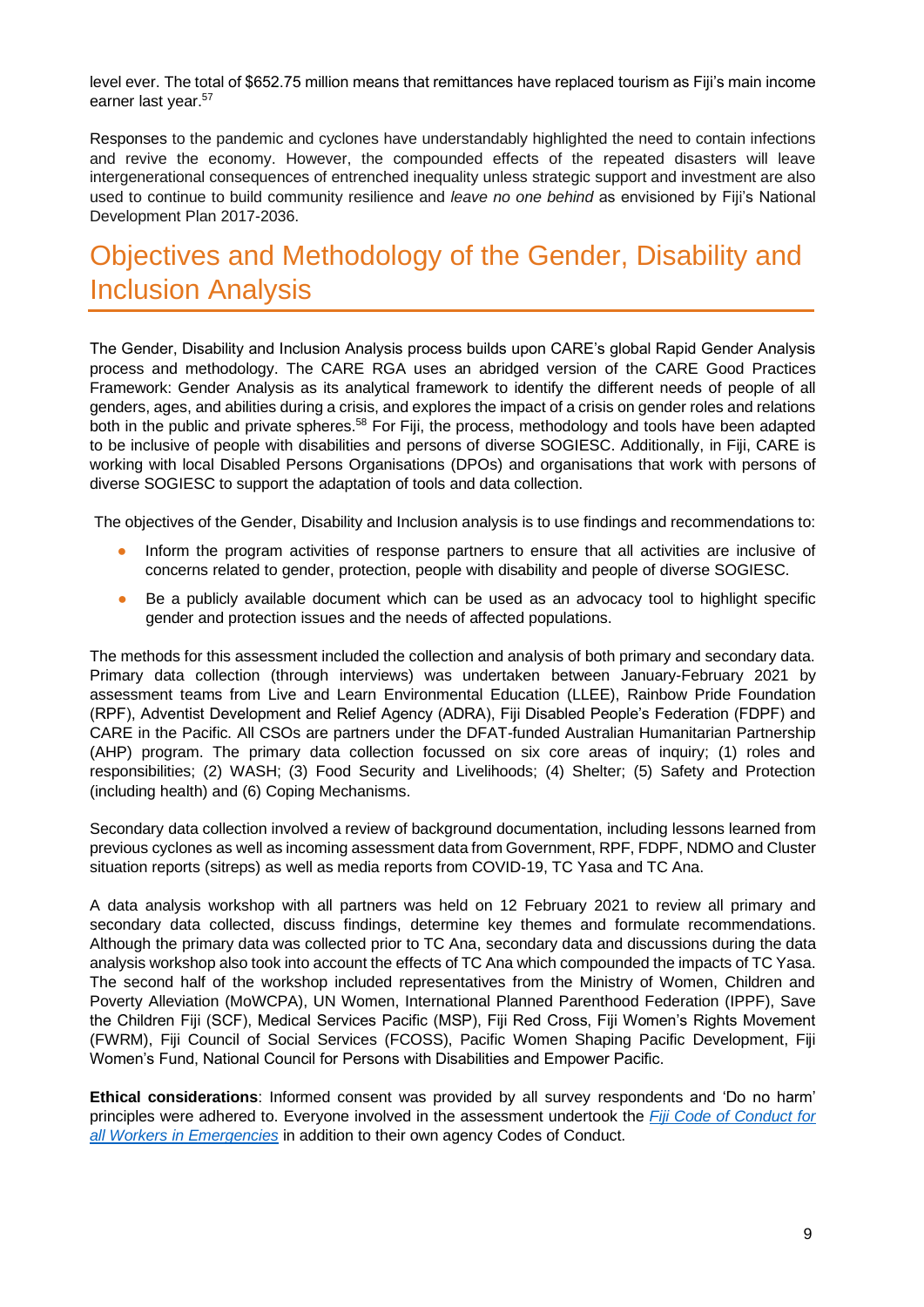# <span id="page-11-0"></span>Survey Respondent Demographics



A total of 199 people partially or fully completed the survey.

of surveyed households' members were said 8%  $\bullet$  to have some level of disability (83 people)

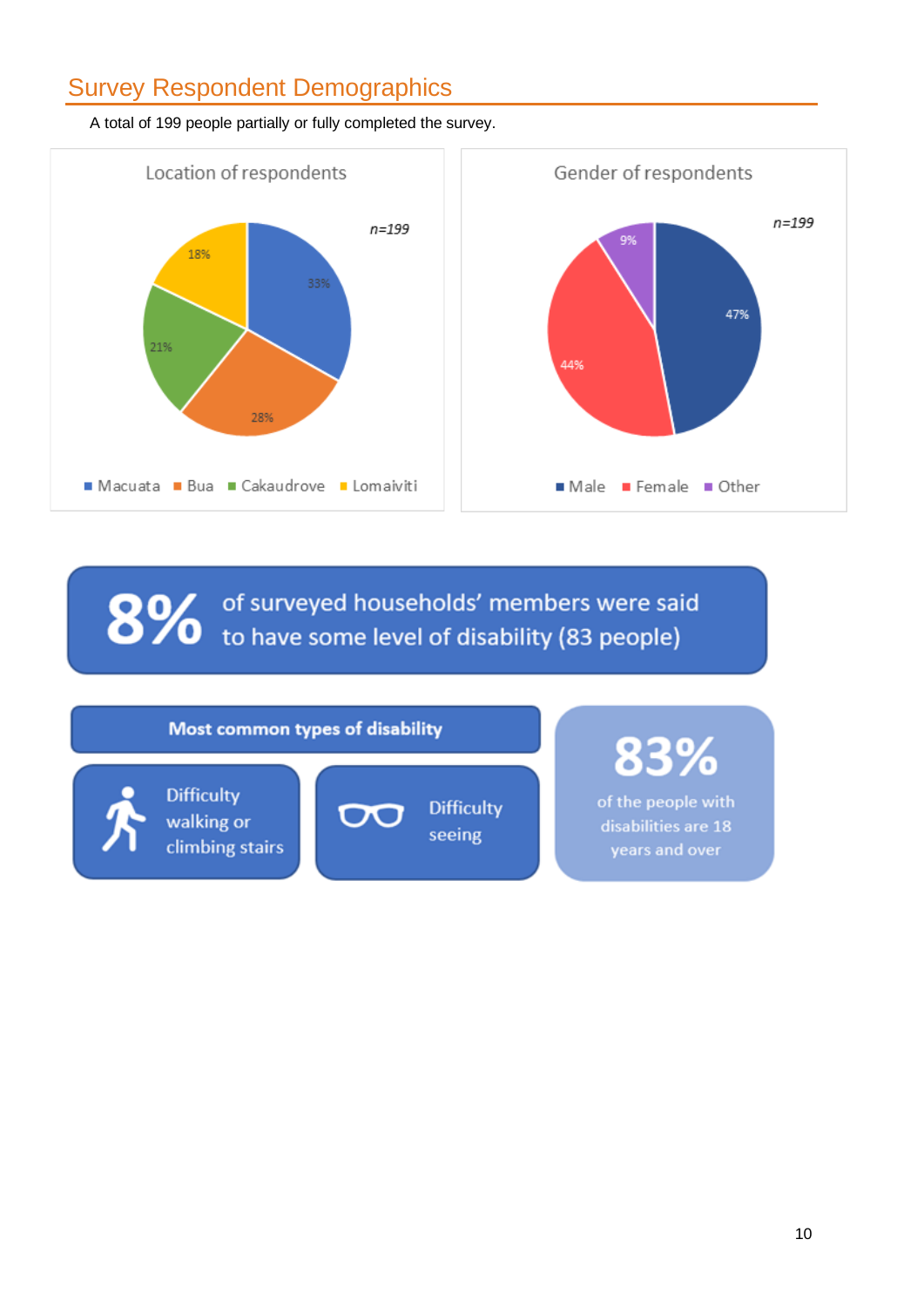| Age<br>group        | <b>Femal</b><br>e<br>% | <b>Male</b><br>% | <b>Total</b><br>℅ |
|---------------------|------------------------|------------------|-------------------|
| $0-4$ yrs           | 48.6                   | 51.4             | 10.4              |
| <b>5-9 yrs</b>      | 48.8                   | 51.2             | 10.0              |
| $10 - 14$<br>yrs    | 48.8                   | 51.2             | 9.0               |
| $15 - 19$<br>yrs    | 48.7                   | 51.3             | 8.4               |
| 20-59<br><b>yrs</b> | 48.9                   | 51.1             | 53.2              |
| $60 + yrs$          | 53.9                   | 46.1             | 9.1               |
| <b>Totals</b>       | 49.3                   | 50.7             | 884,887           |

### <span id="page-12-0"></span>Sex and age disaggregated data

According to the 2017 Population and Housing Census,<sup>59</sup> Fiji's population is 884,887. The average annual rate of population growth over the decade up to September 2017 was 0.6%. This annual rate has decreased from 2% in 1986 and 0.8% in 1996 due mainly to lower birth rates and out migration. The Median Age of the Population is 27.5 years, meaning that half of Fiji's population is younger than 27.5. Life expectancy is 72.1 years for females and 67.9 years for males. NCDs are estimated to account for 84% of all deaths.

The proportion of Fiji's population living in urban areas is 55.9% (50.2% female and 49.8% male) and 44.1% in rural areas (48.1% female and 51.9% male). However, these figures have undoubtedly changed as a result of the rural drift that has occurred since the onset of the COVID-19 pandemic. A total of 113,595 persons aged 3 and above were reported to have at least one functional difficulty. This equates to a rate of 13.7% being people with disabilities, which is close to the international benchmark of 15%.<sup>60</sup> The figure was not disaggregated by sex. Fiji counted people with a disability for the first time in 2017 but does not yet enumerate people of diverse SOGIESC.

Global estimates of the numbers of people of diverse SOGIESC vary for a number of reasons including differences in the definitions of who is included, differences in survey methods, and a lack of consistent questions asked in a particular survey over time. The lack of data makes it difficult to fight exclusion. In the United States an estimated 3.5% of adults identify as lesbian, gay, or bisexual and an estimated 0.3% of adults are transgender.<sup>61</sup>

In 2018, the Fiji labour force participation rate was 58.1% and the employment-to-population ratio was 54.6% Both these rates are more than 34 percentage points higher for men than for women. The total unemployment rate in 2016 was 4.3%, and the youth unemployment rate was 18.76%, with the female youth unemployment rate 12 percentage points higher than the male rate. The proportion of youths aged 15-24 years not in education, employment or training was 20.1% in 2016.<sup>62</sup> Employment is heavily reliant on services and agriculture which have both been impacted by the COVID-19 pandemic, TC Yasa and TC Ana. At the end of 2018, 74% of adults in Fiji had a formal bank account of which 44.9% are women and 55.1% are men.<sup>63</sup> Labour participation rates for people with disabilities are not known. Fiji's social protection system combines a household poverty benefit, non-means tested individual disability allowance, and transport concessions for eligible people with disabilities.<sup>64</sup>

Before COVID-19, Fiji's labour market was characterised by underemployment, high levels of informality, and gender disparities in employment outcomes. The informal economy was around 66.2% of the overall economy with more than half of all informal workers being women, and 70% only having primary education. The informality was most prevalent in agriculture (24%), domestic workers (22%) and wholesale and retail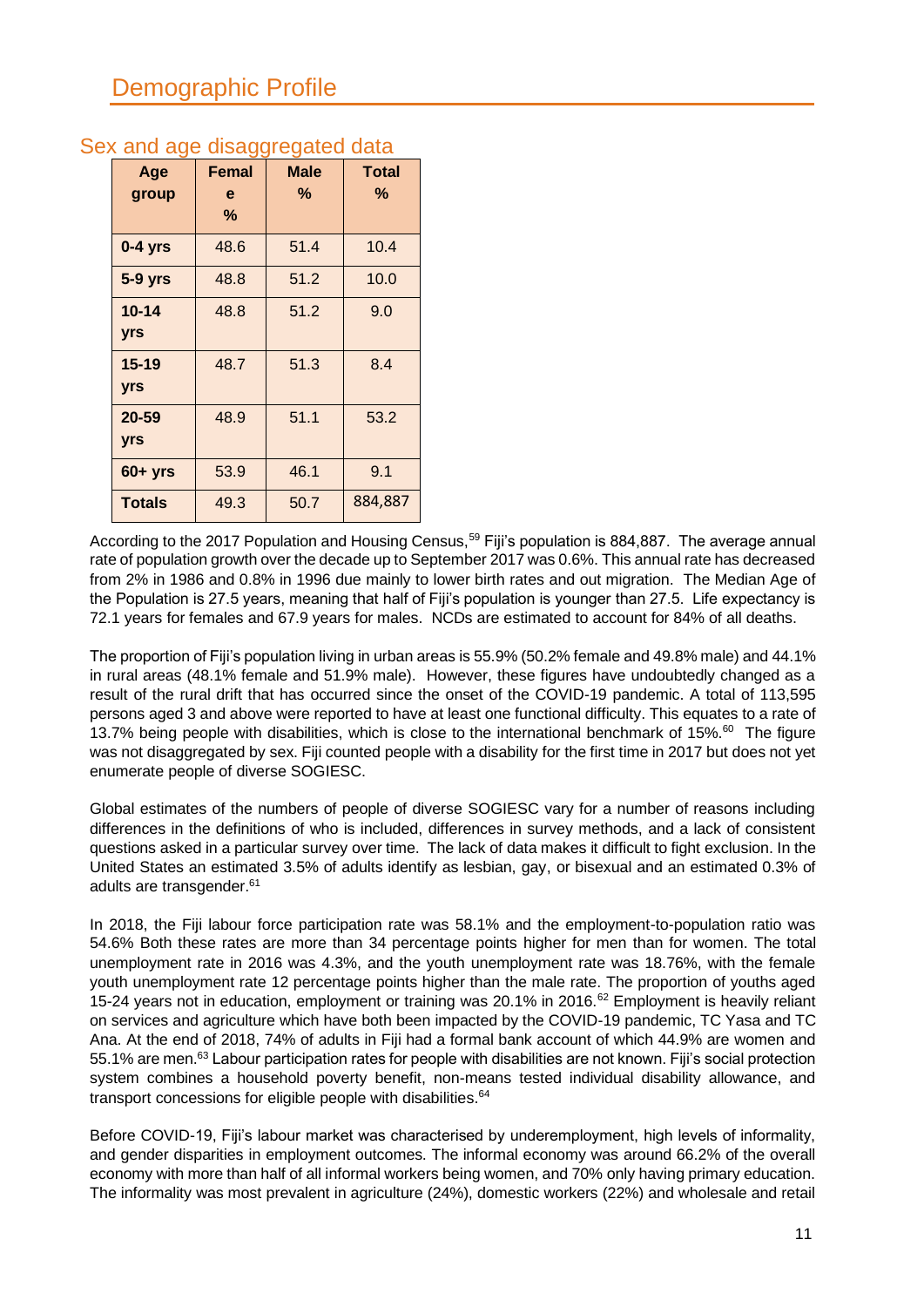$(14%)$ .<sup>65</sup> The percentage of female headed households is 11-12%.<sup>66</sup> While the informal sector was already extensive, it has increased greatly due to the large number of formal sector workers who moved into the informal sector after losing their jobs.<sup>67</sup>

The 2019-2020 Household Income and Expenditure Survey (HIES) conducted from February 2019 to February 2020 provides a snapshot of poverty prior to the impact of COVID-19. Using a national basic needs poverty line (BNPL) of FJD2,179.39 per adult equivalent (PAE) per year (or FJD8717.56 per year for a household with four adults equivalent), the number of individuals living in poverty is estimated to be 29.9%. This equates to 258,053 individuals, or 45,724 households (22.9% of all households) living in poverty during the survey period. Out of the four divisions, the Eastern division recorded the highest poverty rates with 42.7%. The rates of poverty in Northern and Western divisions are estimated to be around 35.2% and 32.4% respectively. Of the total population, the incidence of poverty in rural areas is twice the rate of poverty in urban areas. Out of all the people who have been defined as living in poverty, around 62% live in rural areas. The incidence of childhood poverty is prevalent as 34% of children under the age of 15 are living in poverty.<sup>68</sup> These latest poverty figures show that poverty reduction had stagnated over the past six years as the poverty rate was [28.1% in 2013-2014.](https://www.statsfiji.gov.fj/index.php/statistics/social-statistics/poverty-indicators)<sup>69</sup>

# <span id="page-13-0"></span>Findings and Analysis

Fiji's National Development Plan aims for inclusive socio-economic development with no one being left behind. However, the reality is that the unprecedented impacts of COVID-19, TC Yasa and TC Ana are exacerbating inequalities and increasing stressors on all sectors of Fiji's economy and all its citizens particularly women, people with disabilities, those working in the informal sector and rural populations. In a context of limited resources that are being further stretched, marginalised groups risk being further marginalised and the findings below demonstrate some of the ways in which impacts are being felt by women, people with disabilities, children, elderly women and men, and people of diverse SOGIESC.

### <span id="page-13-1"></span>Gender roles and responsibilities

A study conducted by ADRA and CARE on gender and food security in Vanua Levu (2019), Fiji's second largest island, found that women generally have long days and get up earlier and go to bed later than men. Some, but not all, husbands occasionally help their wives, for example when they have too much work or are ill. Men generally have more leisure time than women and some drink kava in the evenings. Women's relaxation time in the evenings often involves carrying out other activities such as childcare, other household chores, or income-generating activities. While the presence of young children generally results in heavier workloads for mothers, older children often help to relieve the workload, particularly during school breaks and holidays where they take on gender-designated roles that align with those of their parents. As children move out of the house, and increasingly away from the community altogether, some women find their workload increases without the extra hands to help around the house. For church functions, community and family events and religious holidays women come together to prepare and cook food, collect firewood, do extra cleaning and decorate, and perform various other tasks. Although this adds to women's workload, they are generally considered enjoyable due to their social dimension. Men also carry out a range of tasks to prepare for these events but may have more time to relax and enjoy the occasion since women are largely responsible for serving food and cleaning up afterwards.<sup>70</sup>

The study also found that both women and men carry out physically arduous and time-consuming tasks. Some of the more difficult tasks undertaken by men, such as preparing land or harvesting crops and sugar cane are mainly seasonal and have a fixed timeframe, whereas most activities carried out by women are done on a daily basis throughout the year. Both women and men face increased workloads during extreme wet and prolonged dry seasons and after disasters and carry out a range of tasks that typically align with their normal gender-differentiated roles. In the dry season women collect extra water for drinking and other household chores and spend more time watering the garden. In settlements where water quality is poor, women are generally responsible for filling containers with rainwater and may be assisted by children. Men also help to collect water when supplies run low or they hear a cyclone warning, and in the rainy season collect extra firewood, dig drains for gardens and fields and around houses, cut cassava plants and harvest extra root crops. Household relations can deteriorate following extreme or prolonged weather events as workloads increase, food production slows, and savings are used to buy food.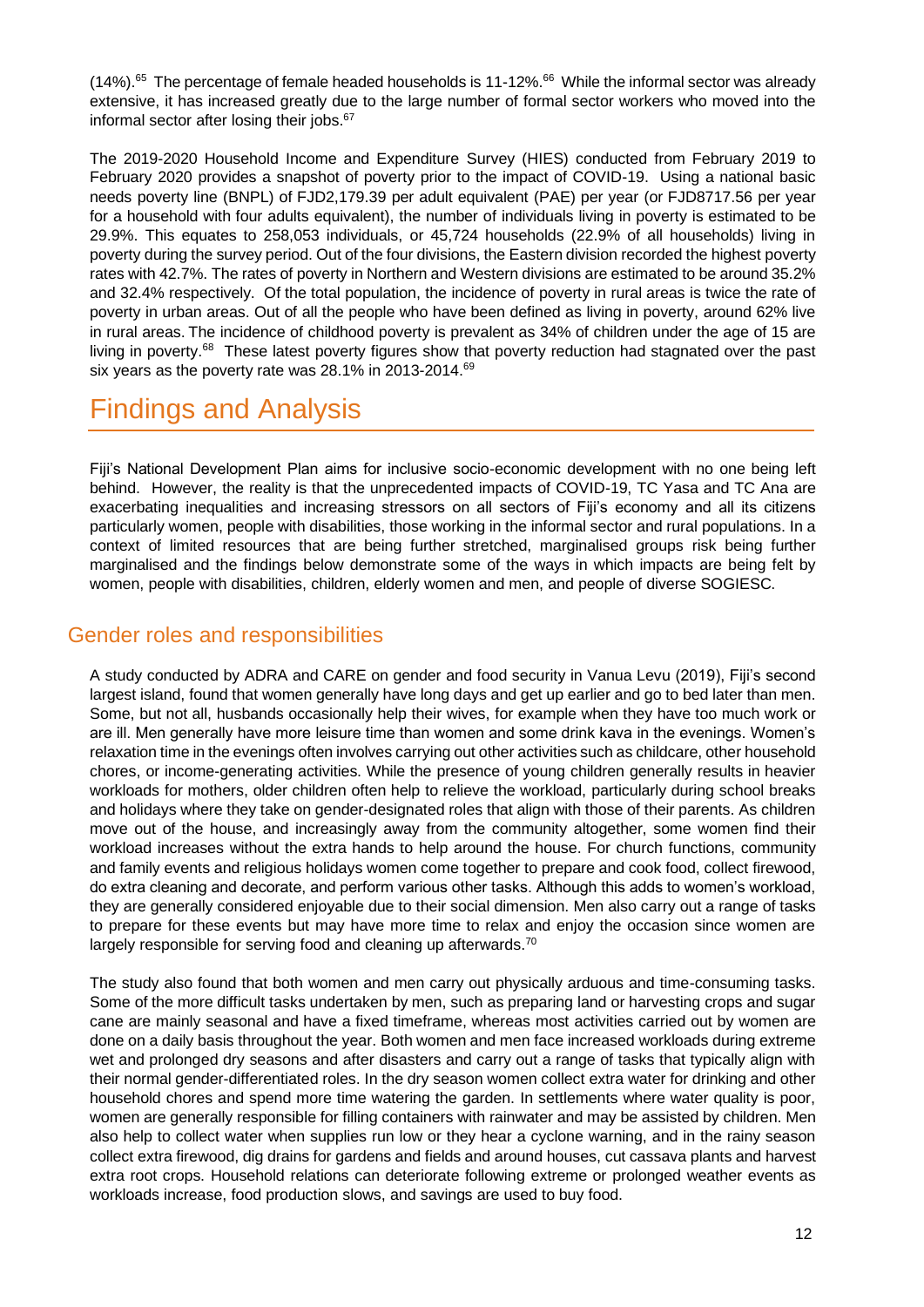Similar to previous cyclones, survey respondents reported that the division of labour between women and men, girls and boys does not appear to have changed after cyclones Yasa and Ana. Another study found that 82% of women had reported unpaid household care work (including fetching water, cooking, cleaning, washing clothes) as their main unpaid work, compared to 11% of men.<sup>71</sup> The extensive damage to houses, farms, and water and power systems caused by TC Yasa and TC Ana has increased everyone's workloads. However, women continue to be regarded as largely responsible for food, water, caregiving (of children, ill or elderly family members, and people with disabilities) and household work. Women's workloads have been further increased by damaged roads and limited transportation that kept most people at home as the increased number of meals eaten at home increases the time required for food preparation. With water systems severely affected, the time and effort required to collect water was also said to have increased particularly when water sources are far from home. Many women were also said to be drying clothes and bedding in the sun only for them to get wet again with next downpour if they were not quick. A number of female survey respondents described feeling a sense of hopelessness from simple tasks becoming timeconsuming, tiring and repetitive. Although many households have been working together to address their new challenges, others described the extra burdens on women to manage food rations for their families as well as any additional people sheltering with them after the loss of their own homes.

Although some women are joint decision-makers with their husbands, general expectations of gender roles also do not appear to have changed. At community level, men are the focal points and targeting of beneficiaries is often based on data obtained from District Officers, *Turaga ni Koro* or village headmen, and/or District Advisory Councillors, the vast majority of whom are men. After TC Yasa, CSO responders<sup>72</sup> reported that a number of *Turaga ni Koro* did not have profiles of their communities and more often it was the community nurses who had up-to-date data, but were not consulted during targeting of beneficiaries. When assessment teams are mainly composed of men who go into communities and speak with other men, the perspectives and insights of women risk being omitted. This is illogical when it is women (including widows and female-led households) who are more likely to be aware of the specific needs for food, water, hygiene, children, people with a disability, the elderly and other marginalised community members for whom they provide care. Timely sharing of data and coordination of information was also said to be an issue that affected decision-making.

Men in Fiji are often expected to be breadwinners and heads of households, with reports that some widows wrote down their son's names as household head rather than their own. Even though many women earn money, traditional perceptions persist.

#### *'Men are the main breadwinner of the family and women also work to supplement the main source of income,' said a women's representative in Labasa<sup>73</sup>*

Because men are traditionally regarded as the primary decision-makers, women generally have less access to resources including key productive resources such as transport, technology, agricultural extension services, markets, etc.<sup>74</sup> However, being the 'head' of the household comes with its own pressures as men are also often expected to be responsible for houses, key farm assets including tools, and cash crops. These gender roles will result in increased workloads – and pressure - for men in response and recovery involving the rebuilding of houses, replanting of cash crops and replacement of lost assets.

The enormous loss of jobs and income-generating activities as a result of the pandemic and two cyclones means that some men have felt lost from being unable to fill their expected roles, with the potential for increased tensions and violence. However, the 11pm curfew has meant that many men have been unable to socialise and drink kava with their friends to the same extent as before and this was said to have had positive benefits for family time.

In regards to decision-making within households, survey respondents revealed that the person who pays the bills usually makes the decisions and that unequal power relations can be a cause of conflict, e.g., when food is withheld from those who are not contributing financially. People of diverse SOGIESC reported facing further discrimination when they are not income earners.

People with a disability frequently lack decision-making power and were largely excluded from response activities. While they are increasingly being represented on committees, their ability to influence decisionmaking remains questionable. People of diverse SOGIESC reported receiving little or no information or warning in regards to the cyclones. Lack of access to information limits agency and decision-making power.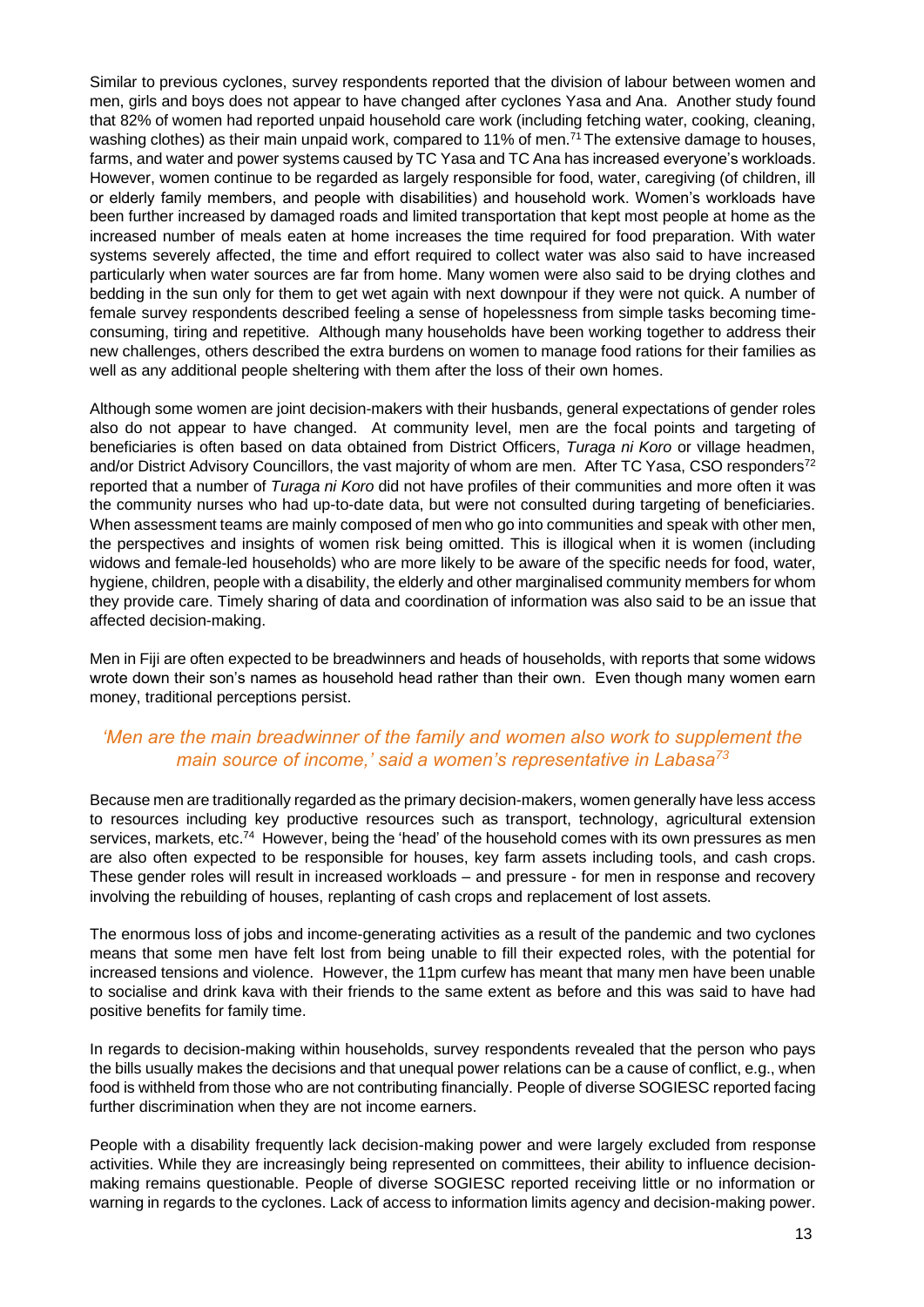CSO responders asserted that District Officers, *Turaga ni Koro* and Advisory Councillors need to better understand the diversity of disabilities - that it extends beyond visible physical disabilities - and their own unconscious biases regarding people with a disability as well as women, people of diverse SOGIESC, youth, different ethnicities and other marginalised groups. Inclusive coordination is necessary for authorities to better address the needs of informal settlements, particularly those in remote rural areas that often miss out. CSO responders also highlighted that as most humanitarian workers from government and civil society are often *i-Taukei*, they need to be mindful of how they can best serve Indo-Fijians in affected communities.

At the community level, many decision-making groups and committees such as disaster committees and women, church and youth groups were observed to be inactive after TC Yasa as they were waiting for the situation to normalise. Some women's groups were reported to have lost their assets for income generating projects such as mat-weaving and baking. It was reported that settlement settings differ from villages in that villages have an established hierarchy and community structures.

### <span id="page-15-0"></span>Water, Sanitation and Hygiene (WASH)

Fiji's water sector continues to face important gaps in the delivery of water supply and sewerage services despite some improvements. Access to piped water services is widespread in urban areas but remains limited to less than half of the rural population. Sewerage service coverage remains limited in both urban and rural areas, with most of the population relying on on-site sanitation facilities. Compliance with quality standards often remains an issue both for distributed water and treated wastewater discharged to the environment. Insufficient infrastructure and maintenance for on-site wastewater systems poses both health and environmental risks. A significant proportion of water and wastewater infrastructure is exposed to natural hazards and climate change. This results from a lack of consideration of climate-related risks in the design of system architecture and in the location and design of individual facilities. Poor quality of infrastructure implementation and insufficient maintenance in turn compound the system's vulnerability.<sup>75</sup>

Existing water, sanitation and hygiene (WASH) facilities in schools, workplaces and public places in Fiji are generally of a good standard. However, according to UNICEF about one in ten people in Fiji lack access to basic water supply and sanitation.<sup>76</sup> Functioning water and sanitation facilities at home and in schools as well as good hygiene practices and access to clean drinking water are vital to reduce illnesses. WASH facilities are particularly important in light of COVID-19 and clean-up after cyclones. The 15% of women who never or rarely have enough water for personal use<sup>77</sup> are at particular risk as are people with disabilities.

People with disabilities require hand-washing stations that are nearby, safe and accessible. However, the WASH needs of people with disabilities are often neglected during the design and construction of WASH facilities.<sup>78</sup> Common barriers to accessing WASH facilities include the need to mobilise long distances to toilets, difficulty locating latrine holes, difficulty reaching soap and challenges carrying water for handwashing, narrow entrances to toilets, the space available inside the cubicle being too small, inaccessible pathways, and no handrails.<sup>79</sup> These challenges are exacerbated for women and girls with disabilities when it comes to menstrual hygiene management. Assessments following TC Harold in 2020 found that WASH facilities were too far from homes of persons with disabilities<sup>80</sup> and the Fiji Disabled People's Federation has noted that access to WASH facilities continues to be a major challenge, particularly as toilets that had existed were destroyed by TC Yasa and TC Ana.

Although the Water Authority urged people to boil water for drinking, this adds to women's workloads, especially as many kitchens in affected areas were damaged or destroyed by TC Yasa and TC Ana. It was noted that the flooding and continuous rain after TC Ana meant that much firewood was wet. Boiling water was also challenging for families with limited supplies of gas and kerosene, little money to buy extra fuel, and limited transport to shops due to landslides and damaged roads. Despite the challenges, 65% of survey respondents thought their household could access enough water including for hygiene needs.

CSO responders to TC Yasa reported that rehabilitation of water systems was a priority in many villages that mobilised their water committees quickly. Despite their efforts, repair of pipes and water tanks damaged by the cyclone took time, up to a month in some cases, and in the meantime, people were accessing untreated water from rivers and streams. Community members who were part of the assessment reported that a number of boreholes were contaminated with debris and dead livestock. The Fiji NDMO had later issued advisories on health and safety around dead livestock.<sup>81</sup> While trucks were carting water to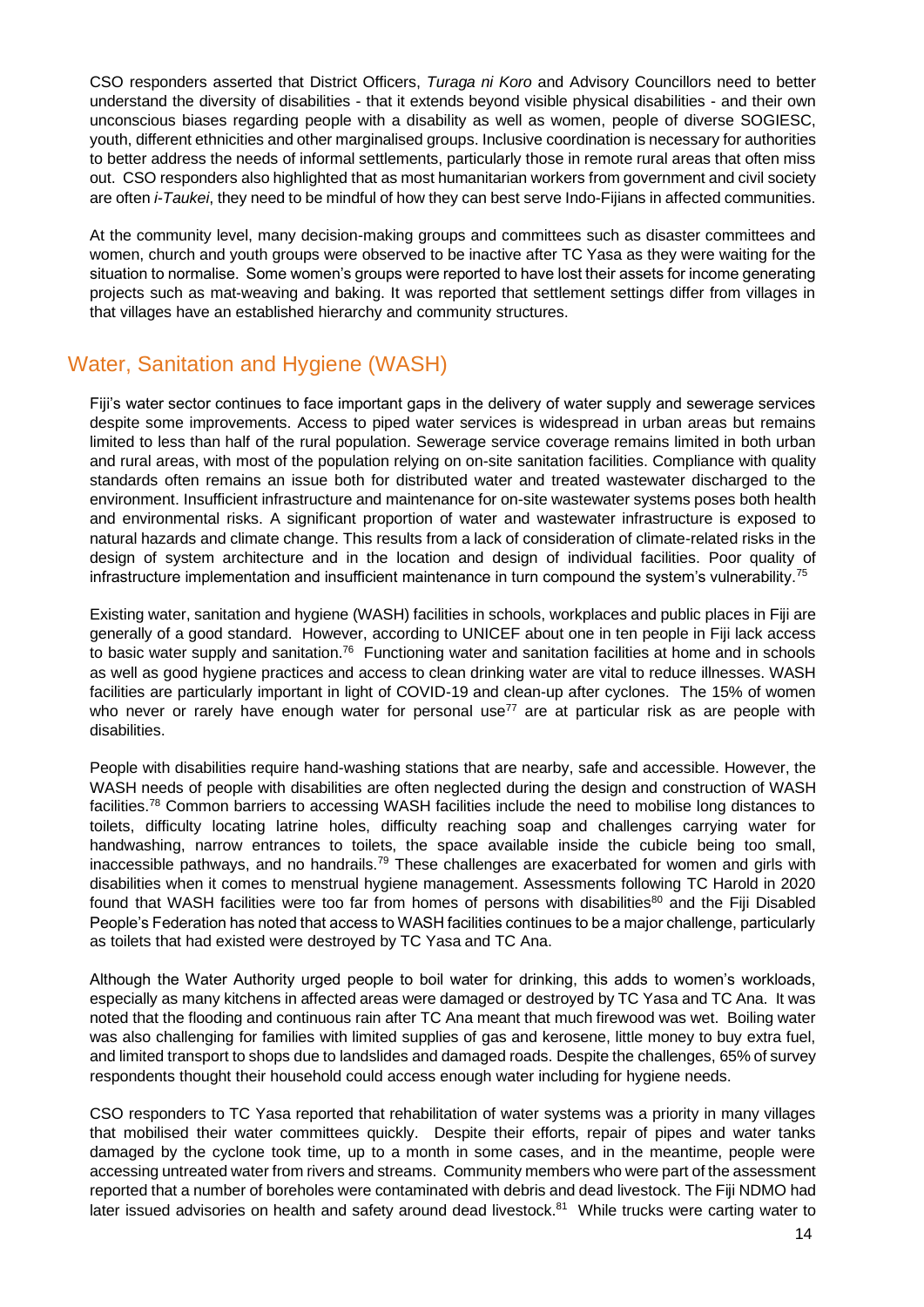affected areas, difficulties were faced by those in remote rural areas, including informal settlements, unreached by water trucks and without nearby rivers or streams. The difficulty of reinforcing COVID-19 and health messages around handwashing without access to water was noted by CSO responders.

The extensive damage to WASH facilities required sharing of bathrooms and toilets. WASH is regarded as a priority need by 76% of survey respondents. The lack of WASH facilities, has created challenges of access and safe access for children, women, people with a disability, and the elderly, particularly at night. With Fiji's high levels of NCDs, many survey respondents discussed caring responsibilities for parents and other people recovering from strokes, heart conditions and amputations and their difficulties with access to WASH facilities.

Survey respondents also reported that WASH committees in communities are largely composed of men. Due to the physical nature of the work and traditional perceptions, rehabilitation of water systems is largely seen as a man's role. In addition, survey respondents reported that water filters were distributed and accompanied by training on their use; however, most participants of these training sessions were men, despite expectations of women to be responsible for drinking water for their families. Awareness-raising was highlighted as a need with distribution of purification tablets in order to clarify usage, prevent wastage and promote storage safety.

A number of CSO responders described scarce clean drinking water being used for kava. While this created tensions in some areas where it was more often the men drinking kava, *talanoa* around the *tanoa* (yarning around the grog bowl) was also viewed as a coping mechanism for people, providing psychosocial support (PSS) to each other through sharing stories and laughter.

After cyclones Yasa and Ana, the Ministry of Health reported concerns about untreated water sources and damage to sanitation facilities which often lead to Leptospirosis, Typhoid, Dengue and Diarrhoea (LTDD) and their concerns were validated by an outbreak of leptospirosis. From 1 January to 6 February 2021 there were 160 cases of leptospirosis, 53 cases of typhoid and 335 cases of dengue fever $^{82}$  which resulted in 10 suspected leptospirosis deaths and two deaths from typhoid. The majority of deaths were those of young men who are often tasked with outdoor clean-up of farm compounds and drains.<sup>83</sup>

Needs for women and girls include clothing, sanitary pads and undergarments and particularly disposable sanitary pads as water supply to many households was cut off, some for extended periods of time. Disposable pads were identified to be an important Menstrual Hygiene Management (MHM) need for 80% of survey respondents, while washing and disposal facilities were seen as the next most pressing MHM need. Reusable pads were seen as important for later stages once water was restored. Persons of diverse SOGIESC reported being left out of distribution of hygiene kits and other NFIs.

### <span id="page-16-0"></span>Food Security and Livelihoods

Food security and livelihoods have been severely impacted by the triple blows of COVID-19, TC Yasa and TC Ana, with each blow further compounding the impacts of the previous disaster. Fiji's tourism sector which accounted for almost 40% of GDP had already been devastated before the cyclones. The sector directly supported 42,500 jobs (13% of total employment) and indirectly contributed 119,000 jobs to the economy (37% of total employment). Women comprised a third of the tourism workforce, mostly minimum wage level including cleaners, restaurant staff, and receptionists.<sup>84</sup> After losing their jobs, many tourism workers moved back to the villages to reduce their expenditure and focus on farming.

The agricultural sector plays an important role in Fiji's economy. It offers both employment and opportunities for sustaining livelihoods, and there are strong linkages between the sector and the rest of the economy. Agriculture accounts for 44% of total employment. Thirteen percent of the population aged 15 and older is engaged in subsistence agriculture and fisheries and over 70% of Fiji's agricultural households rely on subsistence agriculture.<sup>85</sup>

A study on gender and food security in Fiji found that women and men cooperate in productive activities but generally have different roles and responsibilities. Men tend to operate and manage larger-scale plantation agriculture where they grow crops like dalo, cassava, ginger, kava, pineapples, and papaya and/or work in sugar and rice production, while both men and women work for cash in planting and harvesting for large market operations and sell produce at local markets. Women are largely responsible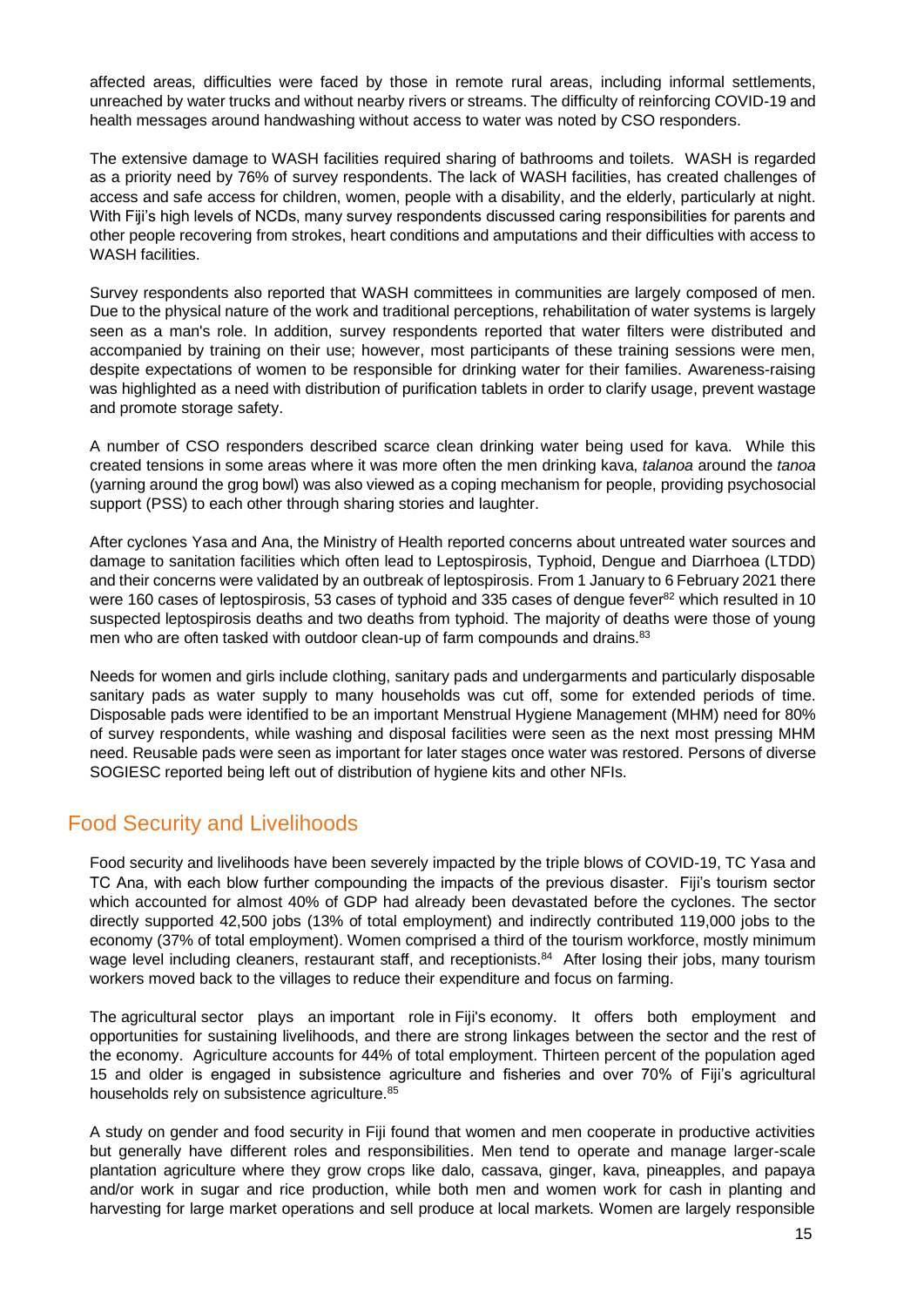for most family food production, although men may also be involved, and men usually clear and prepare land and build fences. In some locations, agricultural activities are done interchangeably by men and women. There are also differences based on ethnicity with Fijian women of Indian descent generally doing less agricultural labour than iTaukei women. Provision of technology, training, and subsidies for agriculture tends to be targeted toward men, especially those producing cash crops.<sup>86</sup>

Fishing beyond the reef is mainly considered the domain of men, while women tend to concentrate their fishing activities and collecting seafood within lagoons and inshore areas. In many parts of Fiji, women fish regularly to feed their families using lines or nets and glean reefs for shellfish, octopus and seaweed and collect mud crabs and other seafood from mangroves and coastal areas. As with land-based resources, women have varying ownership and user rights to fishing grounds and marine resources based on their location of birth, marital status and husband's clan.<sup>87</sup>

In regard to livelihoods, approximately 85% of men of both ethnicities reported earning their own income, while 68% of i-Taukei women and 22% of women of Indian descent reported earning their own income. Most agricultural and fishing activities done by women are for household consumption. Evidence suggests women spend more time than men on work overall, have fewer hours in paid work, and in general have less discretionary time than men.<sup>88</sup>

The Northern and Eastern Divisions of Fiji which were heavily impacted by both TC Yasa and TC Ana are predominantly characterised by subsistence agricultural and fishing communities. The Ministry of Agriculture's (MOA) Detailed Damage Assessment (DDA) found that over 78% of affected households were classified as subsistence farmers.<sup>89</sup>

Overall damage to the agriculture sector is estimated at FJD 147.5 million with 94% attributed to crop damage and 5% to livestock. The most significant economic loss to the affected area comes from a single crop. Yaqona or kava represents 85% of the value of all crop losses which is a loss of over 109 million FJD from the rural economy of the affected areas. While yaqona is largely grown for household consumption, it is also used by subsistence farmers as an important source of cash income when required. Its three to fouryear growing period means that it will take time to recoup the economic loss from yagona.<sup>90</sup> In terms of farm area, the TC Yasa DDA also recorded a total of 5,085.7 hectares of crop farm area damaged at different levels ranging from 25-100%. This represents damage to 64% of the total crop area that was planted in the assessed areas. The damaged area accounts for 83% of total crop plants in the ground before TC Yasa. It remains to be seen how much of the remaining 17% was then affected by TC Ana in January.

The five most cultivated food crops include dalo (taro), cassava (manioc), kumala (sweet potato), vudi (plantain) and eggplant and all of them reported extensive damage ranging from 54-73%.<sup>91</sup> As a result, the supply of fresh produce and processed agricultural commodities for export is expected to fall drastically over the next eight months, particularly dalo and cassava. Local demand for these crops will rise as supply reduces and cost is likely to increase making it less affordable for vulnerable households. As the provinces of Bua and Cakaudrove are the major suppliers of yaqona and dalo, the impact of the cyclones will greatly affect the supply of these two major export commodities in coming months.<sup>92</sup>

There are gendered implications of the damage as cash crop planning and harvesting of yaqona, dalo, and cassava are generally considered to be mainly men's roles while maintenance of market and subsistence gardens is mainly women's roles.(It must be noted that variations to these roles may always be found depending on factors including age, geography, culture, ethnicity and whether one is residing in one's original village or in the village of one's spouse).<sup>93</sup> In addition to the gendered division of labour in agriculture, as the growing periods for yaqona, dalo and cassava are much longer than fast-growing vegetables, women will be able to recover more quickly in terms of both subsistence for their families and income-generation from sales of any surplus. Issues over control of income may provide a source of tension and conflict within households.

Furthermore, survey respondents reported that due to lost livelihoods, many men are now unable to fulfil their expected roles as breadwinners for their families. This has increased levels of tension and pressure at the same time that the curfew has prevented many men from drinking kava to the same extent as before. As socialising around the kava bowl provides the opportunity for men to share their frustration and anxiety with their peers, not being able to do so may increase the potential for violence.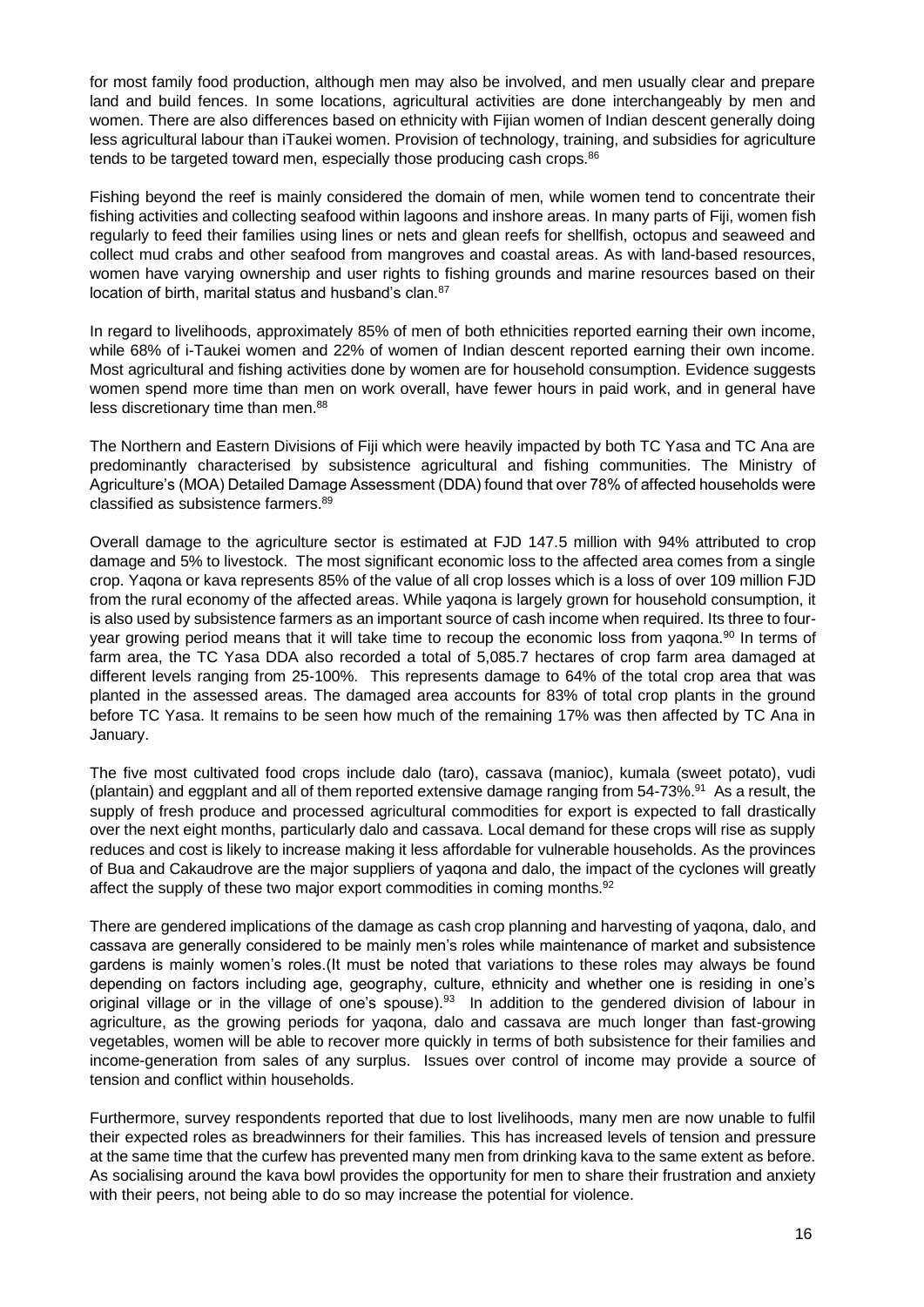Market analysis conducted by the MOA in January 2021 showed the significant impact of TC Yasa on volume and price of produce in the two markets in the Northern Division. The price of the main-consumed root crops, vegetables and tree crops had increased with a decline in volume. The number of market vendors decreased by 64% in Labasa and by 42% in Savusavu as compared to the previous month. This has particularly affected women's livelihoods as 80% of market vendors in Labasa and 77% in Savusavu were comprised of women.<sup>85</sup>

The TC Yasa DDA also found that cyclone damage exacerbated vulnerabilities created by the economic impact of COVID-19 as there were early signs of negative coping mechanisms which will be harmful in the long-term. Households headed by women, families with disabilities and children under five were identified as already experiencing challenges before TC Yasa. Agriculture provided a safety net for the many people who had lost their jobs as a result of the pandemic but were able to return to their villages to plant crops for subsistence and sale. With the extensive damage to agriculture, this social safety net was eroded by TC Yasa and the impacts were worsened by TC Ana less than seven weeks later.

The more than 11,000 subsistence households who experienced damage of 75% and over to their crops and livestock are of immediate concern as they are at high risk of food insecurity in coming months. Within this group are an estimated 1,907 households that have a family member with a disability and 668 households headed by women who mainly relied on the agriculture sector for their livelihoods. For semicommercial farmers, 2,883 households of which 118 are headed by women, reported over 75% damage to their crops and/or livestock.<sup>94</sup>

Further compounding the negative impact on coastal subsistence agricultural communities and the islands of the Northern Division is the damage to fishing equipment and boats reported through the Ministry of Fisheries Initial Damage Assessment which amounts to an estimated one million FJD.<sup>85</sup>

Access to food security and livelihood interventions was disclosed to be an issue for people with disabilities, particularly due to the difficulties with transportation due to damaged roads and bridges. Due to limited mobility, people with a disability are often dependent on their carers and some family members were said to be using disability allowances for themselves. Lack of access to essential infrastructure in informal settlements also restricts women from participating in income-generating activities and/or aggravates their existing time poverty. In addition, many response activities were said to still be taking a blanket approach without targeting interventions to ensure access, dignity and participation of people with a disability.

While the distribution of food rations was appreciated, blanket approaches in distribution were seen as inequitable as many people are far more disadvantaged and require additional support to meet their needs. While 93% of survey respondents regarded food security as a priority need and 63% highlighted livelihoods as a priority need, food insecurity and loss of livelihoods are not experienced in the same way by everyone. Furthermore, some remote areas, particularly informal settlements, were not included in the initial distribution of food rations due to inaccessible road networks. Land ownership was regarded as a concern for people in informal settlements who do not own the land and therefore are unable to make decisions for increased resilience.

Survey respondents revealed that many people were making use of their available resources and trying to use them before they decayed. Many were also trying to replant vegetables quickly after TC Yasa but found a shortage of seedlings. In other areas, some dead livestock was left lying around as farmers wanted them to be seen and counted in the Initial Damage Assessment; this created health risks. Another challenge reported was a few cases of assessment teams putting additional pressure on affected communities by asking for uprooted crops including kava plants. With large numbers of people turning to planting as a result of COVID-19 and many others replanting after TC Yasa, distribution of seedlings was vital. However, issues with supply due to the large demand were reported.

As food preparation is often traditionally regarded as the domain of women, there was some pressure on women to preserve food and also to ensure that everyone was fed. Due to insufficient food rations in some areas, particularly for households that were sheltering others, women were said to be sacrificing their meals for children. Straight after the cyclone, CSO responders saw that the focus was on instant or fast food such as noodles, milk, coffee as many kitchens had been damaged or destroyed. Since then, the priority has largely continued to be filling stomachs rather than good nutrition due to the destruction of gardens and an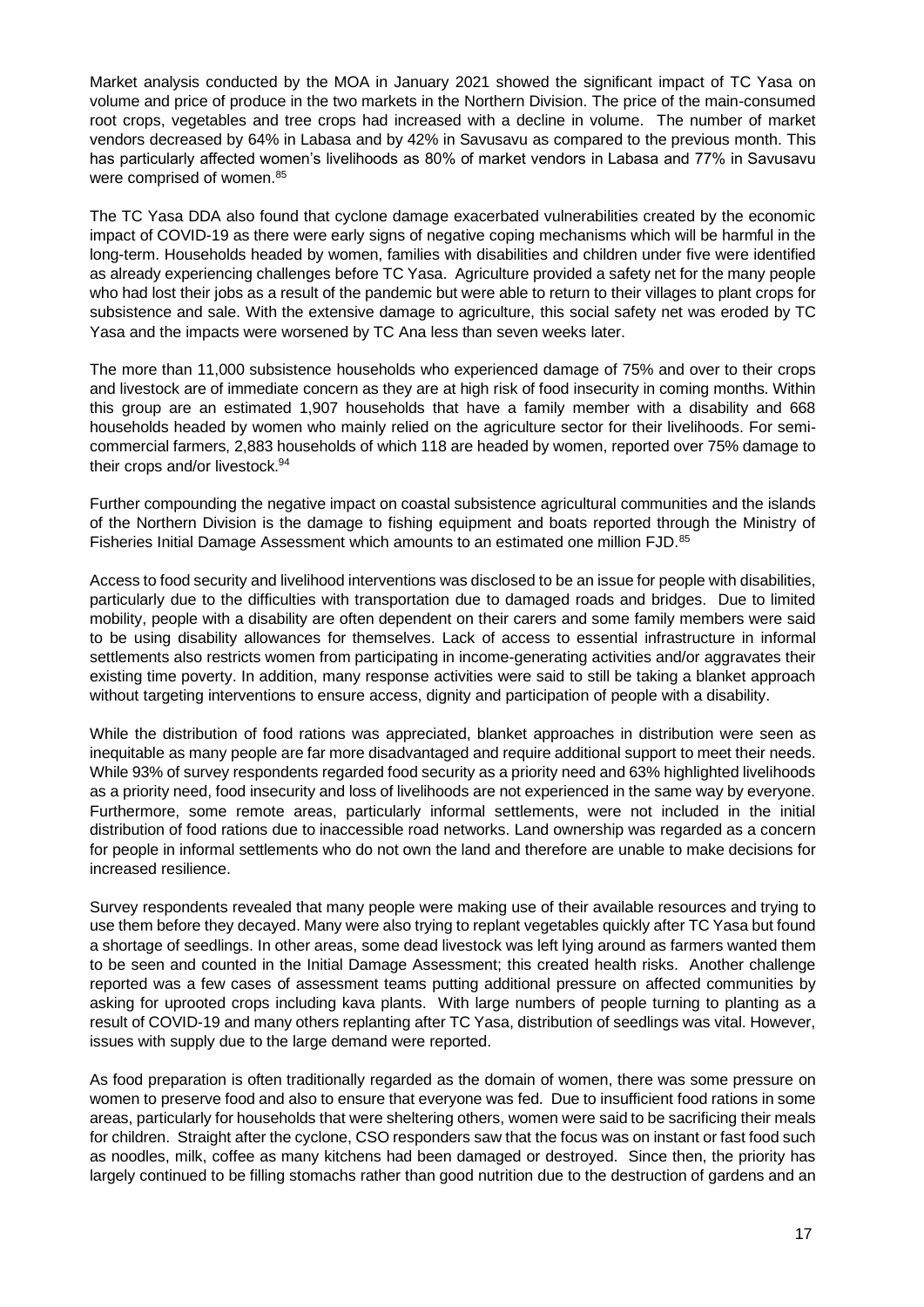increase in the price of vegetables as a result of reduced supply. Many families have had to get used to the rice and flour distributed in food packs rather than the traditional staple of root crops.

In the Northern Division, many people may not have had full-time paid jobs or been involved in large-scale cash crops but still had access to income-generation by working as occasional labourers or marketing vegetables or fruit twice a week. COVID-19 and TC Yasa affected their access to cash at a time when it is most needed. In recognition of the need, more than 19,000 families received digital cash transfers of FJD100 a month for the four months from December 2020 to March 2021. This programme was a partnership between Save the Children Fiji, Fiji Council of Social Services and Vodafone Fiji.<sup>95</sup>

#### The survey conducted by CSO partners in affected communities found that:

- 94% of respondents lived in permanent shelter prior to TC Yasa but this dropped to 35% after TC Yasa
- 15% of households were hosting others
- . 29% had more than one family in their household
- 23% said their household had received shelter assistance (5% didn't know)
- 33% said that shelter assistance reduced their risks
- 8% of respondents had received BBS training with 12% not sure

### <span id="page-19-0"></span>**Shelter**

TC Yasa had made landfall over Bua Province on 17 December 2020, causing extensive damage in Bua and parts of Macuata and Cakaudrove provinces. The Category Five cyclone also caused damage in the Yasawa, Lomaiviti and Lau group of islands. The day after YC Yasa made landfall on 17 December 2020 there were 23,479 people taking shelter in 457 evacuation centres around the country. The breadth of TC Yasa's impacts is demonstrated by the fact that evacuation centres were needed in all four of Fiji's divisions: 75 evacuation centres in the Northern Division (with 3,534 people), 139 evacuation centres in the Central Division (5,258 people), 192 evacuation centres in the Western Division (12,396 people) and 51 evacuation centres in the Eastern Division  $(2,291 \text{ people})$ .<sup>96</sup>

By 28 December, the Commissioner Northern confirmed that initial damage assessments had been completed and found that 1,500 homes were destroyed while 6,000 homes were partially damaged by Cyclone Yasa in the Northern Division. Military personnel were carrying out fast fixes on islands in the Northern Division to ensure that families had a roof over their heads to protect them from the adverse weather conditions being experienced. A total of 80 evacuation centres were still active, 68 of which were schools. Authorities were aiming to hand over the schools to the Ministry of Education in time for the new school year to commence on 18 January 2021.<sup>97</sup>

Three weeks after TC Yasa more than 3,000 people remained in evacuation centres across the north with many of the worst-affected being from some of the country's poorest areas. This number was unlikely to reflect the true number of homeless as many crowded in with family or returned to severely damaged homes.<sup>98</sup> In the Northern Division 26 evacuation centres were still active on 9 January, with the military continuing to carry out quick fixes on damaged homes and to construct temporary homes for evacuees during work on permanent fixes.<sup>99</sup>

In the midst of this response, plans for detailed assessments and other activities had to be postponed due to the imminent threat of another cyclone. TC Ana followed a similar path to TC Yasa but made landfall in Ra on the main island of Viti Levu on 31 January 2021. TC Ana entered Fiji waters as a Category Two cyclone and brought a lot of rain causing widespread flooding across the Central, Western and Northern Divisions. Within the day 7,612 evacuees were sheltering in 204 evacuation centres across Fiji.<sup>100</sup>

Impacts of TC Ana were felt across the whole country but worst impacted were the communities in the provinces of Macuata and Cakaudrove that were still recovering from TC Yasa. Fiji was in a situation of having to combine early recovery for TC Yasa with a response to TC Ana.<sup>101</sup>

The day after TC Ana there were 10,259 people staying in 318 evacuation centres as strong winds and flash flooding remained a concern. Once again evacuation centres were needed around the country with 74 evacuation centres in the Central Division (with 1,230 people), 75 evacuation centres in the Western Division (2,530 people), 155 evacuation centres in the Northern Division (5,766 people), and 14 evacuation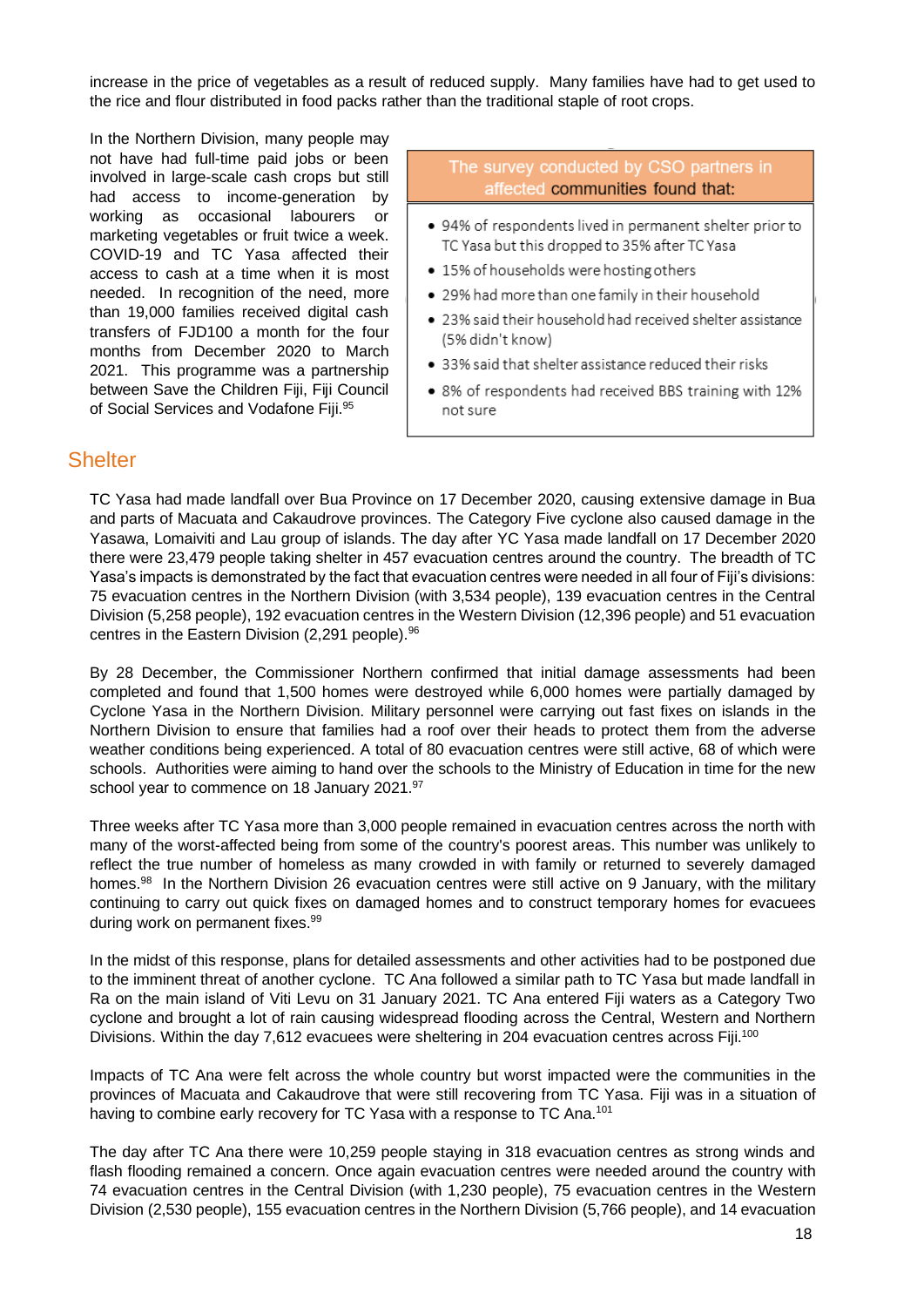centres in the Eastern Division (733 people).<sup>102</sup> The following week 14,322 people were taking shelter in 406 evacuation centres across the country, 132 of which were schools.<sup>103</sup>

While the Minister for Disaster Management stated that more than 8000 homes were destroyed,<sup>104</sup> a detailed damage assessment report is yet to be released. In the meantime, the Fiji Red Cross and CSOs have provided shelter kit assistance to affected communities for immediate temporary shelter. In regards to women's roles in shelter repair or rebuilding, more women are being trained on rebuilding skills under a partnership between the Ministry for Women and Habitat for Humanity.<sup>105</sup>

Issues raised by survey respondents included: the difficulty of trying to rebuild their homes with no means of financial support, especially after the loss of their livelihoods; the expense and difficulties of getting building materials and transporting them from town; the risks created by damaged homes that were open to mosquitoes and continuous rain that soaks clothes and bedding repeatedly; and damaged kitchens that make food preparation challenging. Survey respondents also reported that many people were rebuilding with minimum resources and reconstructing the same weak structures as before which increased their vulnerability to future disasters. Safety and security were key concerns, with measures such as locks and burglar bars seen as necessary to prevent theft. While many spoke of sharing work and hosting other families, they also raised the reality of having less space and privacy. The lack of shelter and privacy and crowded living arrangements can lead to a heightened risk of violence and exploitation of women and girls and marginalised and vulnerable groups.

The survey respondents recognised the specific support needed for vulnerable groups as many of these were members of their own families. This includes elderly people in ill health and dependent on social welfare, people with a disability including those recovering from strokes or amputations, pregnant women struggling with increased workloads and their nutritional needs, girls and women at risk of sexual abuse and assault, and single mothers without a partner to help rebuild homes. In addition, widows were seen to be more vulnerable, particularly those who were not originally from the village as they often have influence over community decisions that affect their lives.

Survey respondents disclosed that people of diverse SOGIESC encountered many of the same issues of damaged houses and lack of privacy as many live with friends or family. Some were interested in attending shelter training but may not get the opportunity if there are discriminatory attitudes. After TC Yasa many people of diverse SOGIESC, particularly those living in settlements, did not go to evacuation centres as they lacked access to information, didn't hear about cyclone warnings and feared further discrimination.

CSO responders who participated in the TC Yasa response noticed many of these issues and others. They recognised the lack of privacy from men, women, and children sleeping in the same space; however, they also noted that in one evacuation centre that was managed by the Community Disaster Committee, a separate sleeping space was provided for women including pregnant and breastfeeding women. Concerns were raised about insecure evacuation centres - some of which were damaged or destroyed and caused risks of injury - as well as evacuation centres that were inaccessible and/or unsafe for people with disabilities and people of diverse SOGIESC.

Survey respondents disclosed that gender and inclusion issues were not a priority for community members as they were focussed on survival and meeting their basic needs. Also noted was the observation that many children were left unsupervised while their parents were busy rebuilding. In some areas, Save the Children's child-friendly spaces kept children engaged and provided them with school supplies as much of their own had been destroyed by the cyclone. Women-friendly spaces established by UNFPA<sup>106</sup> were also seen in some communities where counselling and childcare were sometimes provided. Increased resilience was said to be evident in a number of communities due to lessons learned from TC Winston in 2016 and this was demonstrated by milling of fallen trees that enabled quicker rebuilding in some areas.

Survey participants reiterated that more women, people with disabilities and persons of diverse SOGIESC need to be part of Community Disaster Committees to ensure that their voices are heard and their needs better addressed.

Additional gendered implications of rebuilding homes and rehabilitating farms stem from men's expected responsibilities for shelter and protection of their families. These gender roles will result in increased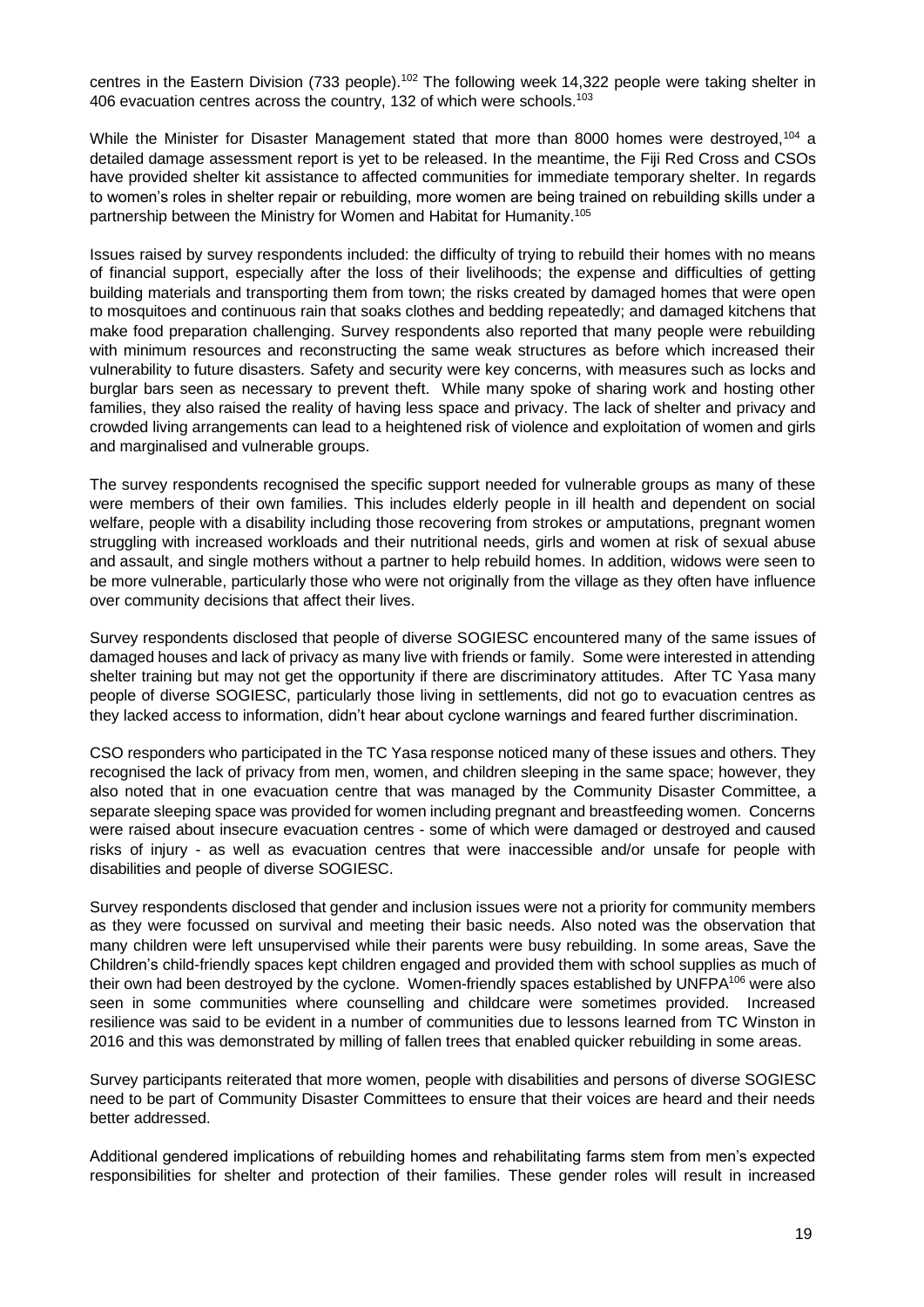workloads in response and recovery as well as pressure on men to improve the situation at a time when they can least afford to do so, due to lost livelihoods.

### <span id="page-21-0"></span>Safety and Protection

It is well-known that Fiji has extremely high rates of violence against women and girls with 64% of women who have ever been in an intimate relationship having experienced physical and/or sexual violence by a husband or intimate partner in their lifetime. This includes 61% who were physically attacked and 34% who were sexually abused in their lifetime. Rates of emotional abuse are also high, with 58% of ever-partnered women having experienced emotional violence in their lifetime. Overall, 72% of ever-partnered women experienced physical, sexual or emotional violence from their husband/partner in their lifetime, and many suffered all three forms of abuse simultaneously.<sup>107</sup>

For people of diverse SOGIESC, the situation is even worse. Over 84% of lesbians, bisexual and transgender masculine and gender non-conforming people in Fiji have experienced intimate partner violence. Forty four percent who had experienced sexual assault said they would never tell anyone except close friends as there is a high degree of distrust of the wider society.<sup>108</sup>

Women with disabilities are more vulnerable to all forms of violence and abuse than other women. Data from UNFPA reveals that women and girls with disabilities face up to 10 times more gender-based violence than those without disabilities.<sup>109</sup> Women with intellectual disabilities and psychosocial impairment are particularly vulnerable to physical and sexual violence. Studies show that women and girls with disabilities are two to three times more likely to be victims of physical and sexual abuse than women without disabilities.<sup>110</sup> Children with a disability are also up to four times more vulnerable to physical and sexual violence.<sup>111</sup> Many women with disabilities face problems in accessing appropriate support and have fewer options to escape violence. Numerous stories are heard of violence and abuse within their families, communities, supported care and residential care facilities.<sup>112</sup>

The prevalence of violence extends to children as research reveals that the existence of one form of violence is often a strong predictor of other forms of violence. It is not unusual for a perpetrator of domestic violence to also be perpetrator of child abuse in the same family.<sup>113</sup> Research shows that the most prevalent form of sexual violence is child sexual abuse - 16% of all women were sexually abused when they were children under the age of 15.<sup>114</sup> Children with disabilities are at increased risk of child protection issues without the protective and social environment of a school and linked services.

The increase in gender-based violence (GBV) and violence against children in emergency settings has been widely documented globally. In Fiji, the national domestic violence helpline recorded a 300% increase in domestic violence-related calls one month after curfews and lockdowns were announced in March 2020. The Fiji Women's Crisis Centre (FWCC) reported that the frequency and intensity of violence against women have increased since the onset of the pandemic due to the combination of unemployment-related stress and social confinement, compounded by women's lack of access to the formal justice system. Weapons such as knives are now being used in addition to punching and kicking, and there have been cases of women and children forced into sex work.<sup>115</sup>

When survey respondents were asked who community members go to for help with their safety concerns or experiences of violence, most survey respondents said *Turaga ni Koro* (village headman) or village nurse/community health worker. Serious cases are reported to the police or the *Turaga ni Koro* is expected to report them to the police. However, it was disclosed that the police often sweep issues under the carpet, do not take cases seriously and/or the information is not kept confidential. For others, the police and government agencies are seen as the last resort when the community and their priest is unable to resolve the matter. Other survey respondents referred to the priest, District Advisory Councillor, friends who can advocate for them, the Red Cross, Crime Committee, *mata ni tikina* (district representative), DPOs, and NGOs including MSP and DIVA. A few survey respondents said that they would need to go to town which is too far and that sometimes they do not go to anyone at all.

Survey respondents discussed the potential for violence due to reasons including disputes over food and women constantly thinking about the new school year while men were just drinking kava. Another source of stress was access to health facilities, particularly when transport was expensive and extra challenging for those needing to travel by boat. Survey respondents in some areas benefited from visits by nurses or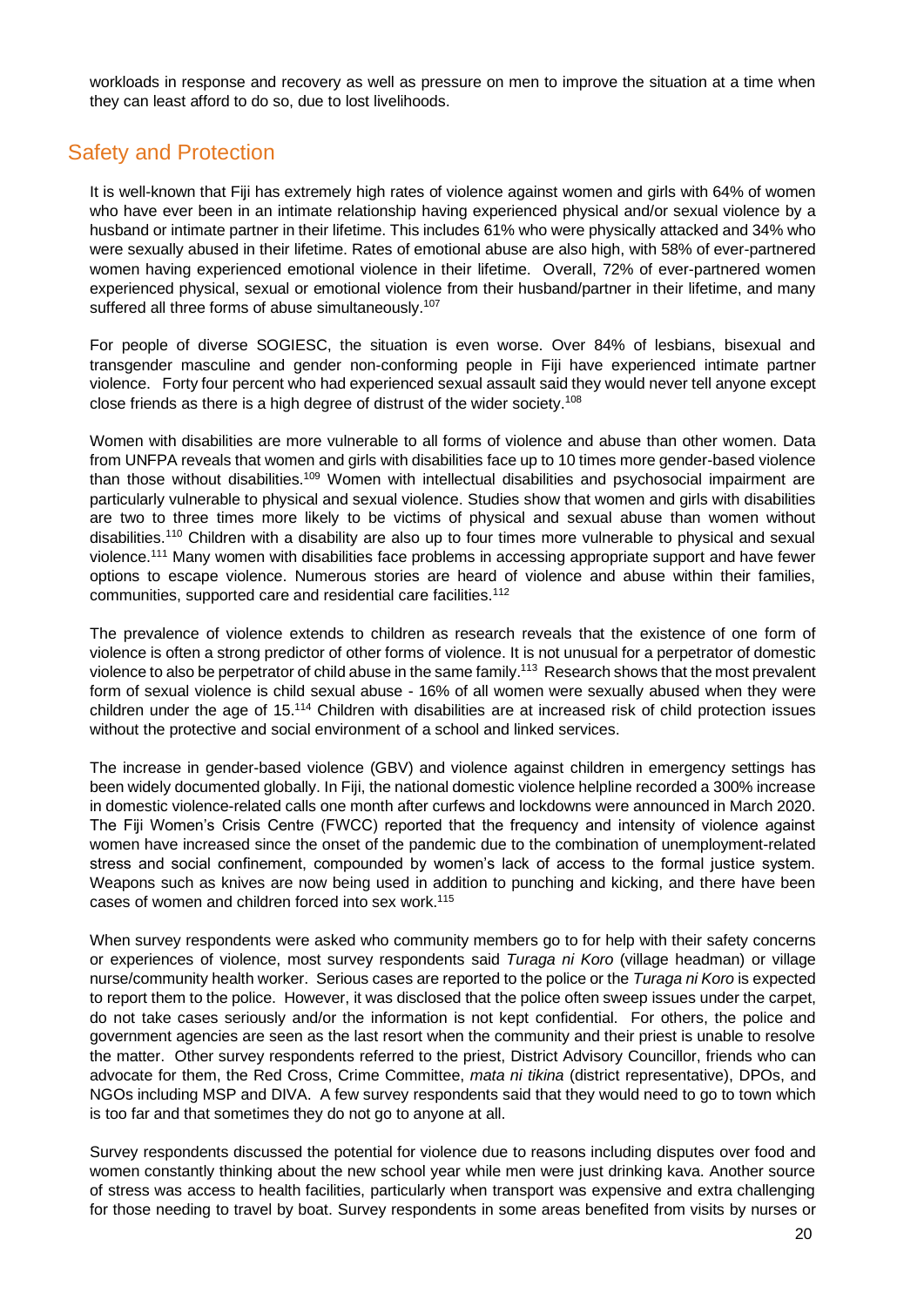doctors and preferred to wait for these. While many replied that they were able to access their local health centres, these were found to be inadequate for serious conditions and when medical supplies are unavailable.

Counselling is regarded as a major need as TC Yasa impacted people's lives and created much trauma. The majority of survey respondents said that there was no counselling support available in their community. Those who were able to access counselling received it from MSP, Empower Pacific, the Fiji Corrections Office, RPF (referral to MSP) and the Labasa Women Crisis Centre – although this was said to only be for women. Many of the survey respondents disclosed gratitude to CSO responders for visiting to allow them to speak to someone other than their household occupants. Survey respondents revealed that some community awareness had been done by the police and chiefs on the referral pathway (for GBV).

CSO responders who participated in the TC Yasa response reported that women were more likely to seek counselling while men were expected to '*toughen up'*. This is particularly concerning given the major need for counselling for men. Their inability to fulfil their expected roles as providers and protectors of the home and family may be affecting their mental health. In addition, while many men use kava drinking as a form of PSS to share their frustrations and concerns with their peers, the curfew has cut short their time for socialising. This may have served to increase levels of tension and pressure, thereby increasing the potential for violence. Although women also drink kava, it was agreed that they do not do it to the same extent as men for reasons including their expected role of caring for children.

The CSO responders recognised the increased tensions and anxiety from lack of resources including medication and pressure on host families. Survey respondents reported that the ongoing impacts of COVID-19 followed by TC Yasa have created a sense of despair and trauma from repeated blows without being able to recover. Investment into psycho-social support (PSS) was seen as vital due to the extent of the need.

Some survey respondents of diverse SOGIESC revealed that household members were understanding of their identity and fully supported them. In contrast, CSO responders noted that some people of diverse SOGIESC experienced stigma in evacuation centres but did not report it for fear of further victimisation.

Additional safety and protection issues recognised by CSO responders regarding evacuation centres included: concern over unsupervised children who were removed from household norms and routines; lack of access to sanitation facilities for people with disabilities; the need for a separate space for women and children; and the need to constantly reinforce hygiene and safety messages. Attitudes toward safety presented another concern as some people thought there were no risks because they were all neighbours from the same community.

Fiji has a number of social protection schemes aimed at reducing poverty and vulnerability for target population groups such as those who are pregnant, elderly, rural, young, destitute or have a disability. Although these schemes provide a vital safety net, they remain limited, and CSO responders noted the inaccessibility of such schemes for many people due to factors including the requirement of a bank account into which allowances may be deposited and the expense and difficulty of travelling to town to reach banks, particularly after cyclones. Programs include a Poverty Benefit Scheme for destitute families (FJD 35-127 per month), Care and Protection Scheme to support disadvantaged children (FJD 29-127 per month), Social Pension Scheme for senior citizens 65 years and above with no source of income, Expanded Food Voucher Program for rural pregnant mothers (FJD 50 per month), and bus fare concession for senior citizens aged 60 years and above and people with disabilities (FJD 40 per month).<sup>116</sup> At the end of January 2021, the MWCPA reported that 43,909 people were being assisted through the Social Pension Scheme, 22,450 families are being assisted through the Poverty Benefit Scheme, 7,815 people are being assisted under the Care and Protection Scheme and 8,716 people are receiving the Disability Allowance.<sup>117</sup>

However, the government has implemented cost-cutting measures including the halving of the bus fare concession to FJD 20 a month. The limitations of these schemes are concerning as countries with weak social and labour protection will likely experience a greater increase in inequality in income and access to opportunities, as well as more protracted and deeper social and economic impact with more people pushed into poverty.118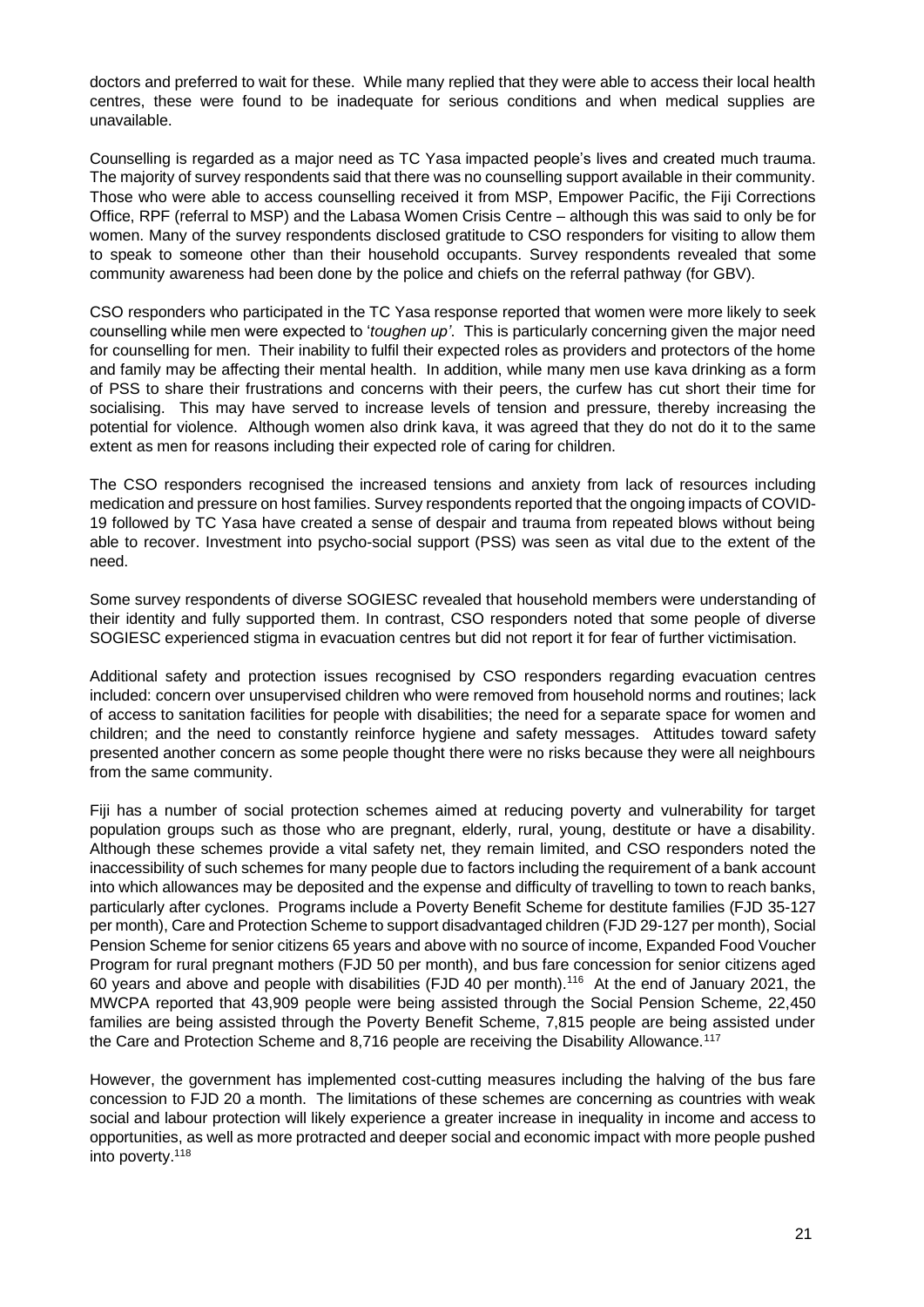### <span id="page-23-0"></span>Coping mechanisms

Survey respondents reported a variety of mechanisms to cope with the upheavals in their lives as a result of TC Yasa, coupled with COVID-19 and TC Ana. Meditation, prayer and church services are common as is spending time together as families to tell stories, share support and encouragement, have discussions and seek advice from the elderly. Many others discussed drinking kava as a means of peer support to share what happened to them during TC Yasa. Additional coping mechanisms include: working together through *solesolevaki* on a common crop rehabilitation plan; repairing homes to try to return to normal; budgeting to live within their means and to save; continuing to farm and fish; selling livestock to meet their daily needs and fund home repair; trying to get good pay from work; and depending on social welfare assistance and support from NGOs. While some are socialising with friends to play cards and listen to gospel music, others are using negative coping mechanisms such as drinking and smoking both cigarettes and marijuana. These can create additional health risks and social issues in the long term.

Some people are coping by applying the lessons learnt from previous cyclones in regards to building resilient houses and planting resilient vegetables and crops during specific seasons. Mindsets were also said to be changing in regards to taking heed of warnings and not leaving cyclone preparation until too late. A few were not coping as they did not know what to do and have no money, food or water. Remoteness, particularly for informal communities, was seen as a major barrier as respondents described how people near main roads received much assistance but they did not get anything or receive any visitors apart from officials taking photos and measurements.

CSO responders observed how disasters brought people together for *solesolevaki* or communities working together for the common good including to help themselves by using locally available material such as fallen trees to rebuild. In some areas those who returned to their villages to live as well as those on holiday used their knowledge and skills to help their villages. While many people had already been forced to use their money more wisely with the COVID-19 pandemic, remittances from family, friends both within Fiji and abroad were said to be a big source of support. Religious organisations from all religions were another major source of support as they mobilised to distribute relief items including food packs.

While kava drinking may have been a means of sharing PSS for men, it was also seen as a means to use kava that had had to be harvested quickly. Women were said to be more likely to share their experiences while doing chores such as washing at the river. Additional coping mechanisms include bartering for necessities, selling handicrafts and other items to earn money, and using social media to stay in touch and know what was happening. In the immediate aftermath of TC Yasa, survey participants reported that the Red Cross used phones and credit so that people could reconnect with their family members.

For some people with a disability their means of coping was to talk with friends and neighbours but it was noted that their comfort in sharing depended on the person and whether s/he is supportive. Others were pragmatic in saying that they had no choice but "to get on with rebuilding their lives with what they have." Some people of diverse SOGIESC coped by calling and visiting each other to smoke or play cards together. Others met to drink alcohol at hotels because their homes were damaged and the hotels provided a safe space in the absence of bars and nightclubs, which are still closed as a result of restrictions due to the COVID-19 pandemic.

These findings were similar to a United Nations report on the socio-economic impact of COVID-19 on Fiji<sup>119</sup> indicating that the same coping strategies used to deal with the pandemic also apply after cyclones. The impact assessment found increased social cohesion and cultural participation that is helping to build community resilience. Social cohesion has occurred as many families moved back to villages and rural areas and have come together as communities to address their challenges, although this has also created some negative aspects.

The UN report also found that social and cultural participation and inclusion are essential to Fijian wellbeing and form the backbone of relationships, which have underpinned the development of a solidarity economy. Despite the solidarity economy, many young people expressed fear of being arrested by police for sharing information online and reported that everyone was worried about their safety. Many people surveyed reported stress due to COVID-19 and requested a range of support services. Social media has played a key role in the solidarity economy, with Facebook pages such as *Barter for Better Fiji* enabling exchanges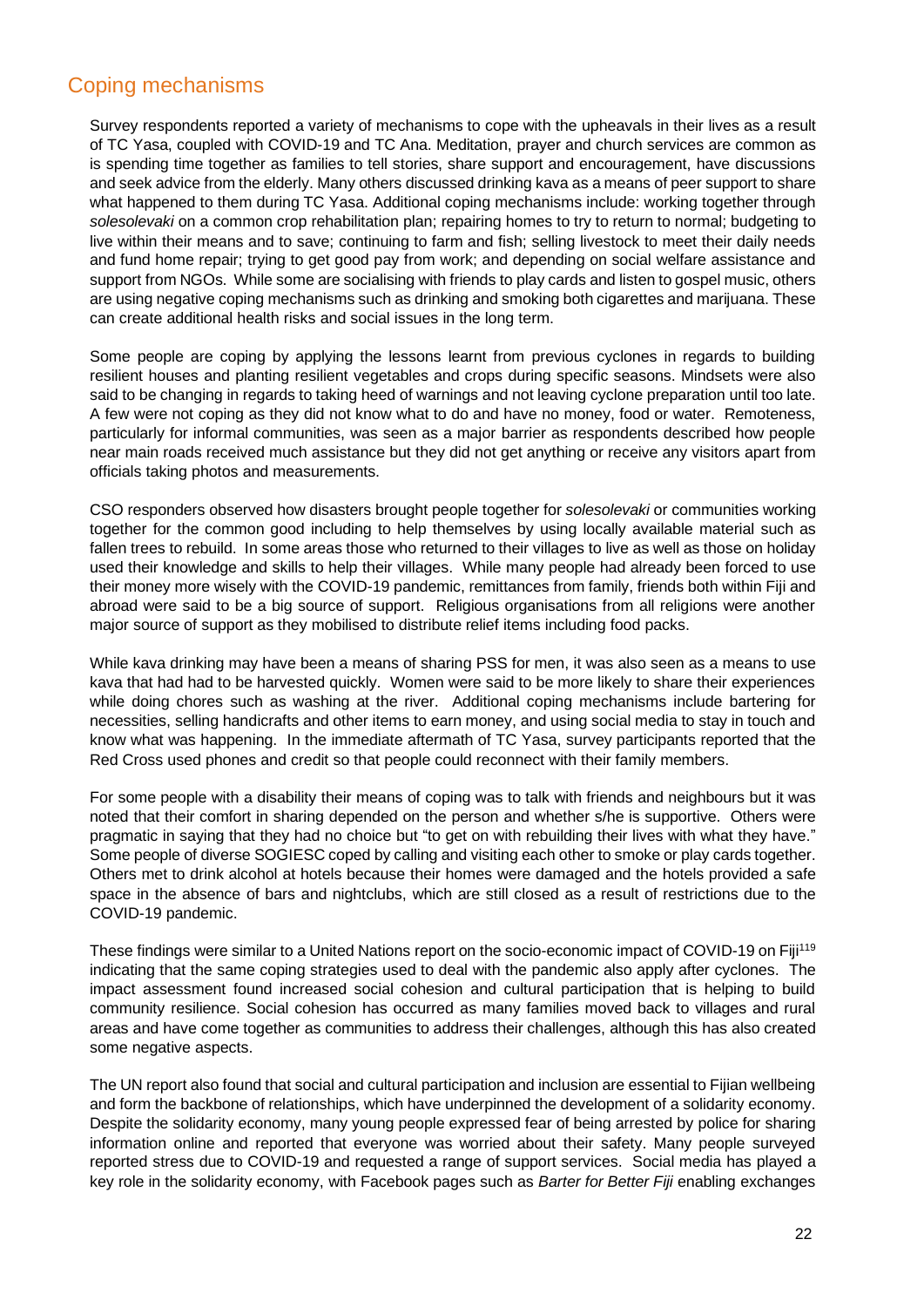of goods, services and information. Although support through solidarity is not reflected in official statistics, it has been critical to maintaining social cohesion and building resilience.

Coping mechanisms may be positive or negative, with those that are negative having longer-term impacts. Some households have resorted to negative coping strategies such as reducing their food intake or refraining from seeking needed services. These factors have a range of secondary effects, with increases in stress and uncertainty having anticipated impacts on gender-based violence, mental health and abuse, and a loss of income in the long term being associated with higher prevalence of NCDs or child labour. The combined direct and indirect impacts of disasters and their associated consequences impact families and children in many ways, ultimately harming their socio-economic development.<sup>120</sup>

Coping mechanisms are also gendered. For example, a household refraining from seeking services such as healthcare to reduce expenditure places a heavier burden on women and girls to provide care, and some women were said to be sacrificing their food so that children could have more to eat. In addition, CSO responders noted that kava drinking as a coping mechanism was more evident for men while women were more likely to share experiences while doing chores such as washing clothes at the river. Men are also more likely to use harmful coping strategies such as drinking and smoking while women generally have less leisure time to engage in these activities due to their expected gender role of providing care for children and others. Women were also said to be more likely to seek counselling support. In contrast, norms of masculinity often require men to be strong, self-reliant and to not express emotions; therefore, adversities like the widespread economic insecurity and its multiple stressors present challenges for men's mental health.<sup>121</sup> This may lead to the increased levels of GBV that are common after disasters.

Some households may resort to child labour as a coping mechanism, with children engaging in economic activities reported to use the money to buy food for the family or help address the need of younger siblings. Child labour has a direct link to education outcomes, leading to school drop-out or lower school attendance – 18% of children working in Fiji's tobacco industry have reported missing school occasionally due to work obligations. School dropouts in Fiji increase from primary to secondary education – many who drop out before completing their studies tend to fall into low-paid jobs or hazardous occupations.<sup>122</sup>

Some households may also resort to commercial sexual exploitation of children. The most common forms of child sexual exploitation are prostitution, pornography and sex trafficking - often children involved in any of these activities are involved in all of them. In Fiji, the person who facilitates the exchange is usually known to the victim or survivor. The main drivers for child sexual exploitation are poverty, homelessness and living away from parents. The impacts of disasters are disproportionate for children of marginalised groups who are already more vulnerable to child labour. Furthermore, forms of abuse may change, with a possible increase in online sexual exploitation of children.<sup>123</sup>

Despite the many challenges, many people in affected areas remain upbeat about their resilient agriculture and the lessons learned from previous disasters that they have managed to apply. Some villages have organised collectively to be less dependent on tourism and the cash economy with communal planting and rotating gardens enabling everyone in the village to tend a plot, thereby ensuring that everyone has food and shelter. Furthermore, the traditional safety net of community support remains, with Fiji's remittances from family and friends overseas rising to its highest ever level in 2020. A total of FJD 652.75 million was received which is an increase of 11% from the previous year. According to the Reserve Bank of Fiji, remittances over the past ten years averaged FJD 433.2 million, equivalent to 4.7% of GDP. Although the flow of remittances fell markedly from February to April 2020 with the onset of the COVID-19 pandemic, it picked up as the Fijian diaspora increased its assistance to families at home in their time of need, resulting in remittances replacing tourism as the major foreign exchange earner in  $2020$ .<sup>124</sup>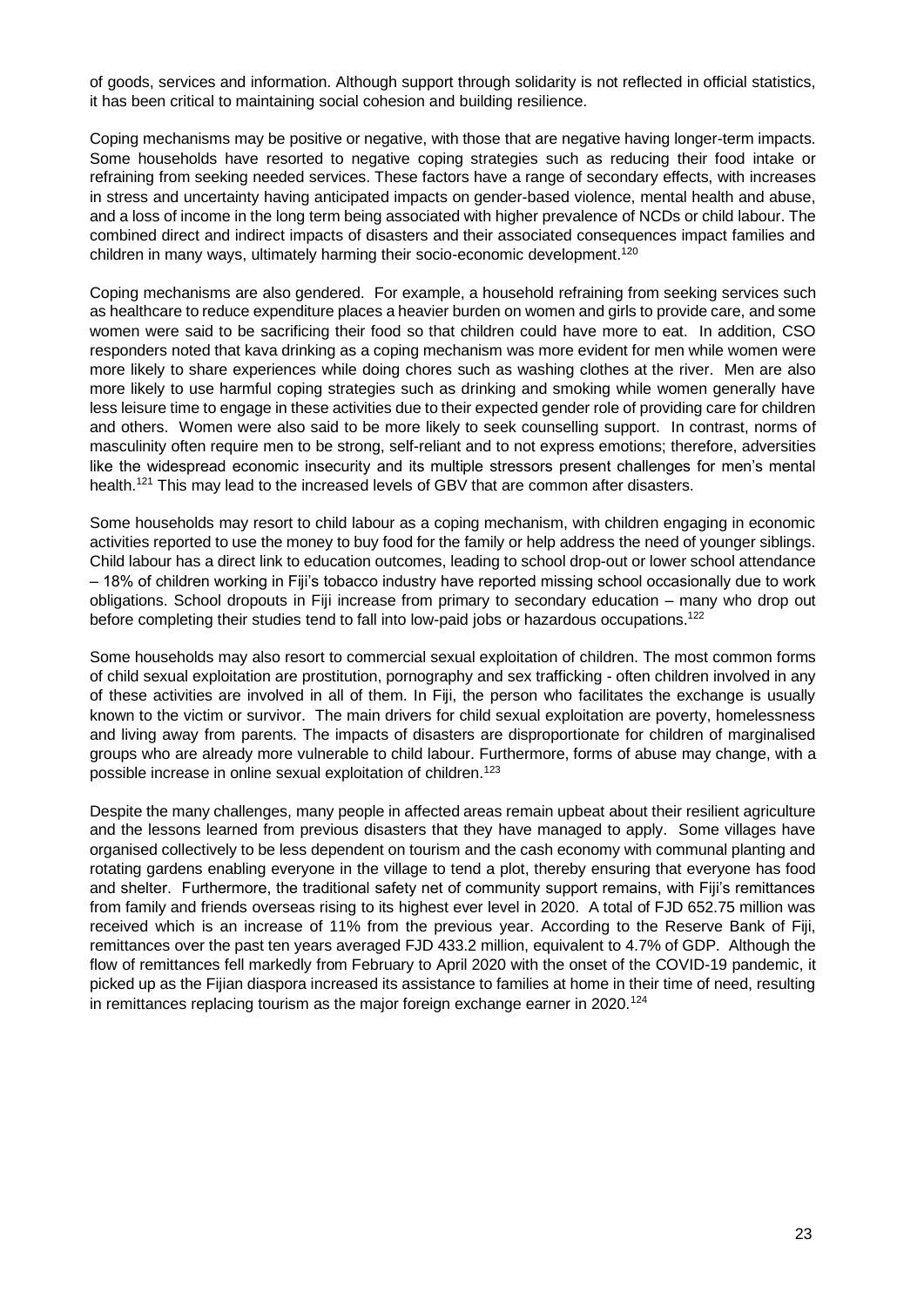# <span id="page-25-0"></span>Recommendations

This Gender, Disability and Inclusion Analysis should be updated and revised as the crises unfold and relief efforts continue. Up-to-date analysis of the shifting dynamics within affected communities allows for more effective and appropriate programming and will ensure that both humanitarian and long-term development responses to COVID-19, TC Yasa and TC Ana are tailored to meet the specific and different needs of marginalised groups. It is recommended that organisations continue to invest in gender, disability and inclusion analysis, that new reports are shared widely and that programming be adapted to the changing needs.

- 1. Through consultations and partnerships with women, people living in poverty, elderly populations, people with a disability, people of diverse SOGIESC, design interventions that recognise the different ways in which disasters impact different groups in order to target activities to meet the specific needs of marginalised groups and reach the most vulnerable. This includes the collection, analysis and availability of gender, age and disability disaggregated data;
- 2. Consider and review interventions in light of the Sphere standards and standards set locally through the Fiji national cluster system and support the development of a Fiji-specific minimum standard for gender, disability and inclusion in emergencies. Consider expanding partnerships in protection and inclusion to support organisations that are not humanitarian agencies, e.g., WAF, EFL, development organisations to meet these standards;
- 3. Build awareness of responding agencies and local leadership that understanding gender, disability and inclusion issues is central to meeting needs. In particular, leaders need to recognise cases of extreme vulnerability in which specific people cannot cope and the increased burdens of care on women and girls after disasters;
- 4. Through leadership and coordination mechanisms, strengthen the capacity of community disaster committees to integrate gender equality, disability and inclusion in promotion of community selfreliance, development of preparedness and response capabilities and facilitation of community awareness activities;
- 5. Coordinate and collaborate as humanitarian responders and development partners to counter negative coping mechanisms that have long term implications for marginalised groups particularly those living in poverty, e.g., gaps in nutrition which will affect health, child development and so on;
- 6. Advocate for increased investment in durable and accessible shelter for the most vulnerable in order to build resilience to repeated natural disasters;
- 7. Support the establishment of community nurseries and seed banks to strengthen the agricultural safety net for subsistence farming families, many of whom are particularly vulnerable as they are at risk of food insecurity;
- 8. Assist communities to develop durable, accessible and sustainable water solutions that provide long term WASH to reduce burdens on women, people with disability, people of diverse SOGIESC after repeated disasters;
- 9. Collect and share good practices e.g., traditional methods of food preservation, stories of *solesolevaki* to support marginalised groups - to inspire others to follow suit;
- 10. Increase awareness of the *Guide for Case Referrals of GBV survivors during Emergencies* and the *Community Response and Referral Guidelines for Responding to Cases of GBV and Child Welfare Reports during COVID-19*, in particular the details of counselling services in order to counter the potential for conflict due to increased stress on numerous levels; and
- 11. Recognise and address gender issues involving men as well as women, as the impacts on men can have significant consequences for women, people of diverse SOGIESC and all other family members if they are not addressed e.g. increased levels of violence.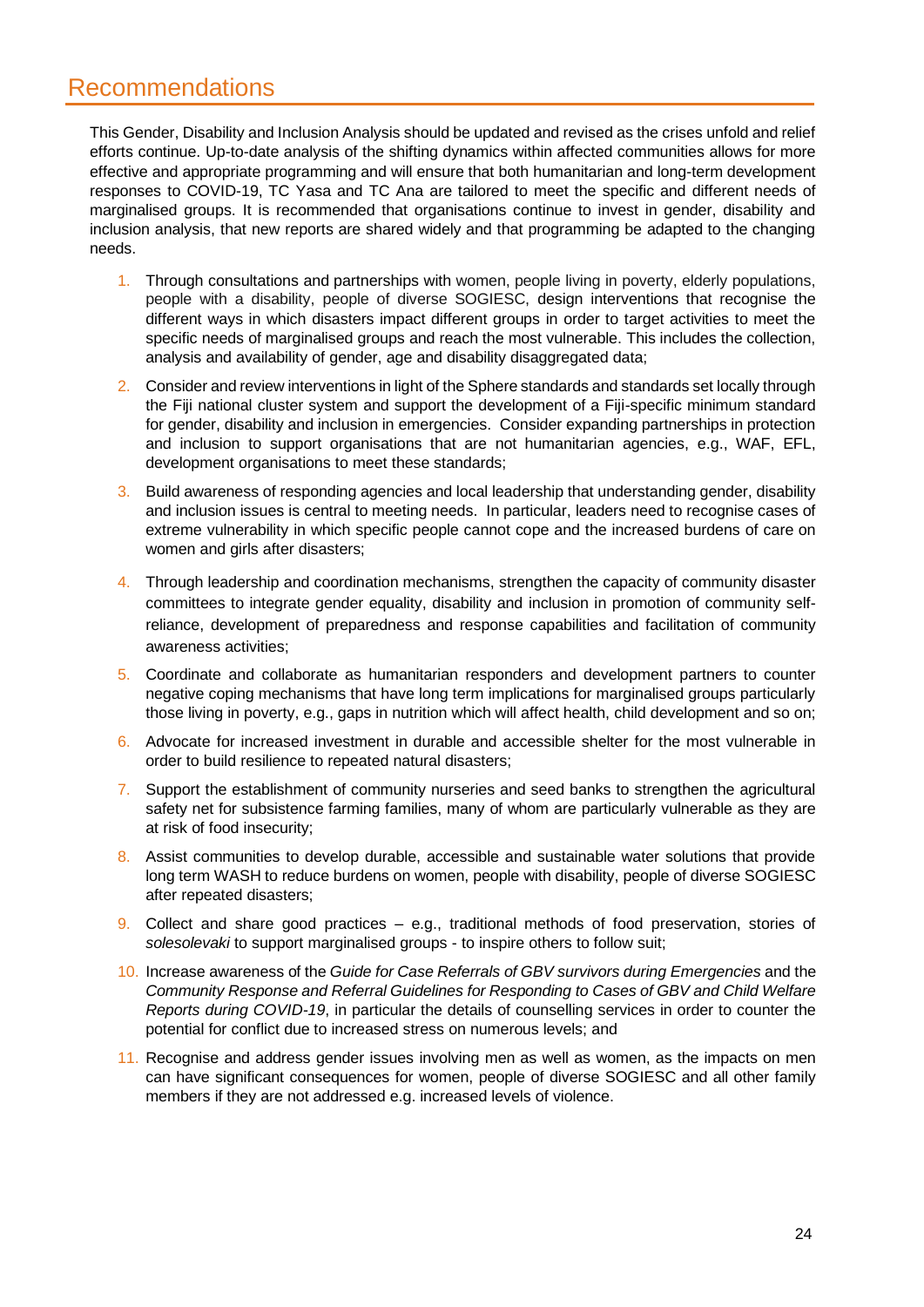### **Endnotes**

<sup>1</sup>Fiji Bureau of Statistics.8 Feb 2021.Retrieved from

- [https://www.statsfiji.gov.fj/images/documents/2007\\_Census\\_of\\_Pop\\_Housing/Population-Censuses-and-Surveys/2019-](https://www.statsfiji.gov.fj/images/documents/2007_Census_of_Pop_Housing/Population-Censuses-and-Surveys/2019-20_Household_Income_and_Expenditure_Survey_Preliminary_Release.pdf) [20\\_Household\\_Income\\_and\\_Expenditure\\_Survey\\_Preliminary\\_Release.pdf](https://www.statsfiji.gov.fj/images/documents/2007_Census_of_Pop_Housing/Population-Censuses-and-Surveys/2019-20_Household_Income_and_Expenditure_Survey_Preliminary_Release.pdf)
- <sup>2</sup> Fiji Village. 9 Feb 2021. Retrieved from [https://www.fijivillage.com/news/Fijis-GDP-unlikely-to-return-to-pre-COVID-19-levels](https://www.fijivillage.com/news/Fijis-GDP-unlikely-to-return-to-pre-COVID-19-levels-at-least-for-the-next-3-years---AG-5frx48/)[at-least-for-the-next-3-years---AG-5frx48/](https://www.fijivillage.com/news/Fijis-GDP-unlikely-to-return-to-pre-COVID-19-levels-at-least-for-the-next-3-years---AG-5frx48/)
- <sup>3</sup> PINA. Retrieved fro[m https://www.pina.com.fj/index.php?p=pacnews&m=read&o=16064509985fe15bfe99d8929f7f26](https://www.pina.com.fj/index.php?p=pacnews&m=read&o=16064509985fe15bfe99d8929f7f26)
- <sup>4</sup> Fiji Village. 9 July 2020. Retrieved from [https://www.fijivillage.com/news/PM-confirms-115000-Fijians-have-lost-their-jobs-or](https://www.fijivillage.com/news/PM-confirms-115000-Fijians-have-lost-their-jobs-or-have-had-their-hours-cut-as-a-result-of-COVID-19-8fxr45/)have-had-their-hours-cut-as-a-result-of-COVID-19-8fxr45/
- <sup>5</sup> World Bank Group. 2020. *[Pacific Island Countries in the era of COVID 19: Macroeconomic impacts and job prospects](http://documents1.worldbank.org/curated/en/835131608739709618/pdf/Pacific-Island-Countries-in-the-Era-of-COVID-19-Macroeconomic-Impacts-and-Job-Prospects.pdf)*, p.23
- <sup>6</sup> USP Pacific Centre for Environment and Sustainable Development. 2020. *[Assessing nutrition and socio-economic impact of](https://pace.usp.ac.fj/wp-content/uploads/2018/04/CTA-2020-Fiji-Final.pdf)  [COVID-19 on rural and urban communities in Fiji.](https://pace.usp.ac.fj/wp-content/uploads/2018/04/CTA-2020-Fiji-Final.pdf)* Suva, p.1
- <sup>7</sup> Fiji Village. 28 Feb 2021. Retrieved from [https://www.fijivillage.com/news/Population-increases-in-Kadavu-due-to-increase-in](https://www.fijivillage.com/news/Population-increases-in-Kadavu-due-to-increase-in-kava-price-and-COVID-19--Roko-Tui-Kadavu-f8x45r/)[kava-price-and-COVID-19--Roko-Tui-Kadavu-f8x45r/9](https://www.fijivillage.com/news/Population-increases-in-Kadavu-due-to-increase-in-kava-price-and-COVID-19--Roko-Tui-Kadavu-f8x45r/)

8 Fiji Village. 11 April 202.Retrieved from <https://www.fijivillage.com/news/Severe-Tropical-Cyclone-Harold-48rf5x/>

9 Radio New Zealand. 16 Feb 2021. Retrieved from [https://www.rnz.co.nz/international/pacific-news/436485/cyclone-yasa](https://www.rnz.co.nz/international/pacific-news/436485/cyclone-yasa-damage-to-fiji-worth-nearly-us250m)[damage-to-fiji-worth-nearly-us250m](https://www.rnz.co.nz/international/pacific-news/436485/cyclone-yasa-damage-to-fiji-worth-nearly-us250m)

10 The Fijian Government. 15 Jan 2021. Retrieved from [https://www.fiji.gov.fj/Media-Centre/News/DECLARATION-OF-STATE-](https://www.fiji.gov.fj/Media-Centre/News/DECLARATION-OF-STATE-OF-NATURAL-DISASTER-EXTENDED)[OF-NATURAL-DISASTER-EXTENDED](https://www.fiji.gov.fj/Media-Centre/News/DECLARATION-OF-STATE-OF-NATURAL-DISASTER-EXTENDED)

11 Radio New Zealand. 1 Feb 2021. Retrieved from [https://www.rnz.co.nz/international/pacific-news/435540/intensity-of](https://www.rnz.co.nz/international/pacific-news/435540/intensity-of-cyclone-ana-surprises-many-in-fiji)[cyclone-ana-surprises-many-in-fiji](https://www.rnz.co.nz/international/pacific-news/435540/intensity-of-cyclone-ana-surprises-many-in-fiji)

12 The Fijian Government. 17 Feb 2021.Retrieved from [https://www.fiji.gov.fj/Media-Centre/Speeches/DECLARATION-](https://www.fiji.gov.fj/Media-Centre/Speeches/DECLARATION-FURTHER-EXTENDED-FOR-NORTHERN-DIVISION)[FURTHER-EXTENDED-FOR-NORTHERN-DIVISION](https://www.fiji.gov.fj/Media-Centre/Speeches/DECLARATION-FURTHER-EXTENDED-FOR-NORTHERN-DIVISION)

13 Fiji Village.1 Feb 2021. Retrieved from <https://www.fijivillage.com/news/Tropical-Cyclone-Ana-4xfr85/>

- <sup>14</sup> The Fiji Times. 14 Oct 2020. Retrieved from<https://www.fijitimes.com/la-nina-officially-underway-in-the-pacific-sprep/>
- <sup>15</sup> Reuters. 5 Feb 2021. Retrieved from<https://www.reuters.com/article/us-global-disaster-displacement-trfn-idUSKBN2A42IU>

<sup>16</sup> The Fijian Government. 11 Feb 2021. Retrieved from [https://www.fiji.gov.fj/Media-Centre/News/CLIMATE-CHANGE-A-](https://www.fiji.gov.fj/Media-Centre/News/CLIMATE-CHANGE-A-REAL-THREAT-TO-THE-PACIFIC-PM-BAI)[REAL-THREAT-TO-THE-PACIFIC-PM-BAI](https://www.fiji.gov.fj/Media-Centre/News/CLIMATE-CHANGE-A-REAL-THREAT-TO-THE-PACIFIC-PM-BAI)

17 The Guardian, Feb 2021. Retrieved from [https://www.theguardian.com/world/2021/feb/01/tropical-cyclone-ana-fiji-suffers](https://www.theguardian.com/world/2021/feb/01/tropical-cyclone-ana-fiji-suffers-second-deadly-storm-in-a-month)[second-deadly-storm-in-a-month](https://www.theguardian.com/world/2021/feb/01/tropical-cyclone-ana-fiji-suffers-second-deadly-storm-in-a-month)

- <sup>18</sup> Fiji Village. 1 Feb 2021. Retrieved fro[m https://www.fijivillage.com/news/More-than-10000-people-in-evac-centres-8f4x5r/](https://www.fijivillage.com/news/More-than-10000-people-in-evac-centres-8f4x5r/)
- <sup>19</sup> Fiji Village. 1 Feb 2021. Retrieved fro[m https://www.fijivillage.com/news/Tropical-Cyclone-Ana-4xfr85/](https://www.fijivillage.com/news/Tropical-Cyclone-Ana-4xfr85/)
- <sup>20</sup> Fiji Village. 2 Feb 2021. Retrieved from <https://www.fijivillage.com/news/Schools-to-remain-closed-this-week-r85fx4/>

<sup>21</sup> The Fiji Times. 18 Feb 2021. Retrieved fro[m https://www.fijitimes.com/declaration-of-a-state-of-natural-disaster-extended-in](https://www.fijitimes.com/declaration-of-a-state-of-natural-disaster-extended-in-the-north/)[the-north/](https://www.fijitimes.com/declaration-of-a-state-of-natural-disaster-extended-in-the-north/)

<sup>22</sup> Fiji Village.9 Feb 2021. Retrieved fro[m https://www.fijivillage.com/news/Maritime-transport-to-cease-from-midday-today-due](https://www.fijivillage.com/news/Maritime-transport-to-cease-from-midday-today-due-to-approaching-depression-r54x8f/)[to-approaching-depression-r54x8f/](https://www.fijivillage.com/news/Maritime-transport-to-cease-from-midday-today-due-to-approaching-depression-r54x8f/)

<sup>23</sup> Fiji Village. 2 Feb 2021. Retrieved from<https://www.fijivillage.com/news/More-delays-expected-in-water-restoration-8rfx54/> <sup>24</sup> Radio New Zealand. 16 Feb 2021. Retrieved from [https://www.rnz.co.nz/international/pacific-news/436521/fiji-s-health](https://www.rnz.co.nz/international/pacific-news/436521/fiji-s-health-system-hit-amid-ltdd-deaths)[system-hit-amid-ltdd-deaths](https://www.rnz.co.nz/international/pacific-news/436521/fiji-s-health-system-hit-amid-ltdd-deaths)

<sup>25</sup> The Fiji Times. 26 Feb 2021. Retrieved from [https://www.fijitimes.com/health-ministry-statistics-leptospirosis-claims-lives-of](https://www.fijitimes.com/health-ministry-statistics-leptospirosis-claims-lives-of-young-men/)[young-men/](https://www.fijitimes.com/health-ministry-statistics-leptospirosis-claims-lives-of-young-men/)

26 Fiji Village. 24 Feb 2021. Retrieved from [https://www.fijivillage.com/news/COVID-19-vaccines-anticipated-to-arrive-in-the](https://www.fijivillage.com/news/COVID-19-vaccines-anticipated-to-arrive-in-the-country-soon---Dr-Waqainabete-f4x58r/)[country-soon---Dr-Waqainabete-f4x58r/](https://www.fijivillage.com/news/COVID-19-vaccines-anticipated-to-arrive-in-the-country-soon---Dr-Waqainabete-f4x58r/)

<sup>27</sup> Fiji Village. 7 March 2021. Retrieved from [https://www.fijivillage.com/news/6000-frontline-workers-to-be-vaccinated-first](https://www.fijivillage.com/news/6000-frontline-workers-to-be-vaccinated-first-fx458r/18)[fx458r/18;](https://www.fijivillage.com/news/6000-frontline-workers-to-be-vaccinated-first-fx458r/18) [https://www.fijivillage.com/news/EU-says-Fiji-will-receive-108000-doses-of-COVID-19-vaccines-under-the-](https://www.fijivillage.com/news/EU-says-Fiji-will-receive-108000-doses-of-COVID-19-vaccines-under-the-COVAX-Facility-854frx/)[COVAX-Facility-854frx/8](https://www.fijivillage.com/news/EU-says-Fiji-will-receive-108000-doses-of-COVID-19-vaccines-under-the-COVAX-Facility-854frx/)

28 Fiji Village. 25 Feb 2021. Retrieved from [https://www.fijivillage.com/news/Around-2000-hotel-workers-on-leave-without-pay](https://www.fijivillage.com/news/Around-2000-hotel-workers-on-leave-without-pay-since-last-year-expected-to-be-made-redundant-soon-48fr5x/)[since-last-year-expected-to-be-made-redundant-soon-48fr5x/2](https://www.fijivillage.com/news/Around-2000-hotel-workers-on-leave-without-pay-since-last-year-expected-to-be-made-redundant-soon-48fr5x/)3

29 Ministry of Health and Medical Services. 20 Dec 2020. Retrieved from [http://www.health.gov.fj/suspension-of-inbound](http://www.health.gov.fj/suspension-of-inbound-passenger-flights)[passenger-flights](http://www.health.gov.fj/suspension-of-inbound-passenger-flights)

30 Aliazeera. 15 Feb 2021. Retrieved from [https://www.aljazeera.com/news/2021/2/15/new-zealand-outbreak-involves-uk](https://www.aljazeera.com/news/2021/2/15/new-zealand-outbreak-involves-uk-variant-of-virus-ardern)[variant-of-virus-ardern](https://www.aljazeera.com/news/2021/2/15/new-zealand-outbreak-involves-uk-variant-of-virus-ardern)

31 Fiji Village. 3 March 2021. Retrieved from [https://www.fijivillage.com/news/4-new-border-quarantine-cases-of-COVID-19-in-](https://www.fijivillage.com/news/4-new-border-quarantine-cases-of-COVID-19-in-Fiji-5fr84x/)[Fiji-5fr84x/](https://www.fijivillage.com/news/4-new-border-quarantine-cases-of-COVID-19-in-Fiji-5fr84x/)

32 Fiji Village. 23 Feb 2021. Retrieved from\_https://www.fijivillage.com/news/29211-COVID-19-lab-test-conducted-in-the[country-so-far--Health-Ministry-8rf54x/4](https://www.fijivillage.com/news/29211-COVID-19-lab-test-conducted-in-the-country-so-far--Health-Ministry-8rf54x/)

<sup>33</sup> DevPolicyBlog. 25 Feb 2021. Retrieved fro[m https://devpolicy.org/fiji-and-png-no-room-to-move-on-covid-19-20210225/](https://devpolicy.org/fiji-and-png-no-room-to-move-on-covid-19-20210225/)

34 Fiji Village. 27 Feb 2021. Retrieved from [https://www.fijivillage.com/news/Govt-revenue-through-taxes-and-duties-has](https://www.fijivillage.com/news/Govt-revenue-through-taxes-and-duties-has-reduced-by-half---Usamate-f5x4r8/10)[reduced-by-half---Usamate-f5x4r8/10](https://www.fijivillage.com/news/Govt-revenue-through-taxes-and-duties-has-reduced-by-half---Usamate-f5x4r8/10)

35 Fiji Village. 1 March 2021. Retrieved from [https://www.fijivillage.com/news/Govt-is-borrowing-money-this-year-to-pay-for](https://www.fijivillage.com/news/Govt-is-borrowing-money-this-year-to-pay-for-operating-expenditure-which-includes-civil-servants-pay-4r5x8f/)[operating-expenditure-which-includes-civil-servants-pay-4r5x8f/](https://www.fijivillage.com/news/Govt-is-borrowing-money-this-year-to-pay-for-operating-expenditure-which-includes-civil-servants-pay-4r5x8f/)

<sup>36</sup> DevPolicyBlog. 25 Feb 2021. Retrieved fro[m https://devpolicy.org/fiji-and-png-no-room-to-move-on-covid-19-20210225/](https://devpolicy.org/fiji-and-png-no-room-to-move-on-covid-19-20210225/)

37 Fiji Village. 27 Feb 2021. Retrieved from [https://www.fijivillage.com/news/-5592-FNPF-members-withdraw-over-7-million](https://www.fijivillage.com/news/-5592-FNPF-members-withdraw-over-7-million-dollars-under-the-TC-Yasa-relief-assistance-r8f45x/)[dollars-under-the-TC-Yasa-relief-assistance-r8f45x/](https://www.fijivillage.com/news/-5592-FNPF-members-withdraw-over-7-million-dollars-under-the-TC-Yasa-relief-assistance-r8f45x/)

<sup>38</sup> COVID-19 Response Gender Working Group, *[Gendered Impacts of COVID-19 on Women in Fiji](http://www.fwrm.org.fj/images/Gender_and_COVID_Guidance_Note_-_Rapid_Gender_Analysis.pdf)*, 2020

39 DevPolicvBlog. 16 Feb 2021. Retrieved fro[m https://devpolicy.org/no-poverty-reduction-in-fiji-over-the-last-six-years-](https://devpolicy.org/no-poverty-reduction-in-fiji-over-the-last-six-years-2020210216-2/)[2020210216-2/](https://devpolicy.org/no-poverty-reduction-in-fiji-over-the-last-six-years-2020210216-2/)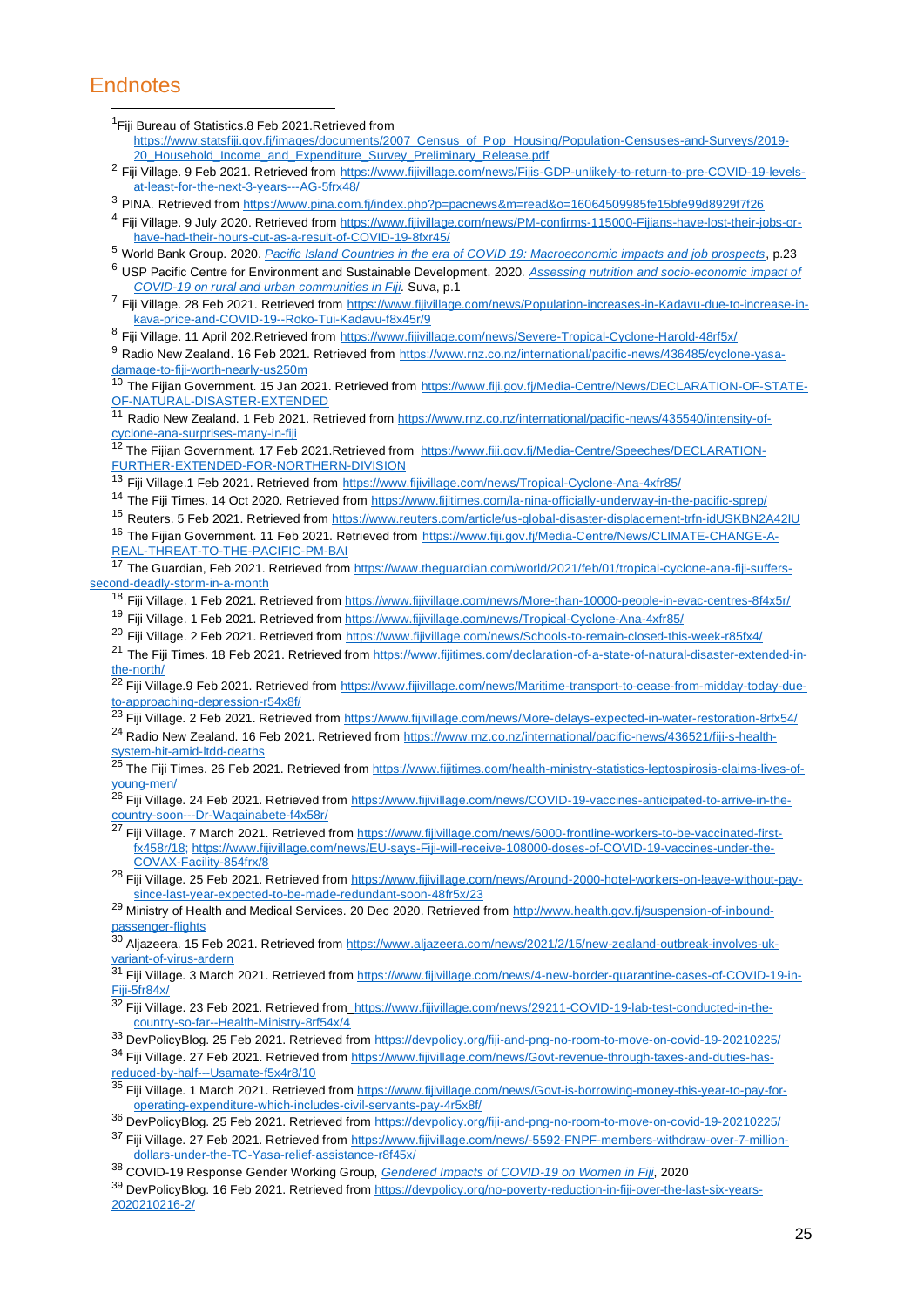<sup>40</sup> Fiji, World Bank, and Global Facility for Disaster Reduction and Recovery. 2017. "*[Fiji 2017: Climate Vulnerability](https://cop23.com.fj/wp-content/uploads/2018/02/Fiji-Climate-Vulnerability-Assessment-.pdf)  Assessment - [Making Fiji Climate Resilient](https://cop23.com.fj/wp-content/uploads/2018/02/Fiji-Climate-Vulnerability-Assessment-.pdf)*." World Bank, Washington DC, p.21

<sup>41</sup> United Nations Pacific. 2020. [Socio-Economic Impact Assessment of COVID-19 in Fiji,](https://www.pacific.undp.org/content/pacific/en/home/library/socio-economic-impact-assessment-of-covid-19-in-fiji.html) Suva, p.61

<sup>42</sup> World Health Organisation. 2011. *[WORLD REPORT ON DISABILITY](https://www.google.com/url?sa=t&rct=j&q=&esrc=s&source=web&cd=&ved=2ahUKEwjEhvrMvJPwAhWvumMGHaxrD9YQFjADegQIAhAD&url=https%3A%2F%2Fwww.who.int%2Fdisabilities%2Fworld_report%2F2011%2Freport.pdf&usg=AOvVaw2xEwmN7Ae-COE3c5NflN-4)*. Malta.p.261.

<sup>43</sup> Fiji Disabled Peoples Federation. May 2020. *Survey Report. Preparedness amongst Persons with Disabilities in Fiji. (mainly Vutia, Rewa, and Nauluwai, Naitasiri)*. Suva. p.9

44 UN Office for Disaster Risk Reduction. 10 March 2021. Retrieved from [https://www.undrr.org/news/inclusive-disaster-risk](https://www.undrr.org/news/inclusive-disaster-risk-reduction-more-resilient-pacific)[reduction-more-resilient-pacific](https://www.undrr.org/news/inclusive-disaster-risk-reduction-more-resilient-pacific)

<sup>45</sup> Rainbow Pride Foundation, Edge Effect, Oxfam. 2018. *Addressing the Rights, Needs and Strengths of Fijian Sexual and Gender Minorities in Disaster Risk Reduction and Humanitarian Response*. p.9

[https://www.oxfam.org.au/.../Oxfam-Disaster-Risk-Reduction-Report-](https://www.oxfam.org.au/.../Oxfam-Disaster-Risk-Reduction-Report-Down-%20by-the-River.pdf)**Down- [by-the-River](https://www.oxfam.org.au/.../Oxfam-Disaster-Risk-Reduction-Report-Down-%20by-the-River.pdf)**[.pdf](https://www.oxfam.org.au/.../Oxfam-Disaster-Risk-Reduction-Report-Down-%20by-the-River.pdf)

<sup>46</sup> Gates,J,G. April 2011. Williams Institute. Retrieved from [https://williamsinstitute.law.ucla.edu/wp-content/uploads/How-Many-](https://williamsinstitute.law.ucla.edu/wp-content/uploads/How-Many-People-LGBT-Apr-2011.pdf)[People-LGBT-Apr-2011.pdf](https://williamsinstitute.law.ucla.edu/wp-content/uploads/How-Many-People-LGBT-Apr-2011.pdf)

- <sup>47</sup> United Nations Pacific. 2020. *[Socio-Economic Impact Assessment of COVID-19 in Fiji](https://www.pacific.undp.org/content/pacific/en/home/library/socio-economic-impact-assessment-of-covid-19-in-fiji.html)*, Suva, p.7
- <sup>48</sup> USP Pacific Centre for Environment and Sustainable Development. 2020. *[Assessing nutrition and socio-economic impact of](https://pace.usp.ac.fj/wp-content/uploads/2018/04/CTA-2020-Fiji-Final.pdf)  [COVID-19 on rural and urban communities in Fiji](https://pace.usp.ac.fj/wp-content/uploads/2018/04/CTA-2020-Fiji-Final.pdf)*. Suva, p.1
- 49 Ministry of Health and Medical Services. 30 March 2021. Retrieved from [http://www.health.gov.fj/media-release-protocol-for](http://www.health.gov.fj/media-release-protocol-for-nation-wide-curfew/)[nation-wide-curfew/](http://www.health.gov.fj/media-release-protocol-for-nation-wide-curfew/)
- <sup>50</sup> <https://www.fijivillage.com/news/COVID19--48rx5f/>
- <sup>51</sup> <https://www.fijivillage.com/news/Curfew-to-remain-for-the-foreseeable-future--AG-f54x8r/>
- <sup>52</sup> <https://www.pina.com.fj/?p=pacnews&m=read&o=172825986035f421cf8f2be088e009>
- <sup>53</sup> <https://www.pina.com.fj/?p=pacnews&m=read&o=172825986035f421cf8f2be088e009>

<sup>54</sup> [http://www.savethechildren.org.fj/publications/the-commercial-sexual-exploitation-of-children-csec-and-child-sexual-abuse](http://www.savethechildren.org.fj/publications/the-commercial-sexual-exploitation-of-children-csec-and-child-sexual-abuse-%20%20csa-in-fiji-a-situational-analysis/)[csa-in-fiji-a-situational-analysis/](http://www.savethechildren.org.fj/publications/the-commercial-sexual-exploitation-of-children-csec-and-child-sexual-abuse-%20%20csa-in-fiji-a-situational-analysis/)

- <sup>55</sup> <https://www.fijivillage.com/news/Report-says-child-sex-trafficking-remains-a-serious-problem-8f5xr4/8>
- <sup>56</sup> USP Pacific Centre for Environment and Sustainable Development. 2020. *[Assessing nutrition and socio-economic impact of](https://pace.usp.ac.fj/wp-content/uploads/2018/04/CTA-2020-Fiji-Final.pdf)  [COVID-19 on rural and urban communities in Fiji](https://pace.usp.ac.fj/wp-content/uploads/2018/04/CTA-2020-Fiji-Final.pdf)*. Suva, p.1
- <sup>57</sup>[https://www.fijivillage.com/news/Record-remittances-in-2020-as-65275-million-was-sent-through-to-families-in-Fiji-by-Fijians](https://www.fijivillage.com/news/Record-remittances-in-2020-as-65275-million-was-sent-through-to-families-in-Fiji-by-Fijians-abroad-5frx48/)abroad-5frx48/
- <sup>58</sup> CARE International Gender Network. (2012). *Good Practices Framework: Gender Analysis*, CARE International, <https://www.care.org.au/wp-content/uploads/2015/02/Good-Practices-Brief.pdf>
- 59 [Fiji Population and Housing Census 2017](https://www.statsfiji.gov.fj/index.php/census-2017/census-2017-release-1)
- $\overline{60}$  Fiii Bureau of Statistics. Population and Housing Census Release No.1 Age, Sex, Geography and Economic Activity, Suva, Fiji: *Fiji Bureau of Statistics; 2018*. Available from[: https://www.statsfiji.gov.fj/](https://www.statsfiji.gov.fj/)
- <sup>61</sup> <https://williamsinstitute.law.ucla.edu/wp-content/uploads/How-Many-People-LGBT-Apr-2011.pdf>
- <sup>62</sup> ILO. 2019. *[Fiji Employment and Environmental Sustainability Fact Sheets](https://ilo.userservices.exlibrisgroup.com/discovery/delivery/41ILO_INST:41ILO_V2/1270539690002676?lang=en)*
- <sup>63</sup> National Financial Inclusion Taskforce. 2019. *[2019 Financial Inclusion Report](http://www.nfitfiji.com/wp-content/uploads/Fiji-Financial-Inclusion-Annual-report-2019_final.pdf)*, Suva, p.5
- <sup>64</sup> Pacific Disability Forum. (2018). *[SDG-CRPD Monitoring Report](about:blank)*.
- <sup>65</sup> United Nations Pacific. 2020. *[Socio-Economic Impact Assessment of COVID-19 in Fiji,](https://www.pacific.undp.org/content/pacific/en/home/library/socio-economic-impact-assessment-of-covid-19-in-fiji.html)* Suva, p.61
- <sup>66</sup> UN Women. 2016. *[TC Winston: Gender Snapshot No.1](https://reliefweb.int/report/fiji/tc-winston-gender-snapshot-no-1)*
- <sup>67</sup> The Fiji Times. 6 March 2021.<https://www.fijitimes.com/informal-sector-growth/>

<sup>68</sup> Fiji Bureau of Statistics. 8 Feb 2021. Retrieved from [https://www.statsfiji.gov.fj/images/documents/2007\\_Census\\_of\\_Pop\\_Housing/Population-Censuses-and-Surveys/2019-](https://www.statsfiji.gov.fj/images/documents/2007_Census_of_Pop_Housing/Population-Censuses-and-Surveys/2019-20_Household_Income_and_Expenditure_Survey_Preliminary_Release.pdf)

20 Household Income and Expenditure Survey Preliminary Release.pdf

<sup>69</sup> DevPolicyBlog.16 Feb 2021. Retrieved from [https://devpolicy.org/no-poverty-reduction-in-fiji-over-the-last-six-years-](https://devpolicy.org/no-poverty-reduction-in-fiji-over-the-last-six-years-2020210216-2/)[2020210216-2/](https://devpolicy.org/no-poverty-reduction-in-fiji-over-the-last-six-years-2020210216-2/)

<sup>70</sup> Adventist Development and Relief Agency (ADRA) and CARE International. 2019. ['](https://reliefweb.int/report/fiji/gender-and-food-security-fiji-community-based-gender-analysis-macuata-province-vanua)*[Gender and Food Security in Fiji: A](https://reliefweb.int/report/fiji/gender-and-food-security-fiji-community-based-gender-analysis-macuata-province-vanua)  [community-based gender analysis in Macuata Province, Vanua Levu](https://reliefweb.int/report/fiji/gender-and-food-security-fiji-community-based-gender-analysis-macuata-province-vanua)*[,'](https://reliefweb.int/report/fiji/gender-and-food-security-fiji-community-based-gender-analysis-macuata-province-vanua) Suva, p.10

<sup>71</sup> Individual Deprivation Measure. 30 March 2021. Retrieved from

<https://www.individualdeprivationmeasure.org/resources/planning-for-prevention-fiji/>

72 CSO responders in this Analysis are defined as the staff and volunteers of ADRA Fiji, Fiji Disabled Peoples Federation, Live and Learn Fiji and Rainbow Pride Foundation, who were part of the assessment team conducting interviews with community members.

- <sup>73</sup> Adventist Development and Relief Agency (ADRA) and CARE International. 2019. ['](https://reliefweb.int/report/fiji/gender-and-food-security-fiji-community-based-gender-analysis-macuata-province-vanua)*[Gender and Food Security in Fiji: A](https://reliefweb.int/report/fiji/gender-and-food-security-fiji-community-based-gender-analysis-macuata-province-vanua)  [community-based gender analysis in Macuata Province, Vanua Levu](https://reliefweb.int/report/fiji/gender-and-food-security-fiji-community-based-gender-analysis-macuata-province-vanua)*[,'](https://reliefweb.int/report/fiji/gender-and-food-security-fiji-community-based-gender-analysis-macuata-province-vanua) Suva, p.48
- <sup>74</sup> FAO and SPC. 2019. *[Country gender assessment of agriculture and the rural sector in Fiji](http://www.fao.org/3/ca6670en/ca6670en.pdf)*. Suva, p.42

<sup>75</sup> Fiji, World Bank, and Global Facility for Disaster Reduction and Recovery. 2017. "*[Fiji 2017: Climate Vulnerability](https://cop23.com.fj/wp-content/uploads/2018/02/Fiji-Climate-Vulnerability-Assessment-.pdf)  Assessment - [Making Fiji Climate Resilient](https://cop23.com.fj/wp-content/uploads/2018/02/Fiji-Climate-Vulnerability-Assessment-.pdf)*." World Bank, Washington DC, p.60

<sup>76</sup> UNICEF. 25 May 2018. Retrieved from [https://www.unicef.org/pacificislands/press-releases/fiji-ministries-and-partners](https://www.unicef.org/pacificislands/press-releases/fiji-ministries-and-partners-commit-wash-quality-life)[commit-wash-quality-life](https://www.unicef.org/pacificislands/press-releases/fiji-ministries-and-partners-commit-wash-quality-life)

<sup>77</sup> Individual Deprivation Measure. 30 March 2021. Retrieved from

<https://www.individualdeprivationmeasure.org/resources/planning-for-prevention-fiji/>

<sup>78</sup> Koroisamanunu I, Abel M. (2019). *[Formative research on barriers to WASH habit formation and inclusive WASH in schools](https://livelearn.org/assets/media/docs/resources/FormativeResearch_Barriers_Handwashing_Inclusive_WinS_VanuatuFullRe....pdf)  [in Vanuatu](https://livelearn.org/assets/media/docs/resources/FormativeResearch_Barriers_Handwashing_Inclusive_WinS_VanuatuFullRe....pdf)*. Vanuatu: Live & Learn Environmental Education.

<sup>79</sup> UNICEF Cambodia. Assessing accessibility, safety, and menstrual hygiene management across school WASH facilities in Cambodia. Assessment of UNICEF WASH in Schools - Final report. Phnom Penh: UNICEF; 2016. Available from: [https://washmatters.wateraid.org/publications/assessing-accessibility-safety-and-menstrual-hygiene-management-across](https://washmatters.wateraid.org/publications/assessing-accessibility-safety-and-menstrual-hygiene-management-across-school-wash)[school-wash](https://washmatters.wateraid.org/publications/assessing-accessibility-safety-and-menstrual-hygiene-management-across-school-wash)

<sup>80</sup> Pacific Disability Forum, *[TC Harold Disability Situation Report](http://www.pacificdisability.org/getattachment/Home/Situation-Report-1-(7-April-to-28-April-2020)-Wedn/TC-Harold-Situation-Report-on-Disability-Inclusion.pdf.aspx)*. April 2020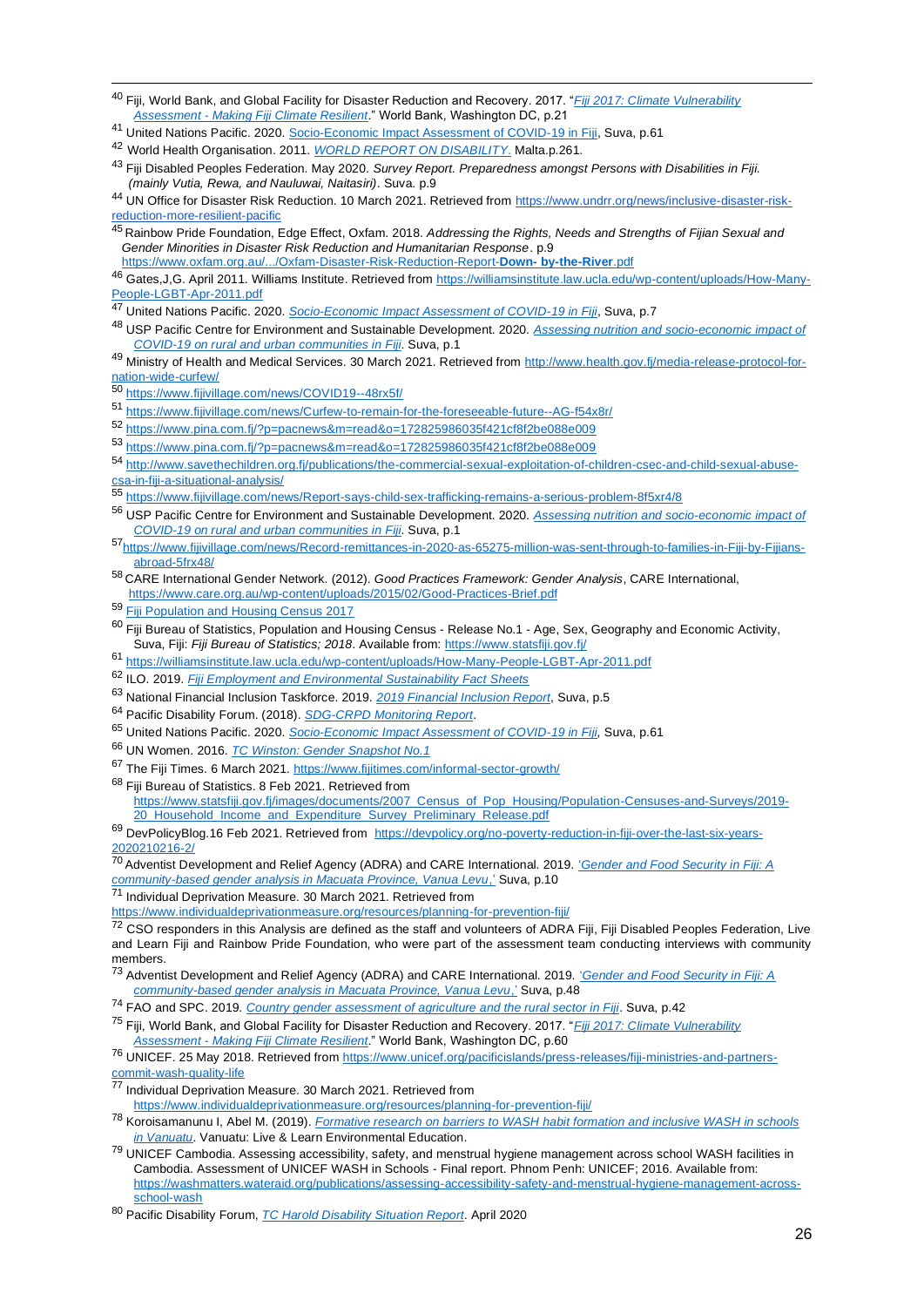<sup>84</sup> COVID-19 Response Gender Working Group, *[Gendered Impacts of COVID-19 on Women in Fiji](http://www.fwrm.org.fj/images/Gender_and_COVID_Guidance_Note_-_Rapid_Gender_Analysis.pdf)*, 2020

<sup>86</sup> Adventist Development and Relief Agency (ADRA) and CARE International. 2019. ['](https://reliefweb.int/report/fiji/gender-and-food-security-fiji-community-based-gender-analysis-macuata-province-vanua)*[Gender and Food Security in Fiji: A](https://reliefweb.int/report/fiji/gender-and-food-security-fiji-community-based-gender-analysis-macuata-province-vanua)  [community-based gender analysis in Macuata Province, Vanua Levu](https://reliefweb.int/report/fiji/gender-and-food-security-fiji-community-based-gender-analysis-macuata-province-vanua)*[,'](https://reliefweb.int/report/fiji/gender-and-food-security-fiji-community-based-gender-analysis-macuata-province-vanua) Suva, p.16

 $87$  ibid

<sup>88</sup> ibid

<sup>89</sup> Ministry of Agriculture. 2020. *Detailed Damage Assessment Report: Tropical Cyclone Yasa (2020), Suva, p.4* <sup>90</sup> ibid

<sup>91</sup> Ministry of Agriculture. 2020. *Detailed Damage Assessment Report: Tropical Cyclone Yasa (2020), Suva, p.4*  $92$  ihid

<sup>93</sup> FAO and SPC. 2019. *[Country gender assessment of agriculture and the rural sector in Fiji](http://www.fao.org/3/ca6670en/ca6670en.pdf)*. Suva, p.41

94 Ministry of Agriculture. 2020. *Detailed Damage Assessment Report: Tropical Cyclone Yasa (2020), Suva, p.4*

95 Fiji Village. 8 Feb 2021. Retrieved from [https://www.fijivillage.com/news/Save-the-Children-to-assist-19000-families-with-](https://www.fijivillage.com/news/Save-the-Children-to-assist-19000-families-with-100-for-5xf4r8/)100-for- $5x$ f4r8/

<sup>96</sup> Fiji Village. 18 Dec 2020. Retrieved from<https://www.fijivillage.com/news/23479-people-in-evacuation-centres-x5f4r8/>

97 Fiji Village. 28 Dec 2020. Retrieved from [https://www.fijivillage.com/news/1500-homes-destroyed--6000-homes-partially](https://www.fijivillage.com/news/1500-homes-destroyed--6000-homes-partially-damaged-in-the-North-f584rx/)[damaged-in-the-North-f584rx/8](https://www.fijivillage.com/news/1500-homes-destroyed--6000-homes-partially-damaged-in-the-North-f584rx/)

98 Radio New Zealand. 8 Jan 2021. Retrieved from [https://www.rnz.co.nz/international/pacific-news/434230/support-will-be](https://www.rnz.co.nz/international/pacific-news/434230/support-will-be-needed-in-fiji-for-months-un-coordinator)[needed-in-fiji-for-months-un-coordinator](https://www.rnz.co.nz/international/pacific-news/434230/support-will-be-needed-in-fiji-for-months-un-coordinator)

99 Fiji Village. 9 Jan 2021. Retrieved from [https://www.fijivillage.com/news/Over-400-people-in-26-evacuation-centres-in-the-](https://www.fijivillage.com/news/Over-400-people-in-26-evacuation-centres-in-the-North-485rfx/)[North-485rfx/4](https://www.fijivillage.com/news/Over-400-people-in-26-evacuation-centres-in-the-North-485rfx/)

<sup>100</sup> The Fijian Government. 31 Jan 2021. Retrieved from [https://www.fiji.gov.fj/Media-Centre/News/PUBLIC-URGED-TO-STAY-](https://www.fiji.gov.fj/Media-Centre/News/PUBLIC-URGED-TO-STAY-SAFE-AS-TC-ANA-PASSES-OVER-FI)[SAFE-AS-TC-ANA-PASSES-OVER-FI](https://www.fiji.gov.fj/Media-Centre/News/PUBLIC-URGED-TO-STAY-SAFE-AS-TC-ANA-PASSES-OVER-FI)

101 reliefweb. 8 Feb 2021. Retrieved from [https://reliefweb.int/report/fiji/fijipacific-tropical-cyclone-yasa-operation-update-report](https://reliefweb.int/report/fiji/fijipacific-tropical-cyclone-yasa-operation-update-report-n-2-dref-n-mdrfj005)[n-2-dref-n-mdrfj005](https://reliefweb.int/report/fiji/fijipacific-tropical-cyclone-yasa-operation-update-report-n-2-dref-n-mdrfj005)

102Fiji Village. 1 Feb 2021. Retrieved from<https://www.fijivillage.com/news/More-than-10000-people-in-evac-centres-8f4x5r/> <sup>103</sup> Fiji Village. 2 Feb 2021. Retrieved from<https://www.fijivillage.com/news/Schools-to-remain-closed-this-week-r85fx4/>

<sup>104</sup> Radio New Zealand. 16 Feb 2021. Retrieved from [https://www.rnz.co.nz/international/pacific-news/436485/cyclone-yasa](https://www.rnz.co.nz/international/pacific-news/436485/cyclone-yasa-damage-to-fiji-worth-nearly-us250m)[damage-to-fiji-worth-nearly-us250m](https://www.rnz.co.nz/international/pacific-news/436485/cyclone-yasa-damage-to-fiji-worth-nearly-us250m)

<sup>105</sup> <https://fijisun.com.fj/2020/10/27/women-can-do-anything-upskilling-fijian-women-in-construction/>

- <sup>106</sup> The Fiji Sun. 27 Oct 2020. Retrieved from [https://pacific.unfpa.org/en/news/women-friendly-spaces-%E2%80%93-relief](https://pacific.unfpa.org/en/news/women-friendly-spaces-%E2%80%93-relief-post-disaster-recovery)[post-disaster-recovery](https://pacific.unfpa.org/en/news/women-friendly-spaces-%E2%80%93-relief-post-disaster-recovery)
- <sup>107</sup> Fiji Women's Crisis Centre. 2013. '*Somebody's Life, Everybody's Business*,' Suva, p.2. <http://www.fijiwomen.com/publications/local/>

<sup>109</sup> UNFPA. 2018. Retrieved fro[m https://www.unfpa.org/news/five-things-you-didnt-know-about-disability-and-sexual-violence](https://www.unfpa.org/news/five-things-you-didnt-know-about-disability-and-sexual-violence)

<sup>110</sup> UNFPA. 2013. *[A](https://pacificwomen.org/resources/a-deeper-silence-the-unheard-experiences-of-women-with-disabilities-sexual-and-reproductive-health-and-violence-against-women-in-kiribati-solomon-islands-and-tonga) Deeper Silence – [The Unheard Experiences of Women with Disabilities –](https://pacificwomen.org/resources/a-deeper-silence-the-unheard-experiences-of-women-with-disabilities-sexual-and-reproductive-health-and-violence-against-women-in-kiribati-solomon-islands-and-tonga) Sexual and Reproductive [Health and Violence against Women in Kiribati, Solomon Islands and Tonga](https://pacificwomen.org/resources/a-deeper-silence-the-unheard-experiences-of-women-with-disabilities-sexual-and-reproductive-health-and-violence-against-women-in-kiribati-solomon-islands-and-tonga)*[.](https://pacificwomen.org/resources/a-deeper-silence-the-unheard-experiences-of-women-with-disabilities-sexual-and-reproductive-health-and-violence-against-women-in-kiribati-solomon-islands-and-tonga)

<sup>111</sup> International Council on Social Welfare (ICSW), South East Asia and Pacific Region (SEAP), ASEAN GO-NGO FORUM.

December 2008. Retrieved from *[International Council on Social Welfare Closing the Gap –](https://www.google.com/url?sa=t&rct=j&q=&esrc=s&source=web&cd=&ved=2ahUKEwjN4Mf5nJHwAhX0wzgGHZt8DlQQFjAAegQIBhAD&url=https%3A%2F%2Fwww.icsw.org%2Fimages%2Fdocs%2FRegions%2Fseasia%2Fpub%2F2009-12_CLOSING-THE-GAP-Making-the-Rights-Based-Approach-Real-for-PWDs-in-the-ASEAN-Region.doc&usg=AOvVaw0vu5AUn3RJNgwUX5dW8g1w) making the rights-based approach* 

*[real for PWDs in the ASEAN region](https://www.google.com/url?sa=t&rct=j&q=&esrc=s&source=web&cd=&ved=2ahUKEwjN4Mf5nJHwAhX0wzgGHZt8DlQQFjAAegQIBhAD&url=https%3A%2F%2Fwww.icsw.org%2Fimages%2Fdocs%2FRegions%2Fseasia%2Fpub%2F2009-12_CLOSING-THE-GAP-Making-the-Rights-Based-Approach-Real-for-PWDs-in-the-ASEAN-Region.doc&usg=AOvVaw0vu5AUn3RJNgwUX5dW8g1w)*

- <sup>112</sup> Pacific Disability Forum. 2015. Retrieved from [http://www.pacificdisability.org/getattachment/Resources/PDF-](http://www.pacificdisability.org/getattachment/Resources/PDF-Resources/Toolkit-on-Eliminating-Violence-Against-Women-And-Girls-With-Disabilities-In-Fiji-(1).pdf.aspx)[Resources/Toolkit-on-Eliminating-Violence-Against-Women-And-Girls-With-Disabilities-In-Fiji-\(1\).pdf.aspx](http://www.pacificdisability.org/getattachment/Resources/PDF-Resources/Toolkit-on-Eliminating-Violence-Against-Women-And-Girls-With-Disabilities-In-Fiji-(1).pdf.aspx)
- <sup>113</sup> Save the Children, Child Fund, Plan International, World Vision. 2019. *'Unseen, Unsafe: The Underinvestment in Ending Violence Against Children in the Pacific and Timor-Leste'.* Australia, p.13. Retrieved from [https://resourcecentre.savethechildren.net/library/unseen-unsafe-underinvestment-ending-violence-against-children-pacific](https://resourcecentre.savethechildren.net/library/unseen-unsafe-underinvestment-ending-violence-against-children-pacific-and-timor-leste)[and-timor-leste](https://resourcecentre.savethechildren.net/library/unseen-unsafe-underinvestment-ending-violence-against-children-pacific-and-timor-leste)

<sup>114</sup> Fiji Women's Crisis Centre. 2013. '*Somebody's Life, Everybody's Business*,' Suva, p.3. Retrieved from <http://www.fijiwomen.com/publications/local/>

<sup>115</sup> PACNEWS. Retrieved fro[m https://www.pina.com.fj/?p=pacnews&m=read&o=172825986035f421cf8f2be088e009](https://www.pina.com.fj/?p=pacnews&m=read&o=172825986035f421cf8f2be088e009)

116 Fiji Village. 21 May 2021. Retrieved from [https://www.fijivillage.com/news/More-than-105-million-provided-in-assistance](https://www.fijivillage.com/news/More-than-105-million-provided-in-assistance-through-various-Social-Welfare-programs-54xrf8/)[through-various-Social-Welfare-programs-54xrf8/](https://www.fijivillage.com/news/More-than-105-million-provided-in-assistance-through-various-Social-Welfare-programs-54xrf8/)

<sup>117</sup> Fiji Village. 5 March 2021. Retrieved from [https://www.fijivillage.com/news/Govt-assisting-more-people-through-Social-](https://www.fijivillage.com/news/Govt-assisting-more-people-through-Social-Welfare-payments-5r84xf/)[Welfare-payments-5r84xf/](https://www.fijivillage.com/news/Govt-assisting-more-people-through-Social-Welfare-payments-5r84xf/)

<sup>119</sup> United Nations Pacific. 2020. *[Socio-Economic Impact Assessment of COVID-19 in Fiji](https://www.pacific.undp.org/content/pacific/en/home/library/socio-economic-impact-assessment-of-covid-19-in-fiji.html)*, Suva, p.32

 $120$  ibid

<sup>81</sup> The Fiii Sun. 30 Dec 2020. Retrieved from [https://fijisun.com.fj/2020/12/30/public-urged-to-follow-advisories-by-authorities](https://fijisun.com.fj/2020/12/30/public-urged-to-follow-advisories-by-authorities-during-this-recovery-phase-for-tc-yasa/)[during-this-recovery-phase-for-tc-yasa/](https://fijisun.com.fj/2020/12/30/public-urged-to-follow-advisories-by-authorities-during-this-recovery-phase-for-tc-yasa/)

<sup>82</sup> Radio New Zealand. 16 Feb 2021. Retrieved from [https://www.rnz.co.nz/international/pacific-news/436521/fiji-s-health](https://www.rnz.co.nz/international/pacific-news/436521/fiji-s-health-system-hit-amid-ltdd-deaths)[system-hit-amid-ltdd-deaths](https://www.rnz.co.nz/international/pacific-news/436521/fiji-s-health-system-hit-amid-ltdd-deaths)

<sup>83</sup> The Fiji Times. 26 Feb 2021. Retrieved from [https://www.fijitimes.com/health-ministry-statistics-leptospirosis-claims-lives-of](https://www.fijitimes.com/health-ministry-statistics-leptospirosis-claims-lives-of-young-men/)[young-men/](https://www.fijitimes.com/health-ministry-statistics-leptospirosis-claims-lives-of-young-men/)

<sup>85</sup> FAO and SPC. 2019. *[Country gender assessment of agriculture and the rural sector in Fiji](http://www.fao.org/3/ca6670en/ca6670en.pdf)*. Suva, p.2

<sup>108</sup> Diverse Voices and Action (DIVA) for Equality. 2019. *[Unjust, Unequal, Unstoppable: Fiji Lesbians, Bisexual Women,](https://drive.google.com/file/d/1D2YiPOQb_erOxBK2rdRt45Z8mEB1no0z/view)  [Transmen and Gender Non-Conforming People Tipping the Scales Toward Justice](https://drive.google.com/file/d/1D2YiPOQb_erOxBK2rdRt45Z8mEB1no0z/view)*,' p.34

<sup>118</sup> United Nations Development Programme (UNDP). 2020. '*[The Social and Economic Impact of COVID-19 in the Asia-Pacific](https://www.undp.org/content/undp/en/home/librarypage/crisis-prevention-and-recovery/the-social-and-economic-impact-of-covid-19-in-asia-pacific.html)  [Region,](https://www.undp.org/content/undp/en/home/librarypage/crisis-prevention-and-recovery/the-social-and-economic-impact-of-covid-19-in-asia-pacific.html)*' Position Note prepared by UNDP Regional Bureau for Asia and the Pacific, Bangkok.